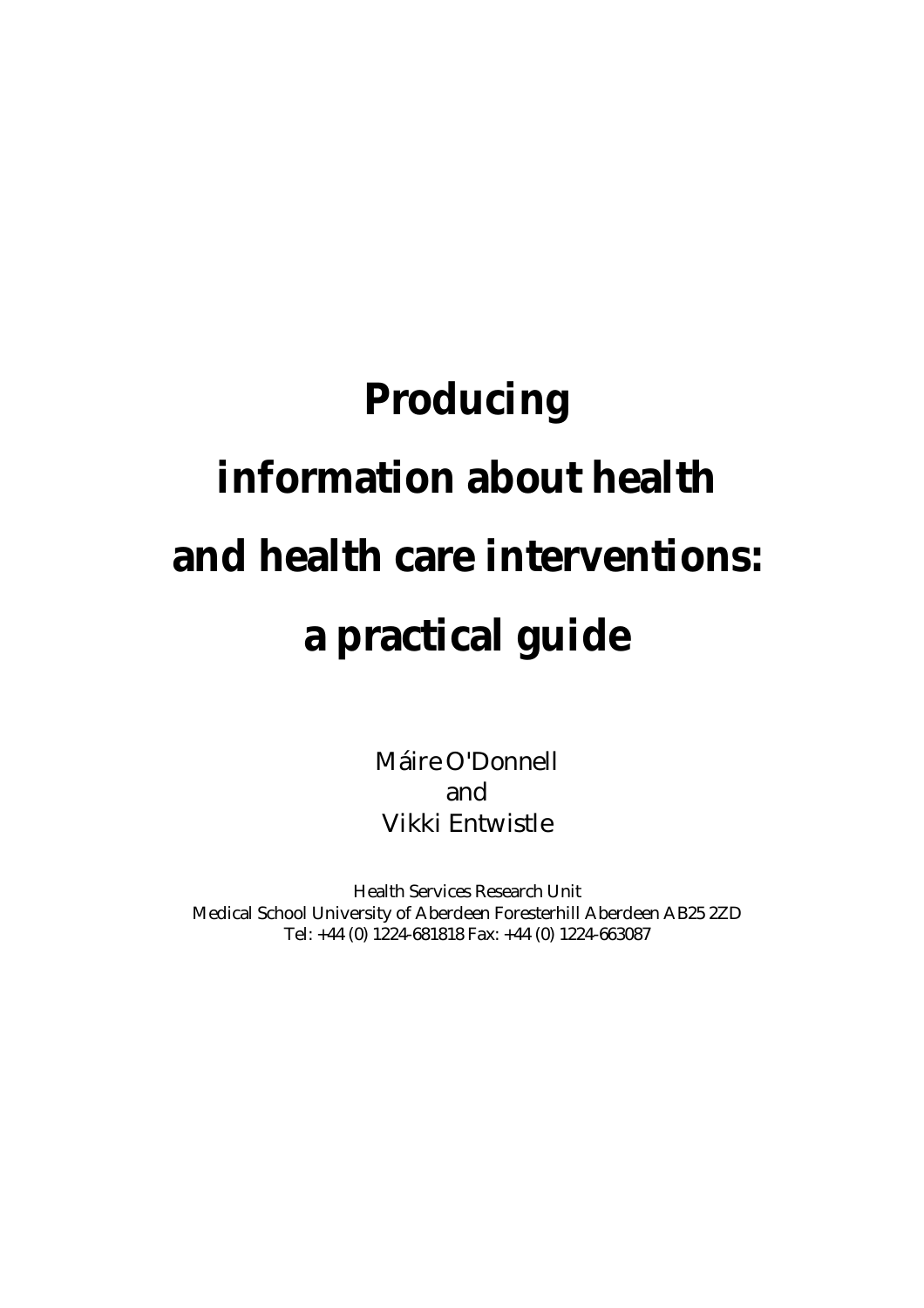#### **Contents**

| <b>Acknowledgements</b>         | iii |
|---------------------------------|-----|
| About this guide                | iv  |
| What is the guide for?          | iv  |
| Who is the guide for?           | iv  |
| How is the guide organised?     | iv  |
| How might you use the guide?    | iv  |
| How comprehensive is the guide? |     |

#### **Part I: Why is health information important and what makes for good quality health information?**

| Why is health information important?                                            | $\mathbf{1}$            |
|---------------------------------------------------------------------------------|-------------------------|
| Why do people need information about health and health care interventions?      | 1                       |
| How can information help?                                                       | $\mathbf{1}$            |
| What makes for good quality health information?                                 | 3                       |
| A clear statement of aims                                                       | 3                       |
| Relevance of information                                                        | 3                       |
| Accuracy of information                                                         | $\overline{\mathbf{4}}$ |
| Accessibility, comprehensibility and acceptability of information               | $\mathbf 5$             |
| Information for patient-focused services                                        | $\overline{5}$          |
| <b>Fitness for purpose</b>                                                      | $6\phantom{.}6$         |
| Helping people to identify further sources of information and support           | $6\phantom{.}6$         |
| Helping people to judge the quality of health information                       | $6\phantom{1}$          |
| What makes for good quality information provision?                              | 7                       |
| Part II: Producing good quality information materials                           |                         |
| Before you commit yourself                                                      | 9                       |
| <b>Initial thoughts about information materials</b>                             | 9                       |
| What are you thinking of producing?                                             | 9                       |
| Do people want or need information on this topic?                               | 12                      |
| Does a suitable information package already exist?                              | 12                      |
| Do you have the necessary skills and resources?                                 | 13                      |
| If you decide to proceed                                                        | 13                      |
| An overview of the production process                                           | 14                      |
| Informing the content of information materials                                  | 15                      |
| Information about your audience                                                 | 15                      |
| Information about the context(s) in which the information will be used          | 16                      |
| Finding the different types of information you need                             | 19                      |
| Research evidence about people's experiences and views of health conditions and |                         |
| health care interventions                                                       | 19                      |
| Research evidence about health conditions and health care interventions         | 19                      |
| Clinical practice guidelines and standard documents                             | 20                      |
| Information about patterns of practice                                          | 20                      |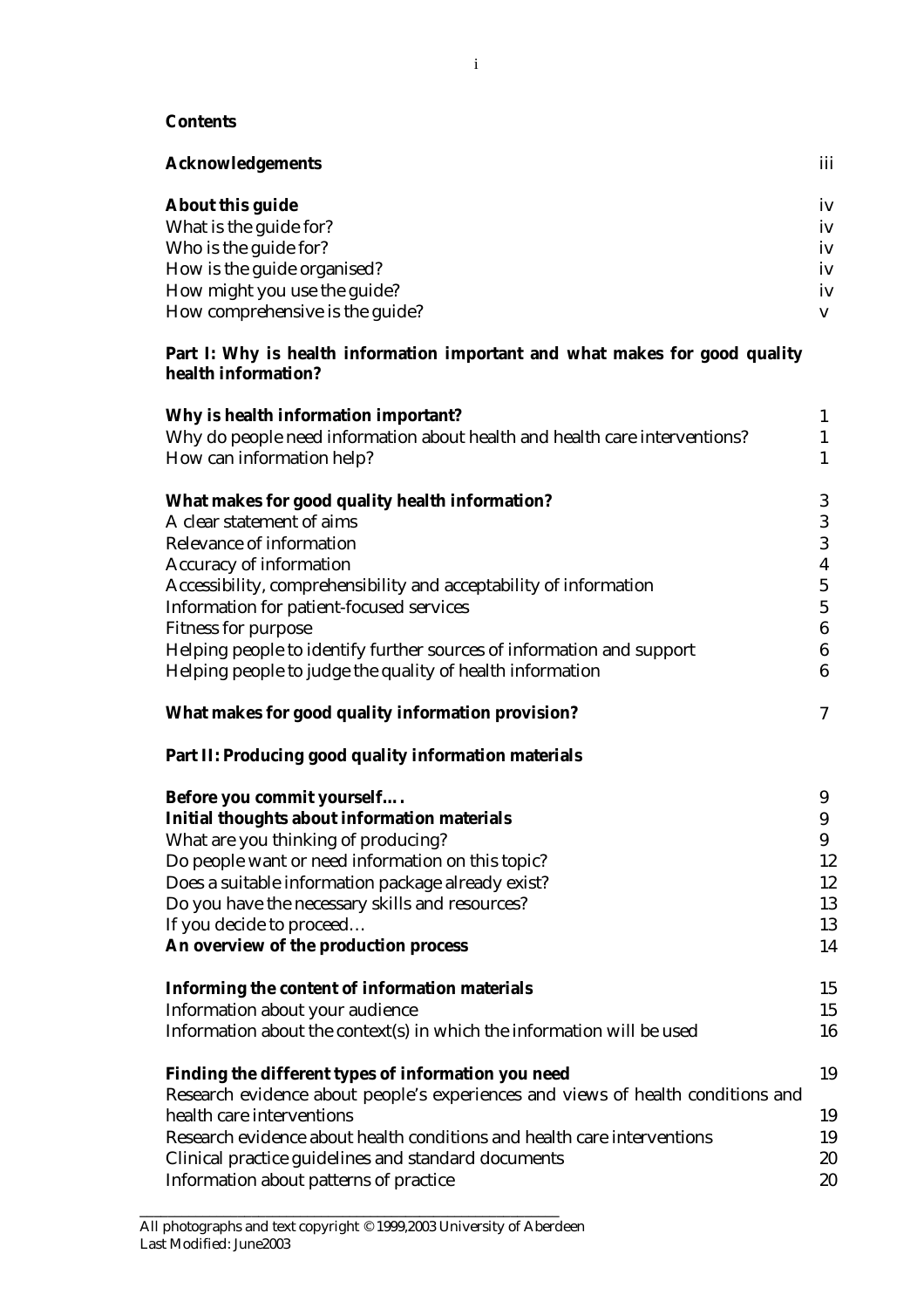| Health coverage in the popular media                                           |          |  |
|--------------------------------------------------------------------------------|----------|--|
| Voluntary organizations                                                        |          |  |
| Members of your intended audience                                              |          |  |
| Health care professionals                                                      |          |  |
| Producing a first draft                                                        | 24       |  |
| Ways of making your information materials more useful and acceptable           |          |  |
|                                                                                | 24       |  |
| A clear statement of aims                                                      | 24       |  |
| Information about further sources of support and help                          | 25       |  |
| Issues relating to language                                                    | 26       |  |
| Communicating probabilities                                                    | $27\,$   |  |
| Making information accessible to people with special communication needs       | 27       |  |
| Communicating research evidence about the effects of health care interventions |          |  |
| A lack of research evidence or lack of clear answers from research evidence    | 28<br>28 |  |
| Uncertainty about who will benefit                                             | 29       |  |
| The contested importance of usefulness of the research evidence                | 29       |  |
| The disputed applicability of the research evidence                            | 30       |  |
| What about interventions that might not be available?                          | 30       |  |
| Eliciting and incorporating feedback on drafts                                 | 31       |  |
| Whose opinions should be sought?                                               | 31       |  |
| How should opinions be sought?                                                 |          |  |
| How should feedback be handled and used?                                       | 32<br>34 |  |
|                                                                                |          |  |
| Post-distribution reviewing and updating of information materials              | 35       |  |
| <b>Useful references and organizations</b>                                     | 36       |  |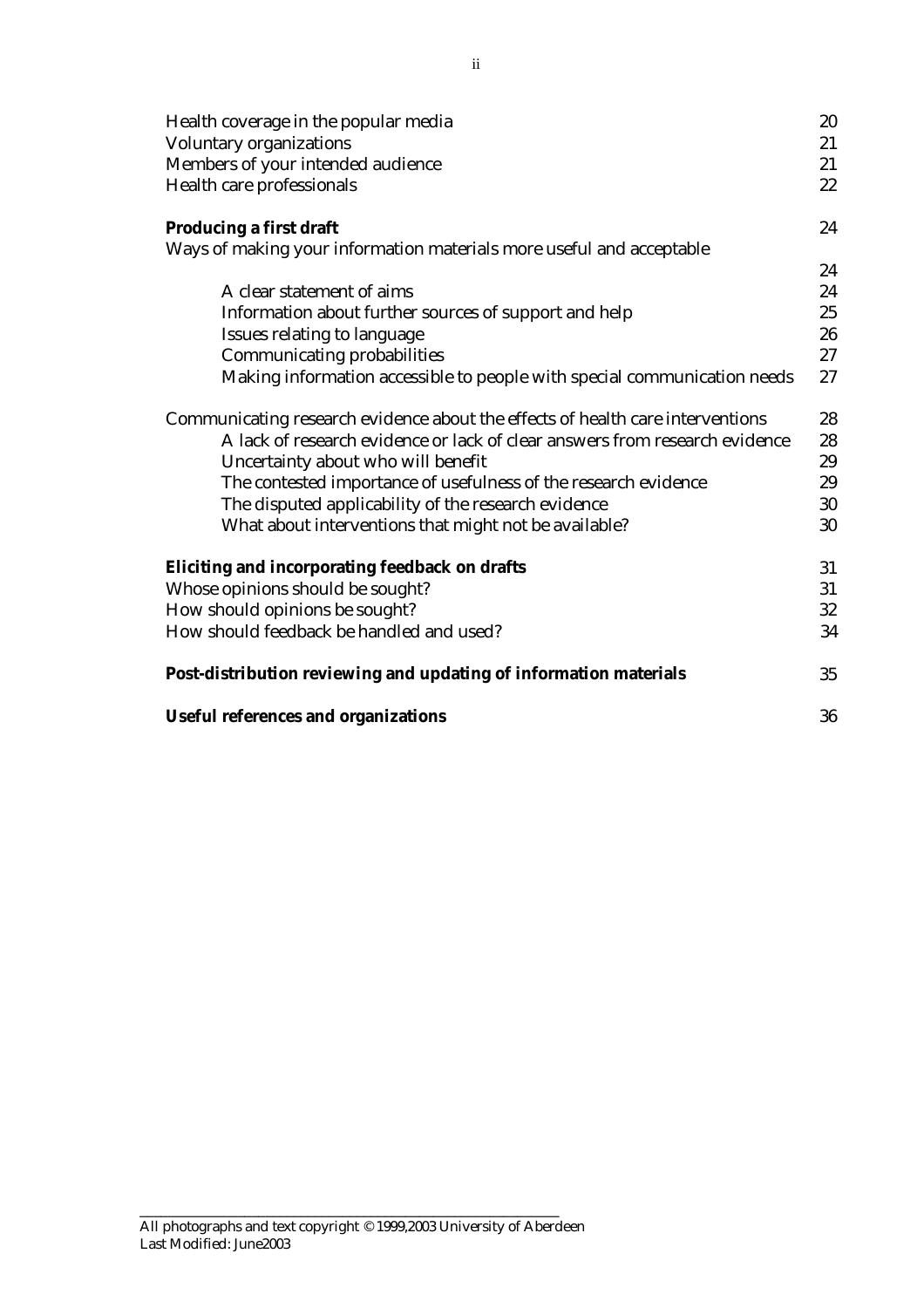## **Acknowledgements**

The first version of this guide was produced in 1999. We thank staff at the Centre for Health Information Quality who helped identify references for the first version. We also thank the following people for helpful comments on drafts of that version: Sarah Buckland, Mary Flora Conner, Patricia Dawson, Adrian Grant, James Inglis, Ray Jones, Lindsay MacHardy, Clare Pillar, Anne Walker, Ian Watt.

This second edition of the guide was produced in 2003. The update incorporates issues identified during the development of three information leaflets on the removal of wisdom teeth, the option of withdrawal from or continuation with anti-epileptic medication and the treatment of 'intermittent claudication' for use in NHS Scotland. We thank the various health care professionals, members of voluntary organizations, and people with experiences of the relevant health conditions who gave generously of their time and expertise to help develop these leaflets. We also thank the following people for helpful comments on this second edition: Graham Bell, Pauline Cumming, Sushee Dunn, Ken Ferguson, Mairi McMenamin; Rona Smith.

The production of the first version of this guide was funded by a project grant from the Health Planning and Quality Division of the Scottish Executive Health Department in 1998. The Health Services Research Unit is core funded by the Chief Scientist Office of the Scottish Executive Health Department. The views expressed in this guide are not necessarily those of the funders.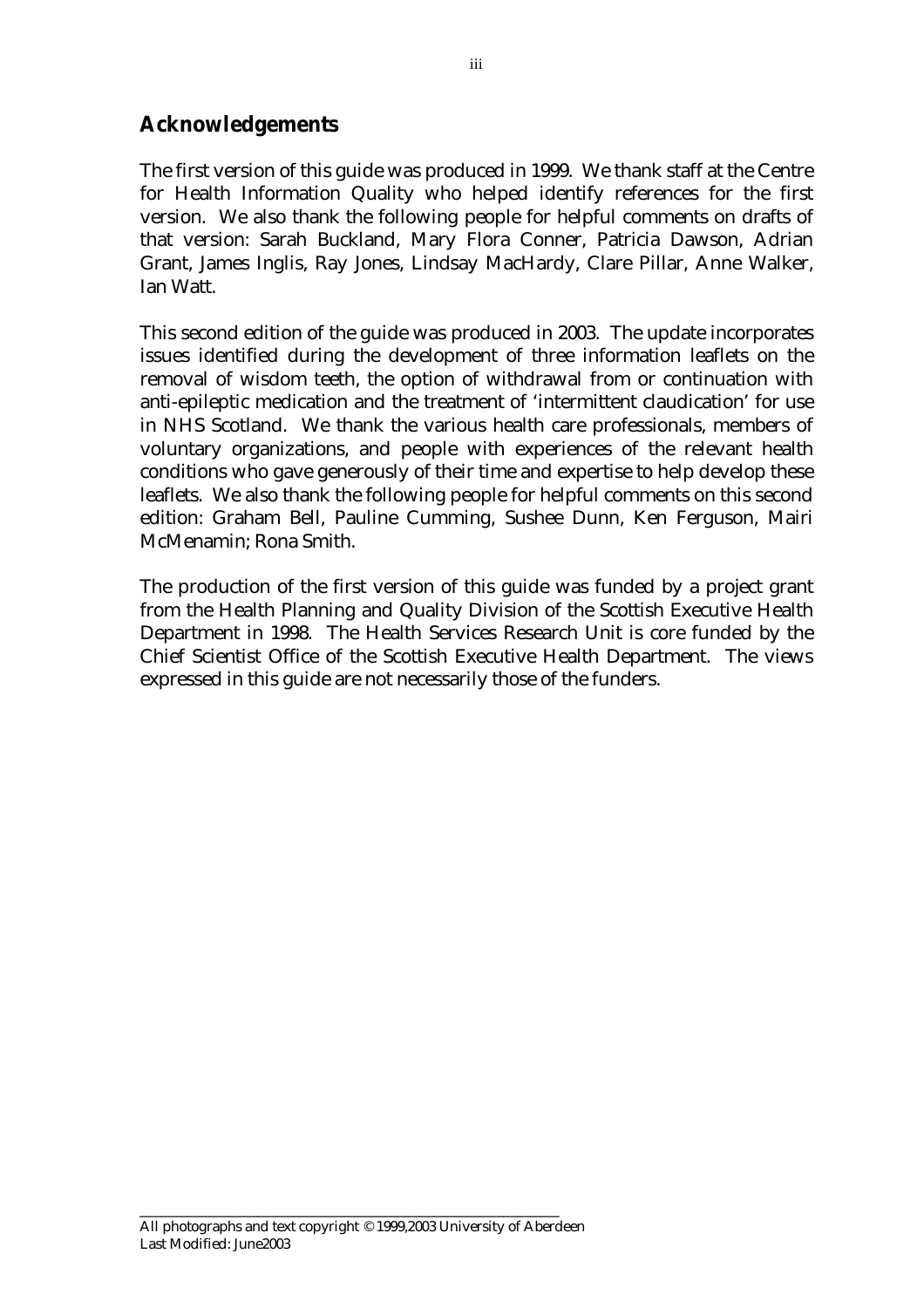## **About this guide**

## **What is the guide for?**

The guide aims to give useful ideas and practical advice about how to assess, develop and revise information materials about health and health care interventions for patients, their families or members of the public.

The guide focuses on the *content* of information materials. It pays particular attention to the quality of information about the effects of health care interventions.

The guide is one of a series of initiatives supported by the Scottish Executive Health Department to help improve the quality of information provision within NHS Scotland.

## **Who is the guide for?**

The guide should be useful to anyone who is involved in assessing, developing or revising information materials about health and health care interventions for patients, their families or members of the public. We have prepared it particularly for people working within or with NHS Scotland.

## **How is the guide organised?**

The guide is divided into two main parts. Part I considers the main features of good quality health information. It starts by explaining why information about health and health care interventions is important. It then discusses key aspects of the quality of information materials. It concludes with brief comments about the policies and systems that health care professionals might use to ensure appropriate use of good quality information materials.

Part II outlines the basic steps involved in producing good quality information materials. It discusses what is required during the planning of health information materials, the production of first drafts, and the refining of drafts to make sure the final materials are as good as possible.

We have provided a list of useful references and organizations, including those mentioned in the text, at the end of the guide.

## **How might you use the guide?**

If you need to assess the quality of existing information materials, we suggest you read Part I. This should give you some useful ideas about the kinds of criteria you might want to consider. You could also check out some of the checklists of information quality that are listed at the end of the guide.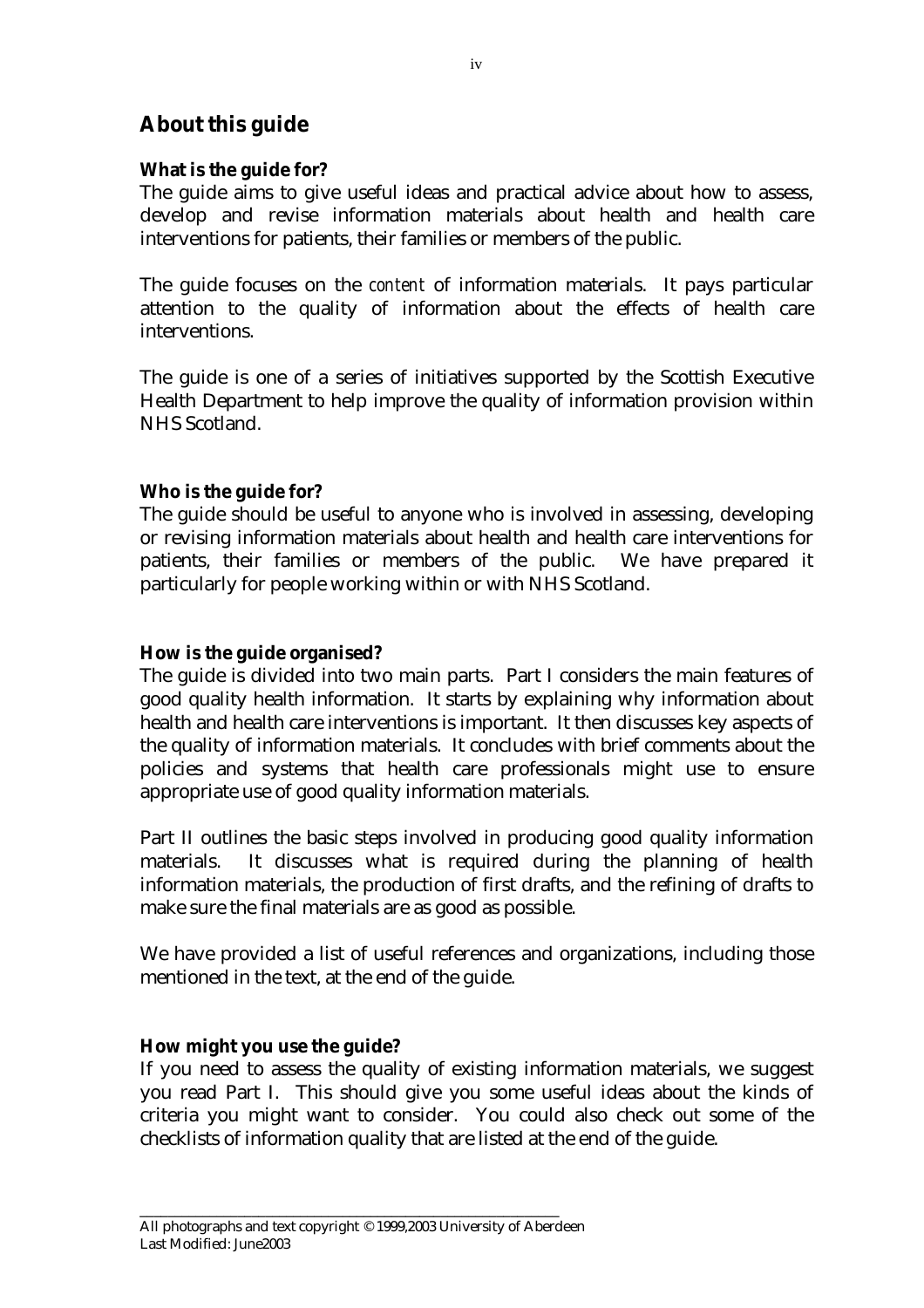If you are thinking of developing new information materials, we suggest you read the whole guide once before you start. The first few sections of Part II encourage you to check that there is not already a good quality information package that will serve the purpose you envisage. The remaining sections of Part II take you through the main stages of the development of the content of an information package. If you decide to go ahead and produce a package you can return to particular sections of the guide as you proceed.

If you are planning to revise existing information materials, we suggest you read the whole guide once before you start. You can then consider particular issues in more detail by returning to the appropriate sections as you proceed. Although you are not 'starting from scratch' to develop an information package, many of the issues that are covered in the early sections of Part II remain relevant as you obtain feedback on the package you plan to revise.

#### **How comprehensive is the guide?**

The guide is not a comprehensive information production manual. As mentioned above, it focuses on the development of the *content* of information materials. The stages of production that the guide refers to are those for the production of text-based information, and we have not provided technical details about how to use different media. We have not devoted much space to issues relating to information presentation because these have been well-covered in other guides and local/corporate protocols.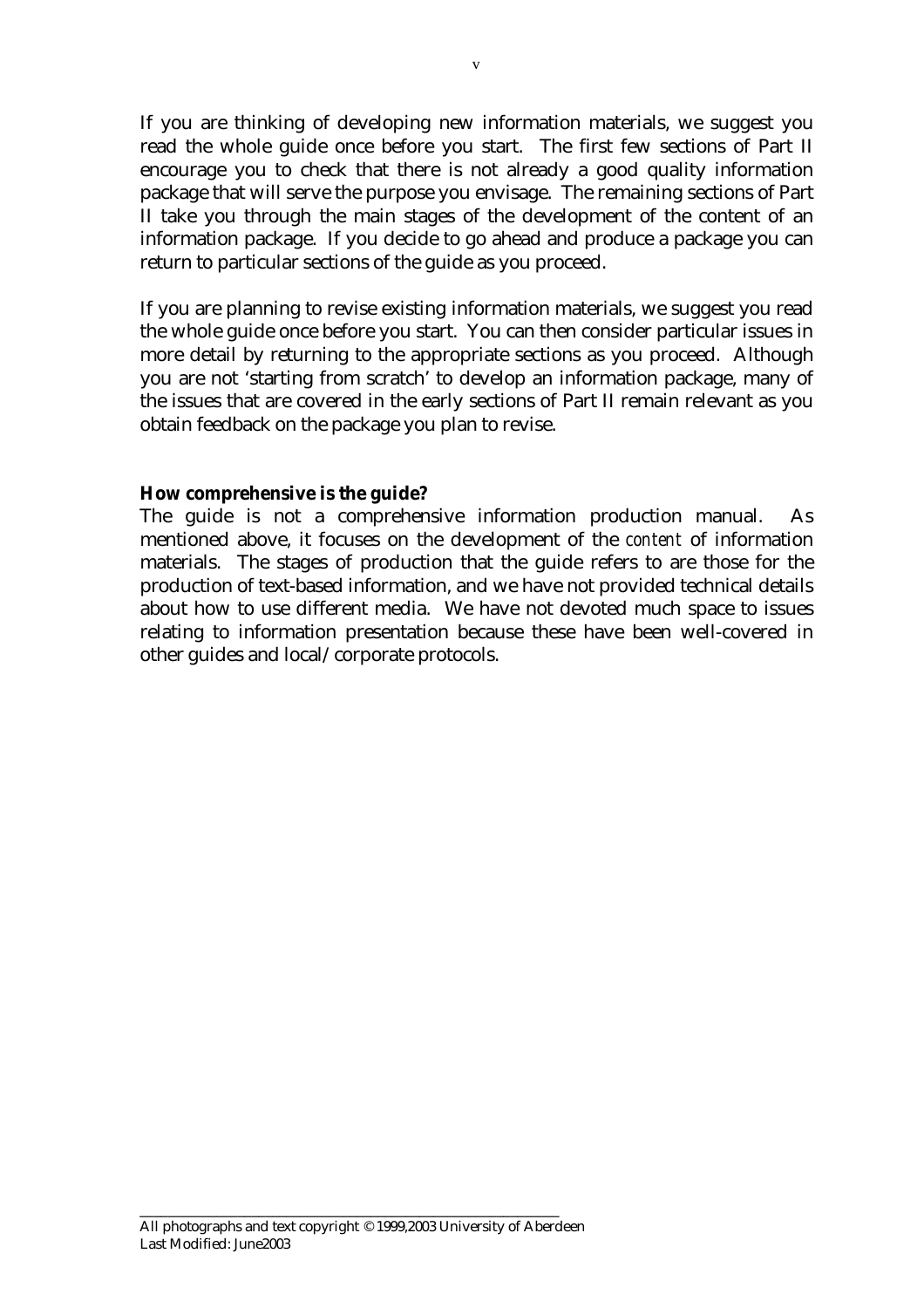## **Part I**

## **Why is health information important and what makes for good quality health information?**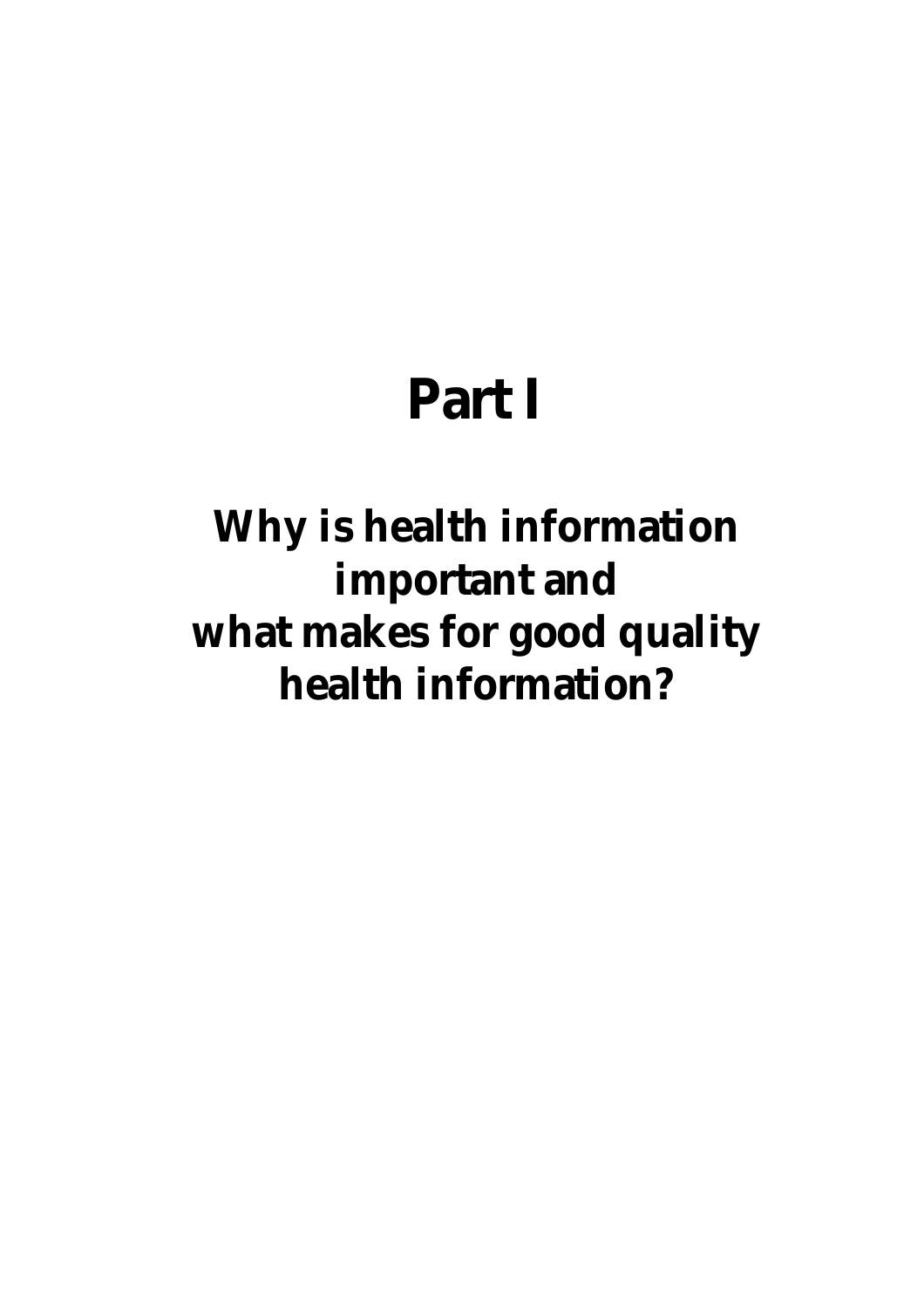## **Why is health information important?**

Good quality information is an integral part of good quality health care. The Scottish Executive Health Department regards good quality information as an essential feature of the patient-focused services that NHS Scotland is striving to provide.

## **Why do people need information about health and health care interventions?**

People need information about health and health care interventions for various reasons. For example, they might want information so they can:

- Understand what is wrong with them;
- Understand what particular tests and treatments involve and what their outcomes might be;
- Contribute in a more informed way to discussions or decisions about their care;
- Care appropriately for themselves and their families;
- Know when to seek professional help and be able to make the most of consultations;
- Be reassured and feel able to cope;
- Explain to others (for example, families, friends or employers) what is wrong with them and what treatments they might need;
- Identify further sources of information, self-help groups, or health and social care professionals who can offer appropriate services and support.

## **How can information help?**

Good quality information can:

- Help people to help themselves by:
	- − Explaining the health implications of particular behaviours;
	- − Improving their ability to identify and cope with practical and emotional problems;
	- − Giving them the knowledge and confidence to self-treat when appropriate;
	- − Enabling them to seek out effective forms of professional help or lay support.
- Help people to get more out of professional health care by:
	- − Familiarising them with the types of issues that they might need to discuss with health care professionals;
	- − Helping them to understand what they are told by health care professionals
	- − Helping them to formulate and ask relevant questions;
	- − Making them aware of the types of treatment and standards of care that should be offered.
- Make people feel better because they:
	- − Know that their problems are real and recognised;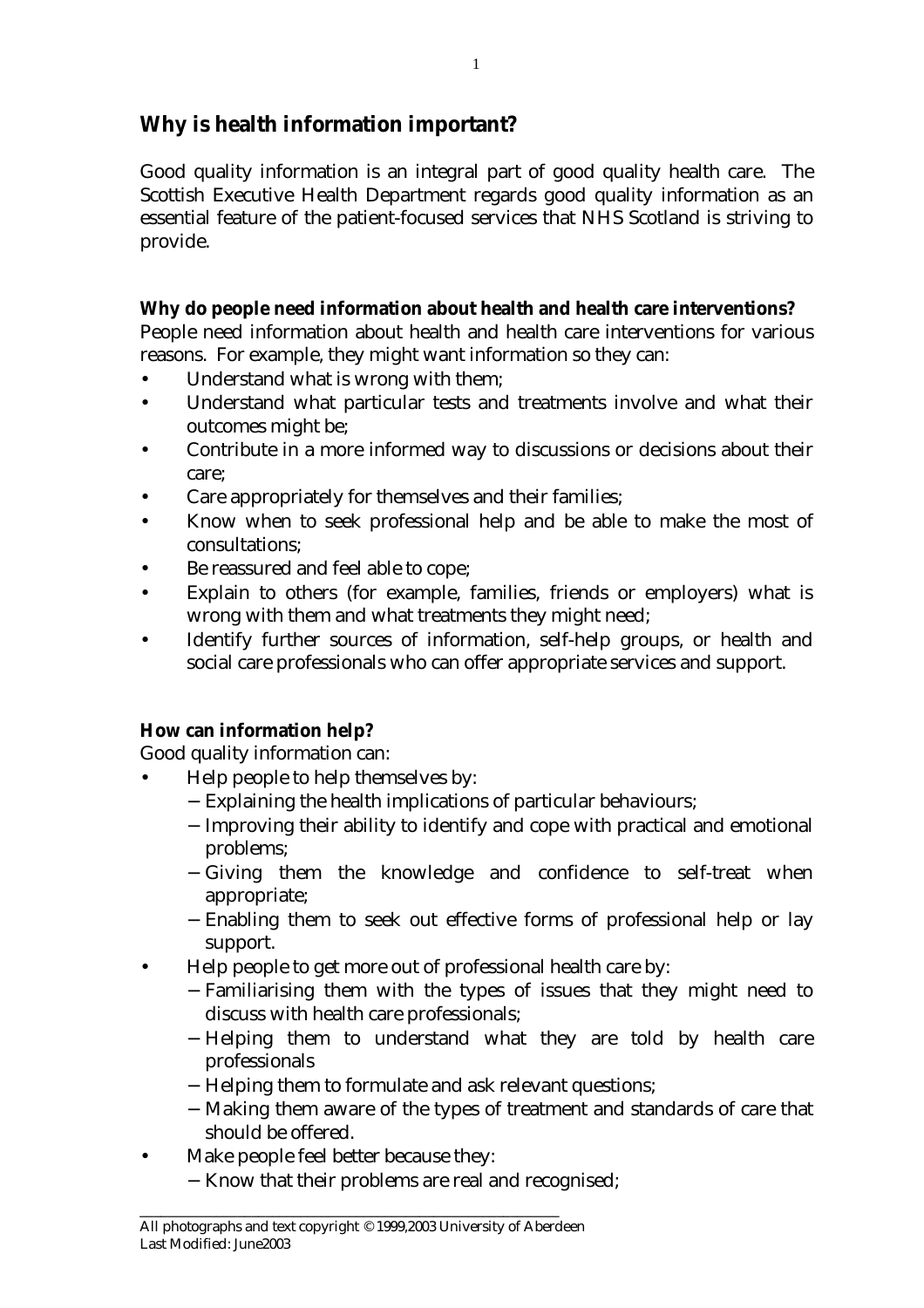- − Feel better able to cope with their problems and identify ways of improving their situation;
- − Understand what their treatment involves and why they need it;
- − Feel more confident and in control.
- Enable people to give informed consent to health care procedures.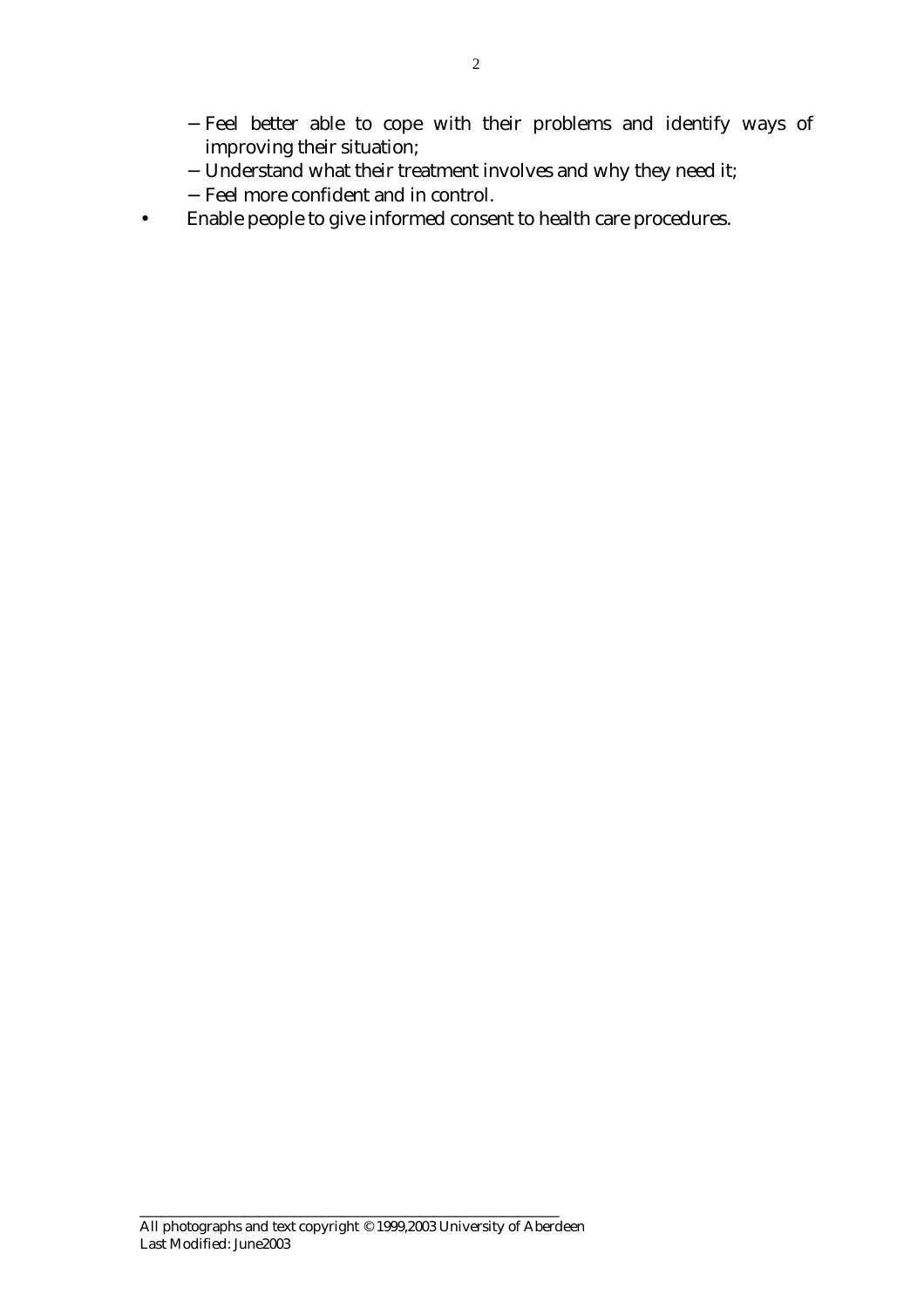## **What makes for good quality health information?**

Much has been written about the quality of health information materials and various checklists have been produced to help assess different types of materials. Some of the key features of good quality information are listed in the box and discussed below.

### **Good quality information materials:**

- Clearly state what they are about and whom they are for
- Are relevant to the people for whom they are intended
- Are accurate (and especially are consistent with up-to-date research evidence about the effects of health care interventions)
- Are accessible, comprehensible and acceptable to the people for whom they are intended
- Support patient-focused health care
- Are fit for their purpose (well designed to achieve their particular aims)
- Help people to identify further sources of information and support
- Help people to judge the quality of the information provided

## **A clear statement of aims**

People will be better able to judge whether information materials are likely to meet their needs if they include a clear statement of what they aim to achieve, what they do and do not cover, whom they are intended for, and (if necessary) to whom they do not apply.

## **Relevance of information**

Health information materials should first and foremost be useful to the people for whom they are intended. They should meet their audiences' information needs. In the past, health care professionals and other information producers tended to assume that they knew best what information people needed and wanted. Unfortunately, many of the health information materials they developed failed to address issues that people thought important.

The types of information that should be included in an information package on a particular topic will depend on its aims and intended audiences. Although there is some consensus about the basic types of information that people need in particular situations, opinions will vary about precisely what information should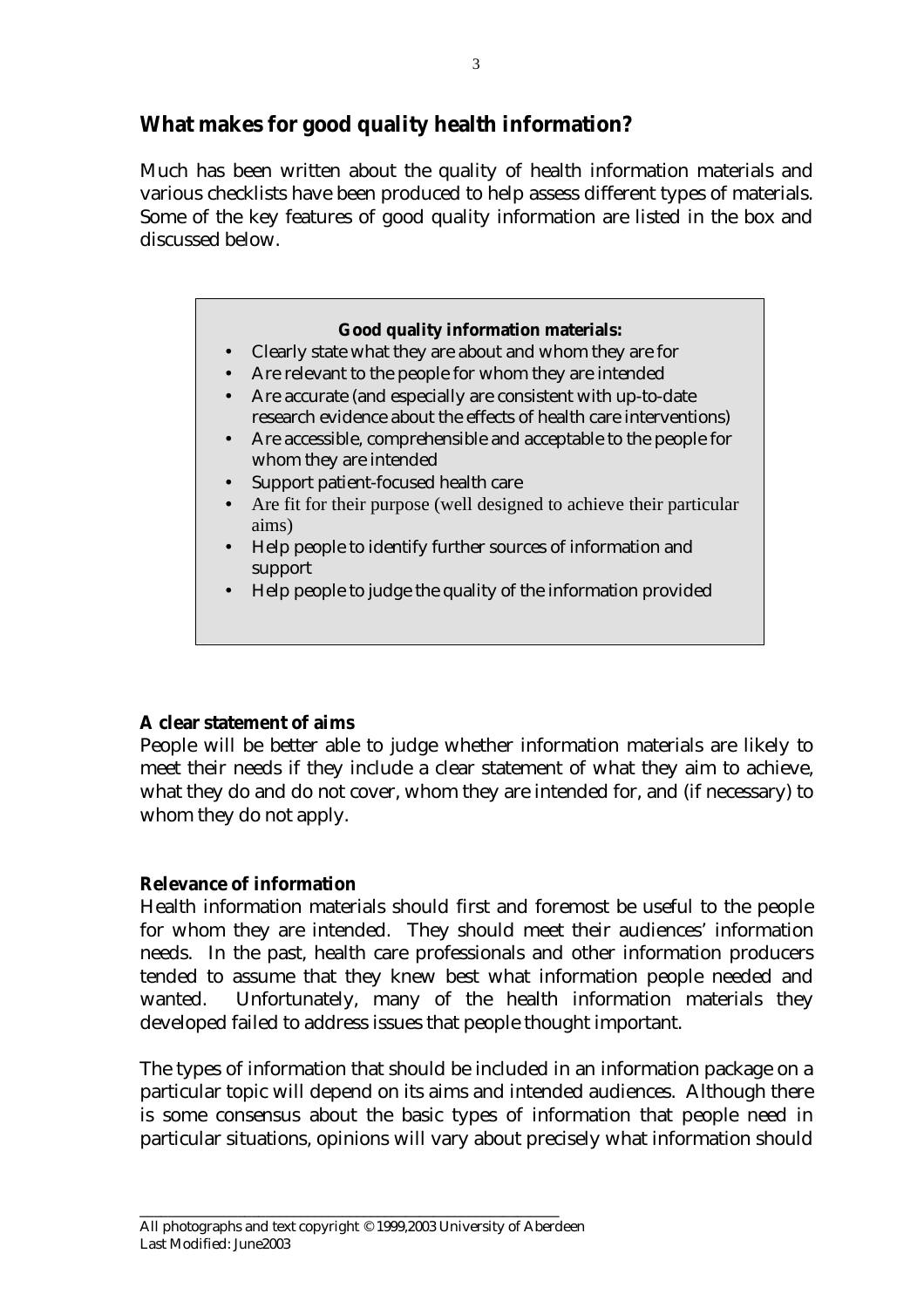be included in an information package. People vary in terms of the importance they attach to information on particular topics and the level of detail they prefer.

## **Accuracy of information**

Health information materials should be accurate. Accuracy, however, can be a difficult quality to pin down. Some of the most common failings of health information materials that have led them to be judged 'inaccurate' have related to the provision of information about the effects of health care interventions. Materials have been criticised because:

- they fail to provide sufficient information about the possible outcomes (benefits and potential risks and side effects) of health care interventions.
- the information they do provide about the outcomes of health care interventions is not consistent with the best currently available research evidence;
- they give the misleading impression that there is complete certainty about the effects (particularly the benefits) of health care interventions

Other aspects of accuracy that are particularly important in information materials about health and health care interventions include:

- the extent to which information about health care processes is consistent with what is currently recognised to be 'best practice' (for example as outlined in up-to-date research-based clinical guidelines);
- the extent to which information about health care processes reflects what people are likely to experience in practice (which is not always consistent with what is recognised to be 'best practice').

The omission of details from information materials sometimes leads to them being criticised as inaccurate and not comprehensive enough. However there is a balance to be struck between providing enough information to enable people to understand the main points and providing so much detail that understanding is hampered.

The concepts of 'honest' and 'unbiased' information are also useful to consider when thinking about the accuracy of information materials.

## **Accessibility, comprehensibility and acceptability of information**

Information is of little use to people if they cannot get hold of it when they need it or cannot understand it when they have it. Factors that affect the accessibility, comprehensibility and acceptability of information include the language and images used to convey information, the media and presentation format used, and the ways in which information materials are distributed.

People vary in their communication needs and preferences. Information materials that are accessible, comprehensible and acceptable to some people will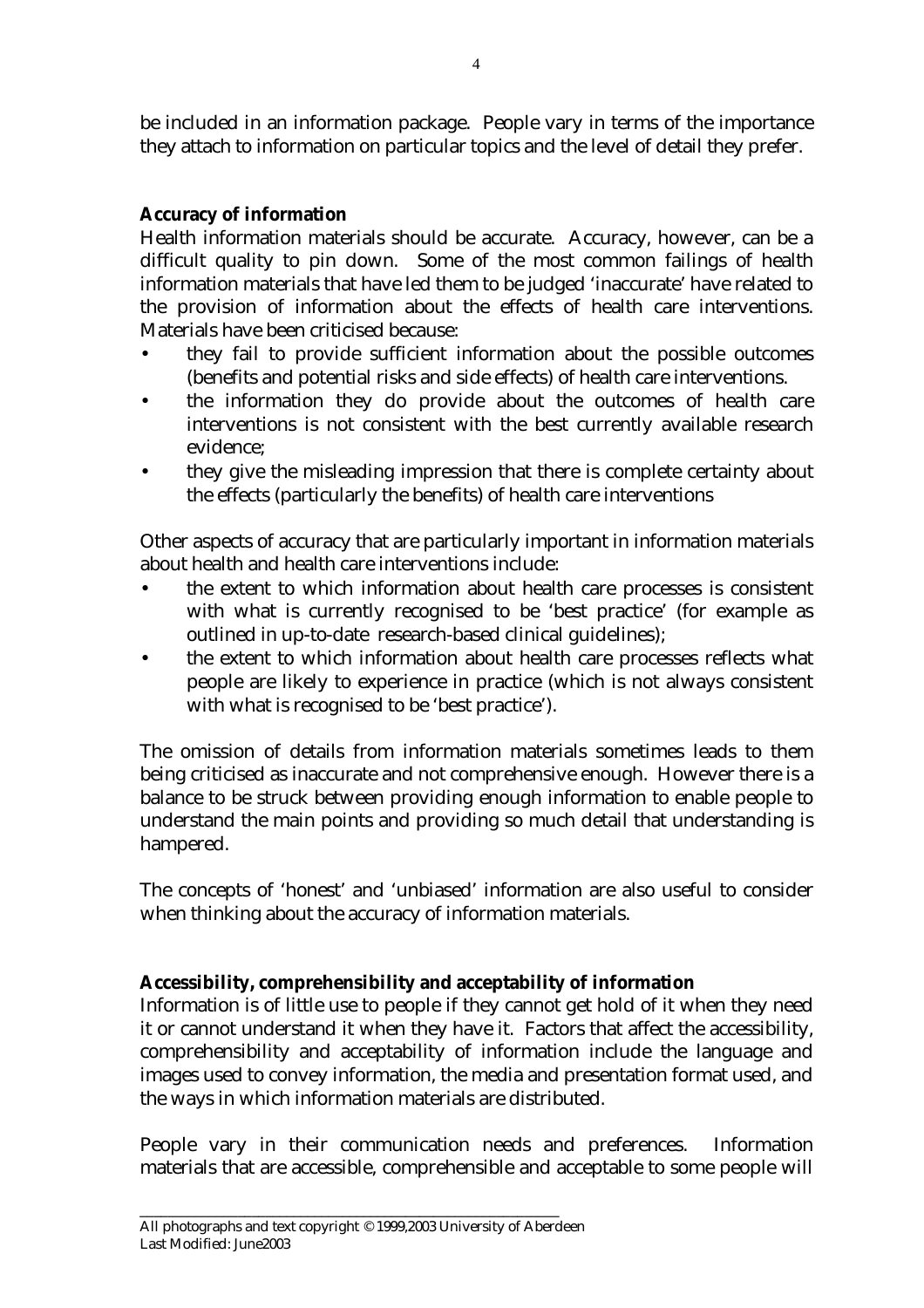not be accessible, comprehensible and acceptable to all. It is likely that a range of information materials will be required to meet the needs of people:

- from diverse cultural backgrounds;
- who communicate using different languages;
- who are hearing and/or visually impaired;
- who have other physical disabilities or limiting illnesses that impair their ability to access information in particular formats;
- who have learning difficulties;
- who have cognitive and/or emotional difficulties that affect their ability to process information;
- whose age, gender, cultural background, sexual orientation, social circumstances, disability or illness might affect their response to particular items of information and/or the way they are presented;
- who 'prefer' more or less detailed information about particular health issues.

Assessments of information and plans to develop or revise information materials should take into account the requirements of the Disability Discrimination Act (1995) and the commitments made in the Scottish Executive Health Department's policy document, 'Fair for all'.

The Disability Discrimination Act introduced new measures designed to end the discrimination that many disabled people have faced, particularly in terms of their ability to access services. The accessibility of information provided about and by health services falls within the terms of this Act.

The Scottish Executive is committed to ensure that NHS Scotland is 'Fair for all' in all aspects of its service provision. The recognition that 'Everyone is entitled to fair access to health care and the right to opportunities for better health' applies to the information provision aspects of health care and the opportunities that good quality health information offers. The development of a culturally competent NHS requires that information producers and providers are sensitive to the various meanings that particular words, symbols and images may have and the responses they may evoke in different people.

## **Information for patient-focused health services**

Information materials about health and health care interventions may have a variety of purposes. We suggest that 'good' information materials have the potential to enable people to participate appropriately in their health care. Depending on their focus and aims, they might for example, help people to engage in an informed way in discussions with health care professionals, to get involved in decisions about their care, and to take medicines in ways that are safe, effective and appropriate to their lifestyles.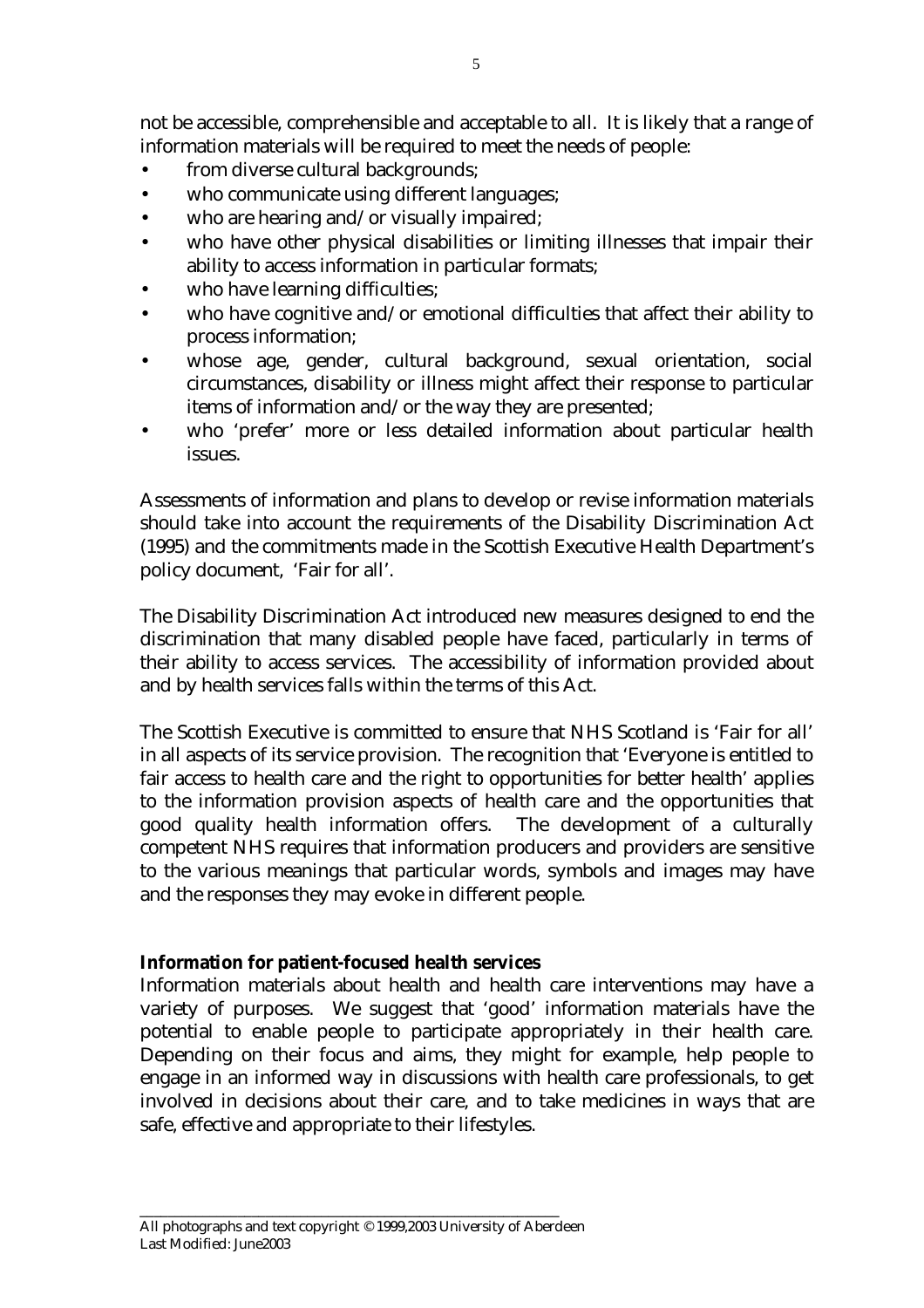Information materials that are distributed via NHS Scotland should be consistent with the goals of a patient-focused health service. They should, for example, recognise and respect people's aspirations to be treated as individuals and to be able to participate appropriately in their health care.

## **Fitness for purpose**

Obviously information materials should be well designed to meet their particular aims. For example, leaflets that aim to help people with a specific health condition choose between several different possible treatments should provide information that enables them to make comparisons between those treatments. Leaflets that aim to support informed consent should be consistent with current guidance about that.

It is unrealistic to expect one particular information package to cover all aspects of a health condition or health care intervention in a way that is appropriate for all people who are affected by that condition or who might be offered that intervention. An information package that is not 'comprehensive' in its coverage of a health condition or intervention can still be very useful to people – especially if it is provided as one of a series of materials that between them cover the full range of relevant topics and issues.

## **Helping people to identify further sources of information and support**

No single health information package will answer all the questions that anybody ever has on a particular topic. However, it is reasonable to expect that information packages will address the questions that people most commonly ask about the topics they focus on, and that they will help people to identify further sources of information and support.

## **Helping people to judge the quality of information**

Various factors affect the credibility of information for different people. However, there are several basic features that can help people judge whether the information is likely to be up-to-date and accurate. Information materials should indicate who was responsible for their production, explain what sources were used to compile them, and be clearly marked with production and revision dates.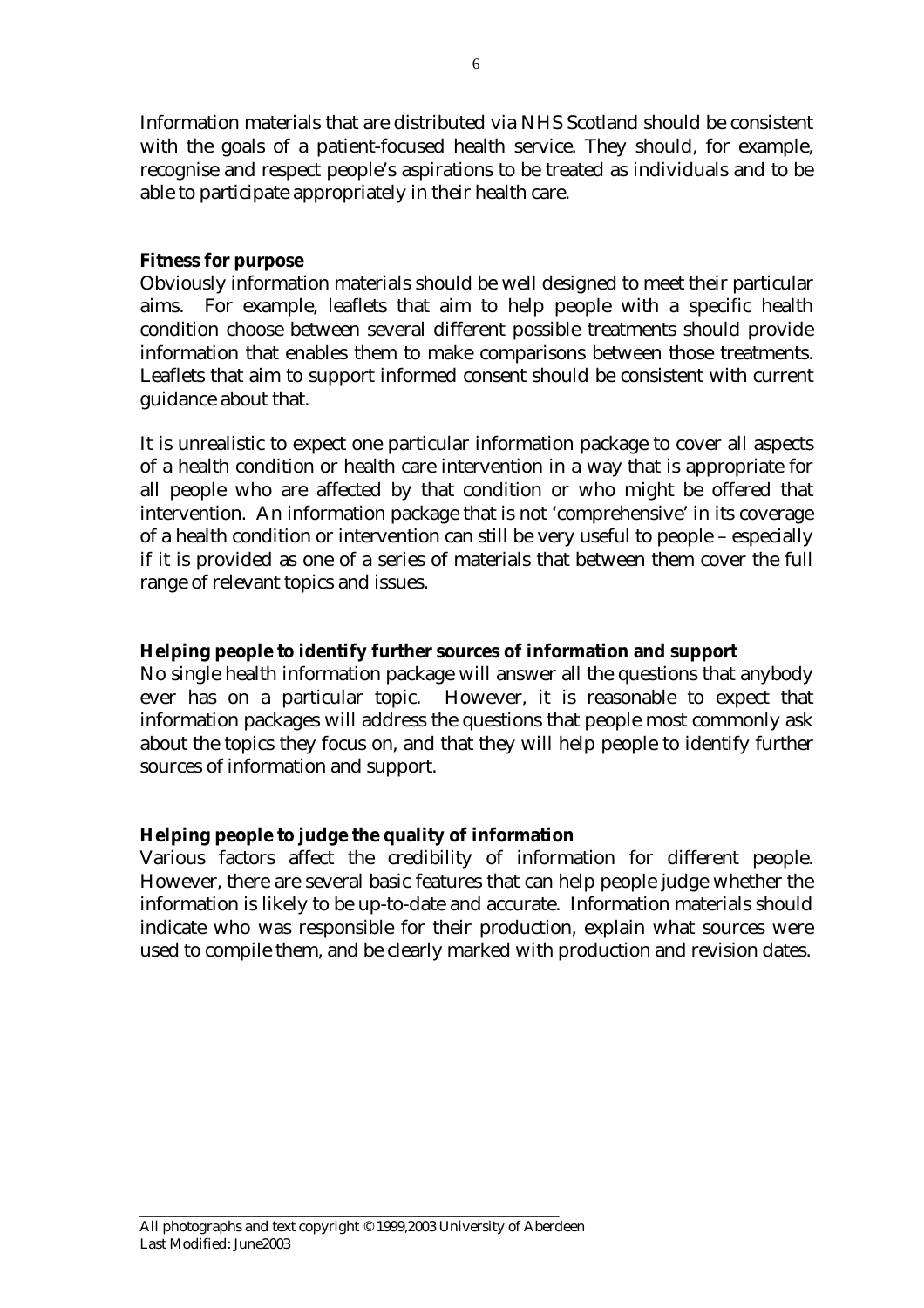## **What makes for good quality information provision?**

Information provision is an integral part of good quality health care. Health care professionals can make a significant positive difference to people's experiences of illnesses and of health services by offering good quality, relevant information in a caring way at an appropriate time. The provision of inadequate, inaccurate, outof-date or insensitive information may have adverse consequences for patients and may result in negligence claims against information producers and providers.

Health care providers can use well-developed policies and systems to enhance the quality of information provision (and particularly the distribution of information materials) to service users. The Clinical Negligence and Other Risks Indemnity Scheme (CNORIS) includes a risk management standard that relates to the provision of information to patients about the risks and benefits of proposed treatments or investigations. This standard encourages health care providers to reduce their risk by, for example, having a structured and regulated framework for the provision of patient information about the risks and benefits of the most common treatments, and having a policy for the composition and format of literature produced by the organisation.

Policies and systems relating to the provision of health information materials should be based on careful assessments of information need and the identification of good quality information materials. The following steps should help you to decide which information materials should be offered to whom and when:

- Identify the points along care pathways at which people are likely to have particular information needs.
- Consider which information needs require information materials to complement information offered by health care staff during one-to-one interactions.
- Identify any information materials that exist that might meet those needs.
- Appraise the information materials and decide whether and for whom they are appropriate.
- If there are currently no suitable information materials available to meet an identified need, check to see whether any are currently in production…
- ...If not, consider developing new materials and/or liaising with established information producers to do so.

Policies and systems need to be locally appropriate, but should ideally cover or help to achieve the following:

- The development and maintenance of clear, written statements for each care pathway that describe which information materials should be offered (as a minimum) to whom and when.
- An understanding among staff about why good information provision is an important part of good quality health care.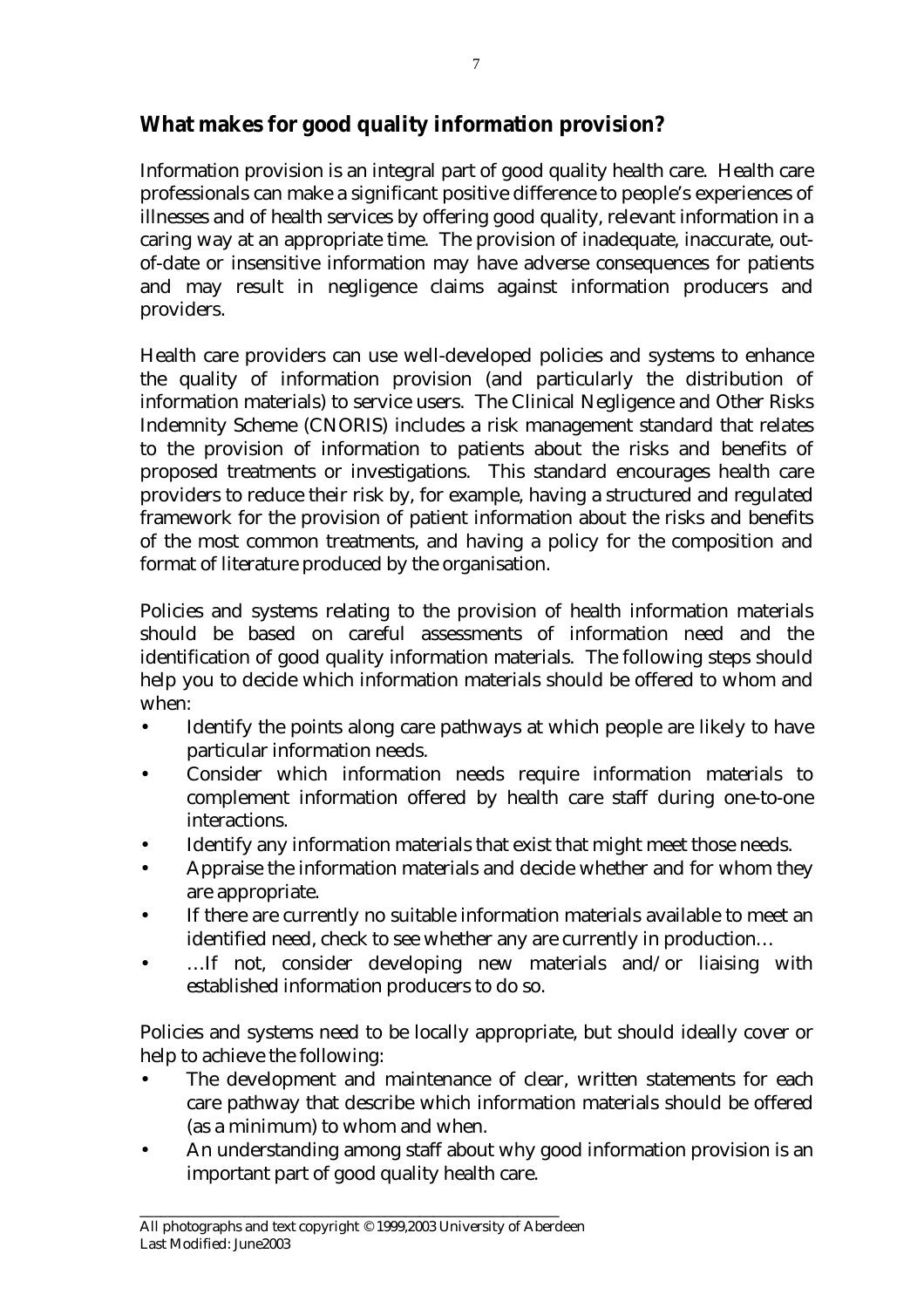- Clarity among staff about who is responsible for offering which information materials to whom and when.
- Availability of an adequate supply of the required information materials.
- The easy incorporation of information provision into routine clinical practices.
- A routine means of checking that people have received or been offered the appropriate materials and correcting the situation quickly if they have not.
- An easy means by which staff can routinely record details of the information materials they have provided in patients' notes.
- Periodic reviews to check that all materials are still up to date. (A system for reviewing materials is likely to be based around a well-maintained register that includes details of the production dates, version numbers, authors/producers, suppliers and proposed review dates of all materials.)

Further advice about the development of document control policies and systems can be obtained from the Clinical Negligence and Other Risks Indemnity Scheme (CNORIS).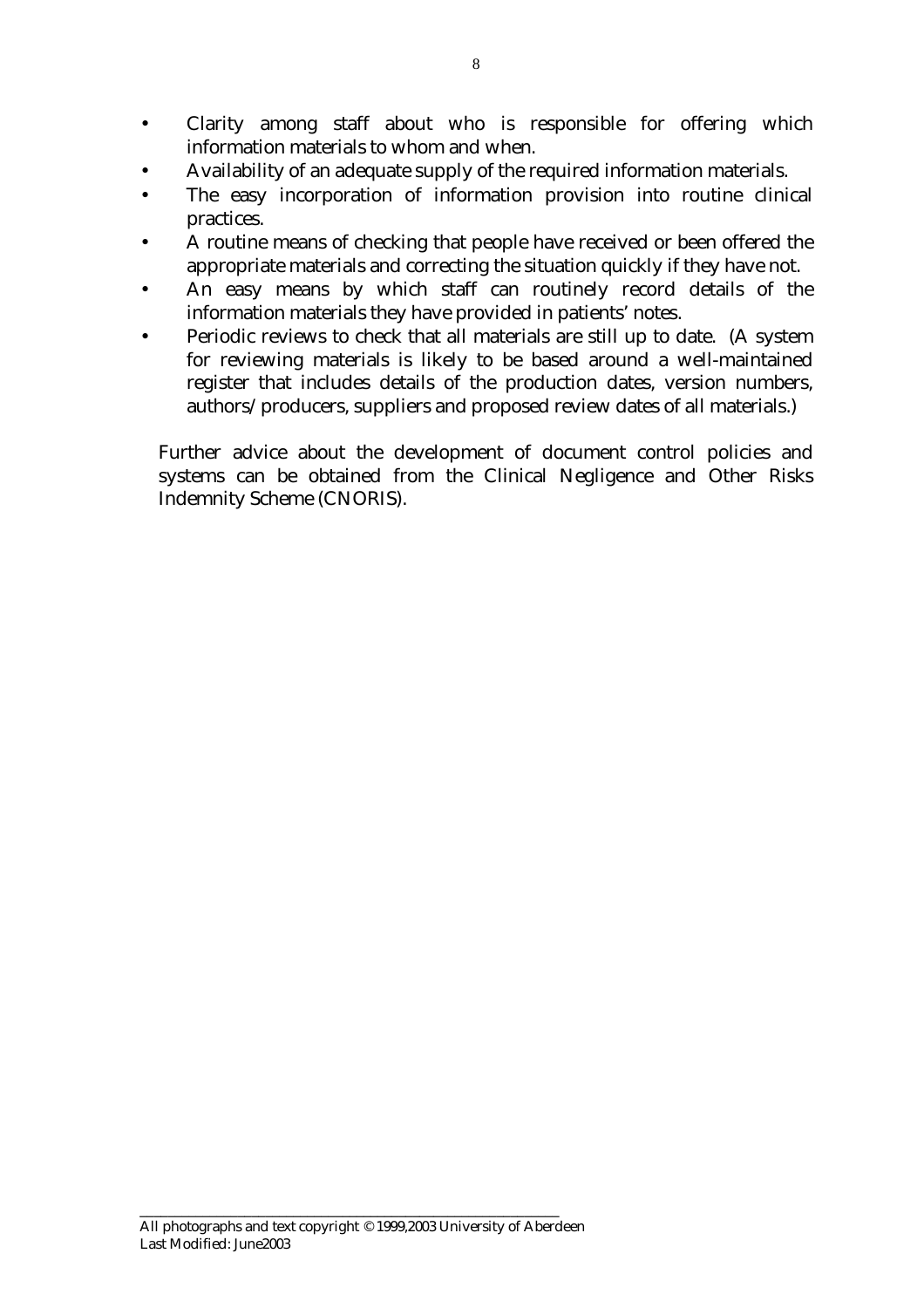## **Part II**

## **Producing good quality information materials**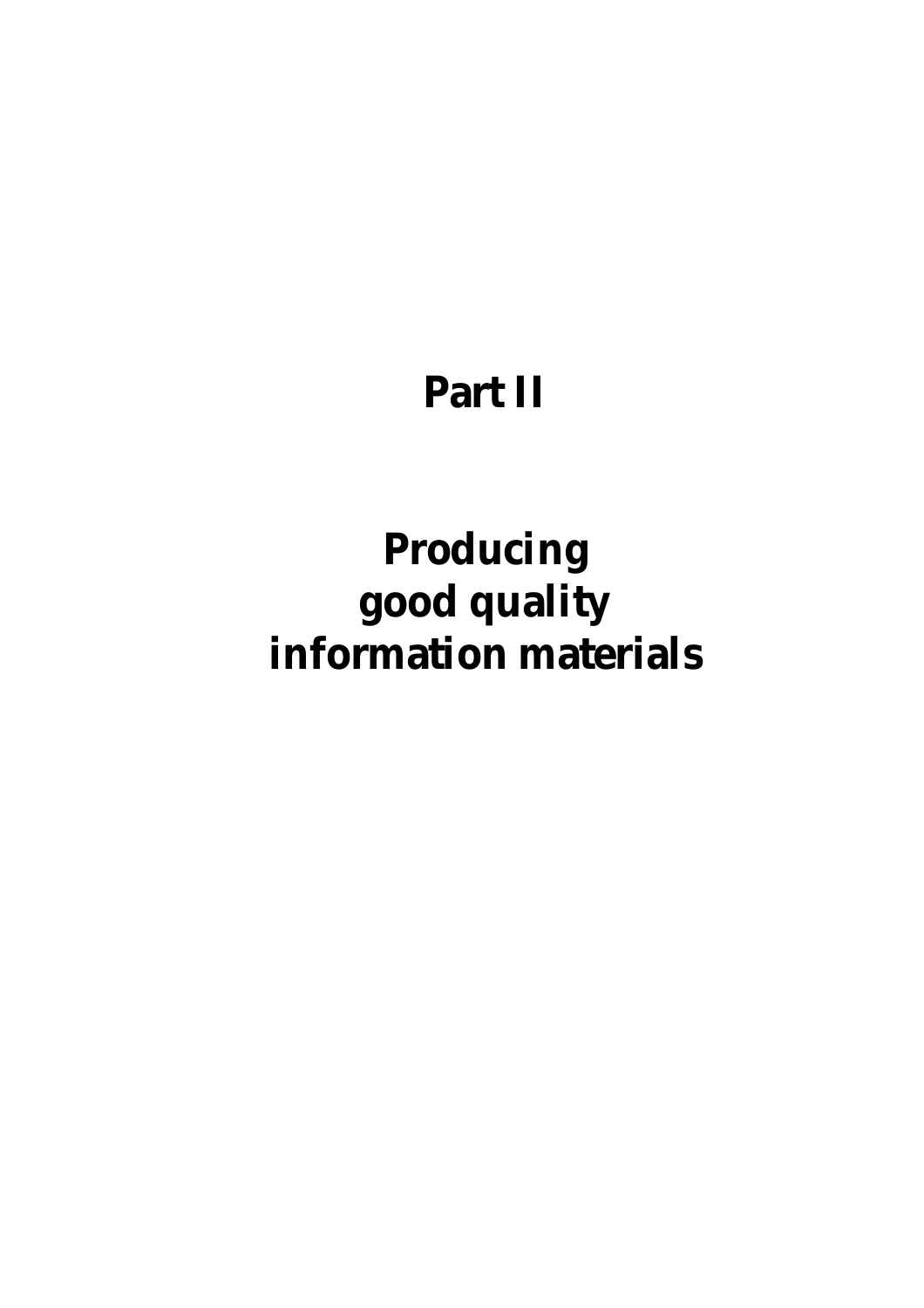## **Before you commit yourself:**

It takes a lot of resources, skills and time to develop good quality information materials so you should think carefully before you commit yourself to producing a new information package.

There are many health topics for which a number of good information materials already exist. If you are planning to develop a new information package your focus should be on:

- Important health topics that are not already covered by existing information materials; or
- Important health topics for which only poor quality information materials exist; or
- The needs of people who are not well served by the available range of materials.

If you are not sure what is required, a quick read through the rest of this guide should give you a better feel for the various tasks/stages that are involved.

## **Initial thoughts about developing information materials**

If you are thinking of developing an information package, the following questions should help you to think through what you are trying to achieve and whether and how you should proceed.

- What are you thinking of producing?
	- Who is the information for?
	- What do you want it to achieve?
	- What information will be included?
	- How will people access and use the information?
- Do people want or need the kind of package you envisage?
- Does a suitable information package already exist?
- Do you have the necessary skills and resources?

## **What are you thinking of producing?**

The questions of 'Who is the information for?', 'What do you want it to achieve?', and 'What information will be included?' are all inter-related. Examples of the kind of stage you might want to reach in your 'initial' thinking are given in the boxes.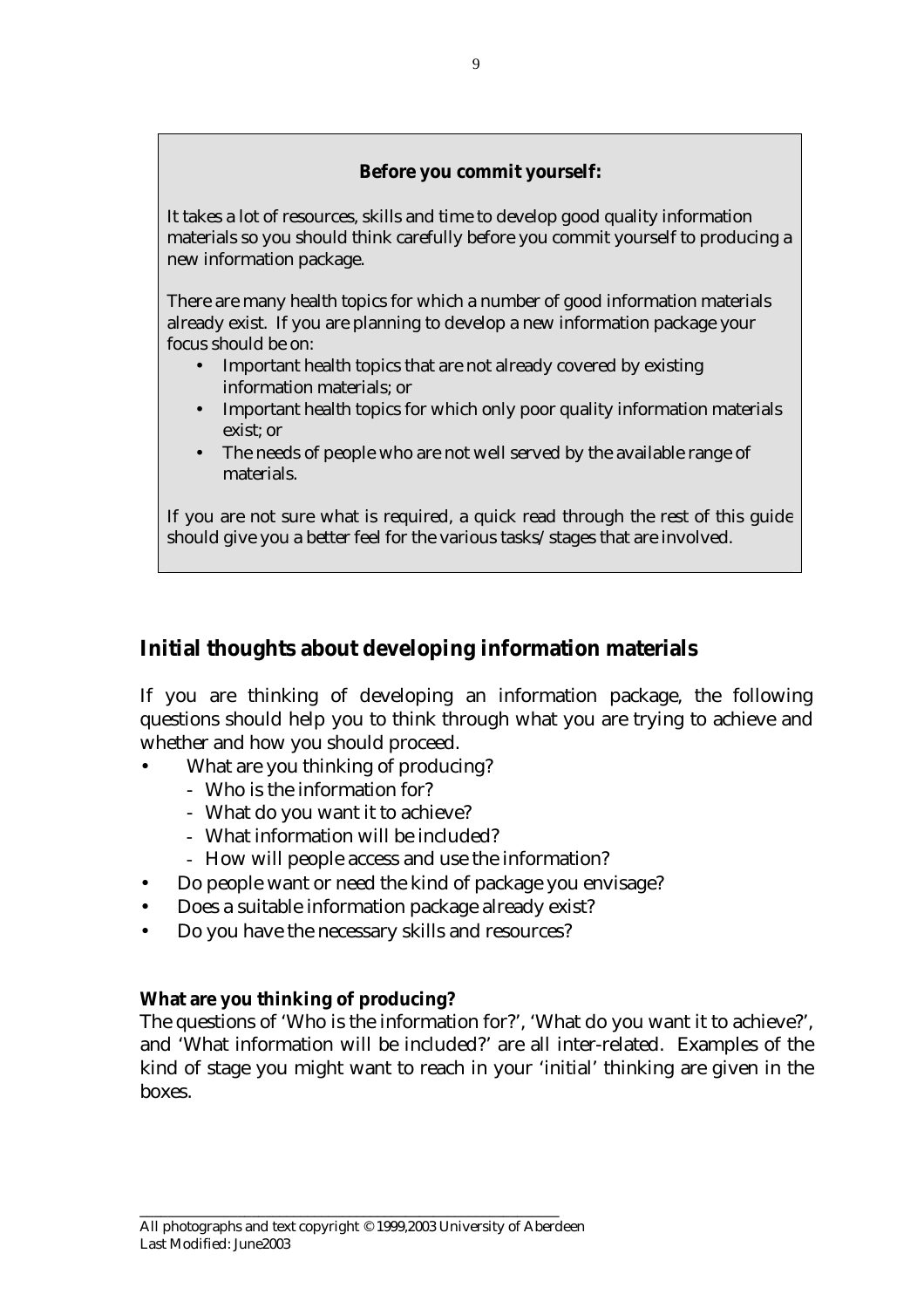*Initial thoughts about a leaflet about anti-epileptic medication* 

We propose to develop a leaflet for people with well-controlled epilepsy about the option of withdrawal from anti-epileptic medication. We want the leaflet to explain that coming off anti-epileptic medication might be an option for people with well-controlled epilepsy; summarise the research evidence about the effects of withdrawing from anti-epileptic medication; outline the potential advantages and disadvantages of continuing or discontinuing anti-epileptic medication; identify issues that people might want to consider before making a decision; and support discussions between health care professionals and people with well-controlled epilepsy about the option of withdrawal from antiepileptic medication.

You also need to consider the media in which your information package might be produced and the routes by which people will access it.

Factors to consider when deciding which media to use for a health information package include:

- The potential of different media to convey particular types of information For example, video is very useful for showing interviews with people who have experienced a particular condition or intervention, presenting role models of patients asking questions in consultations, or demonstrating selfcare procedures such as use of an injection pen.
- The abilities and resources that people need to be able to use the media Some media such as audiotapes, videotapes and CD-ROMs can only be used by people who have access to the equipment needed to play them. Some media will be unsuitable for particular audiences. You need to think carefully about which groups your choice of media might exclude, and consider how else the information might be made available to them.
- The extent to which the media allow people to revisit, reuse and share information

 It is important to consider the situations in which people might want to use or share information, and to think how well different media can meet their requirements. For example, leaflets can be read almost anywhere. People can flick through them quickly to find a section they want to read again, and can take them home to share with family members. In contrast, touch screen information points can only be used to their full potential in the places where they are sited.

The cost of producing, reproducing, distributing and updating information packages in different media It is easier to modify and update information in some media than others. You might want to consider how likely it is that your information will need frequent updating before selecting a media format.

\_\_\_\_\_\_\_\_\_\_\_\_\_\_\_\_\_\_\_\_\_\_\_\_\_\_\_\_\_\_\_\_\_\_\_\_\_\_\_\_\_\_\_\_\_\_\_\_\_\_\_\_\_\_\_\_\_\_\_\_ All photographs and text copyright © 1999,2003 University of Aberdeen Last Modified: June2003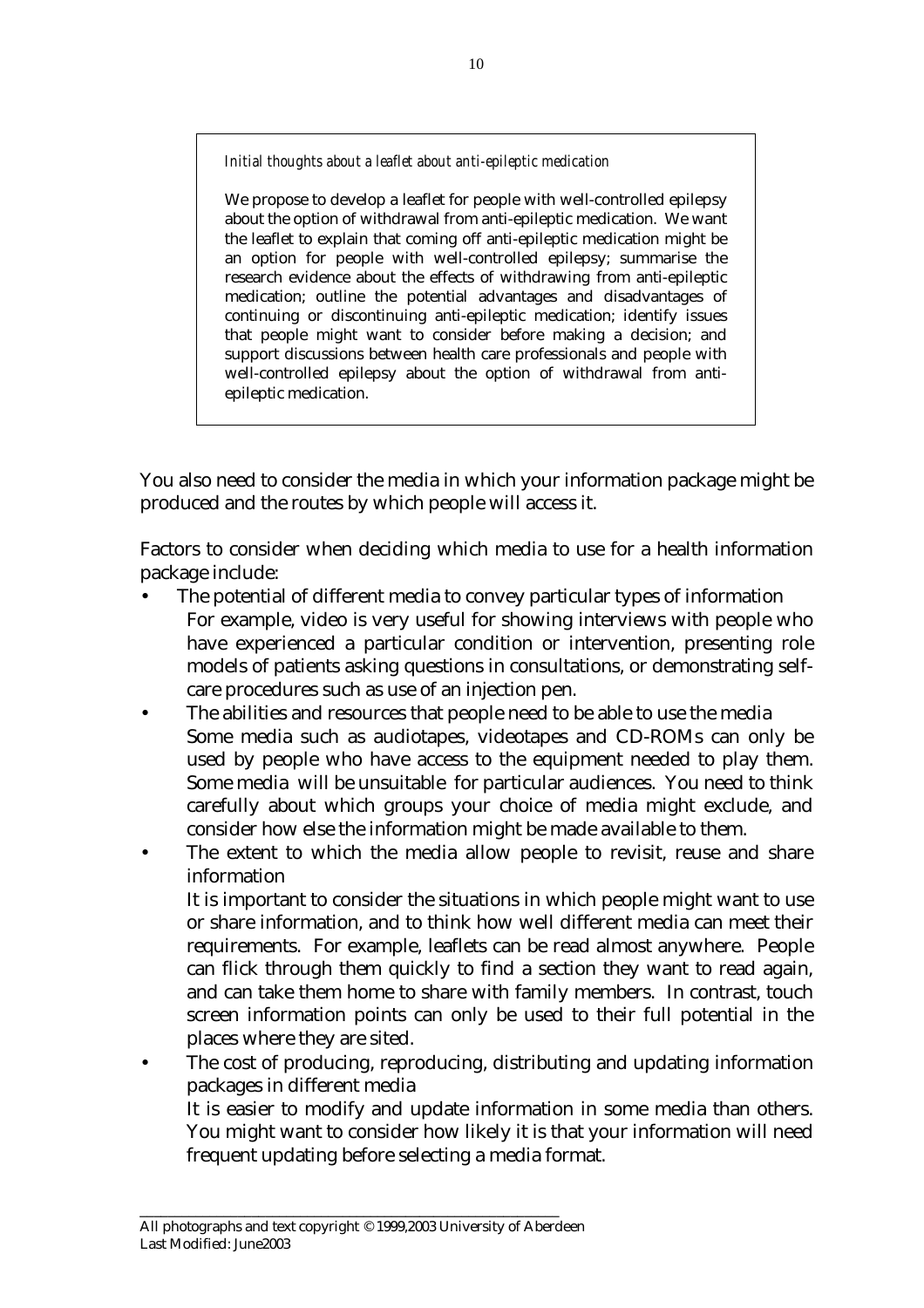*Initial thoughts about a leaflet about barium swallow investigations* 

We propose to develop a leaflet for people who are scheduled to attend an outpatient clinic for a barium swallow investigation. The leaflet could be given to people by the doctors who recommend a barium swallow investigation and/or it could be sent out from the clinic with the letters that offer people appointment dates for their barium swallow investigations.

The leaflet is unlikely to be individually tailored to tell every person why a barium swallow examination has been recommended in their particular case, but we want it to outline the range of reasons why barium swallows are done and the types of problems that they can and cannot detect or rule out.

We want the leaflet to tell people how to prepare for the barium swallow so that when they attend the clinic they are adequately fasted. We want the leaflet to explain the procedure in an honest but reassuring manner so that they know what to expect when they get to the clinic and are not unduly anxious. We want the leaflet to prepare people for the discomfort they might experience and to explain the risks that are associated with the procedure in relation to the benefits. We want the leaflet to explain when, how and from whom they should expect to find out the results of the examination.

People might obtain health information materials from:

- Health care professionals directly involved in people's care (for example dentists, doctors, midwives, nurses, therapists)
- Health care venues (for example, clinic waiting rooms, patients' libraries, hospital health information points)
- Health information services (for example, NHS 24, Cancer BACUP)
- Self help groups and voluntary organizations
- Pharmacies, health food stores, supermarkets, high street health information points, public libraries, community centers
- The Internet

The appropriateness of these different outlets depends in part on the aims, intended audience and content of your information package. For example information about self-treatment for minor illnesses might usefully be made available via pharmacies, primary care clinic waiting rooms and public libraries. In contrast, information about post-operative care and recovery is probably most appropriately given to people before they go into hospital and/or during their hospital stay by the health care professionals who care for them.

It is useful to have a reasonable idea about how people will access an information package before you finalise your content. You need to consider the situations people will be in when they receive your information as you make decisions about what information to present and how.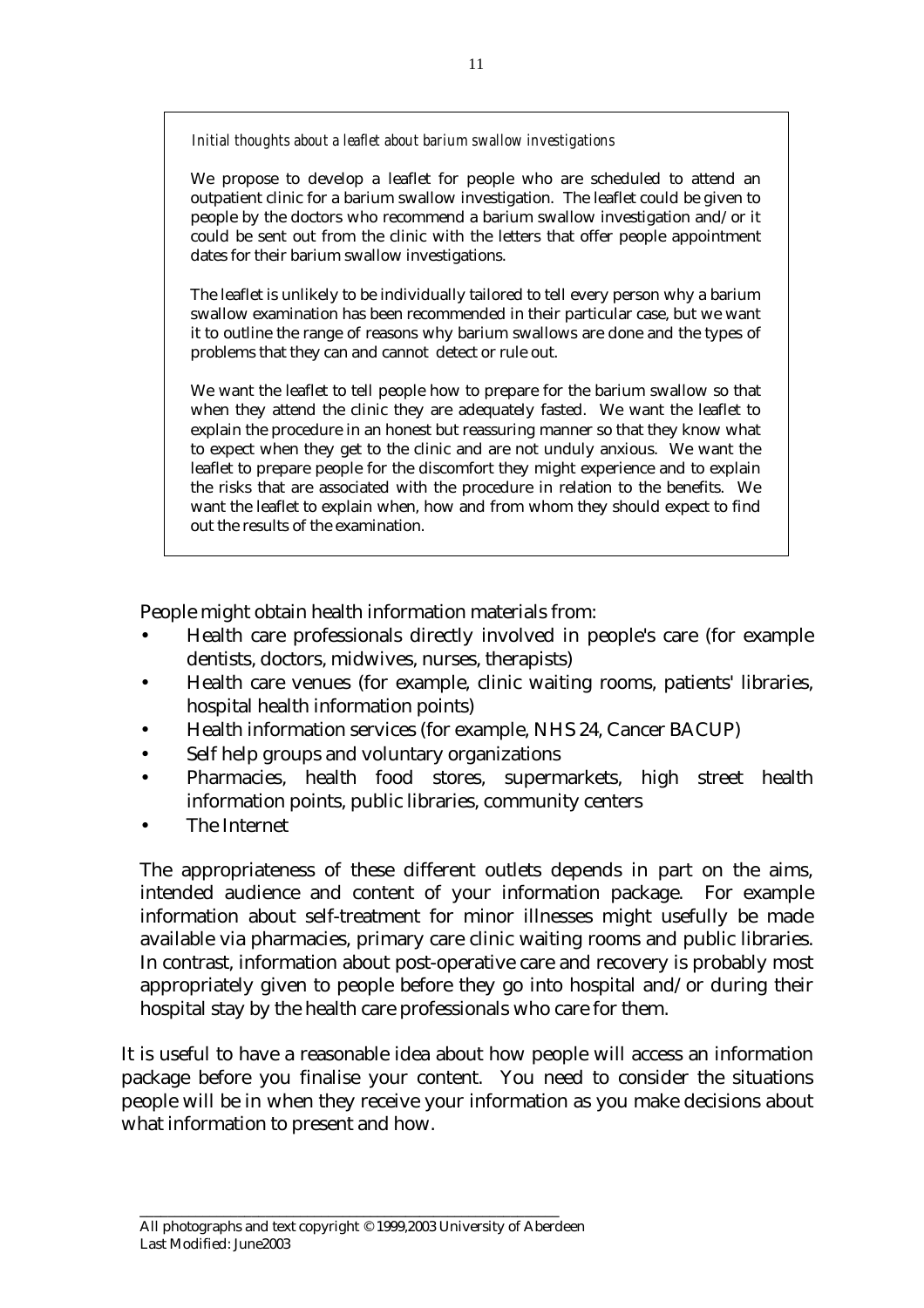## **Do people want or need information on this topic?**

Before you invest a lot of time and effort in developing an information package you should establish that your intended audience actually want or need information on the topic you plan to address. You might already have evidence that people want this information if, for example you know patients have been asking health care professionals or health information services for it. You might have read newsletters produced by patient groups or research papers that tell you that patients, their families or members of the public have identified the information as important. You might know that people are highly appreciative of information materials that provide similar types of information about other health conditions or treatments. If you do not have such evidence, you could check with health care professionals, patient representatives and members of your intended audience.

If you are planning to approach members of your intended audience to find out whether they want particular types of information, it is important to recognise that people may not be able to spontaneously identify all the kinds of information they might want. They may not know what information is available. In addition to asking them about the types of information they want, you could show them examples of the kinds of information that might be included in an information package and ask how important or useful they think this information would be.

## **Does a suitable package already exist?**

You could check the following sources to identify any existing information materials on your chosen topic:

- Your own organization (ask the patient information officer if you have one, or the designated director for patient and public involvement at your Health Board)
- NHS Health Scotland (maintains a database of patient information leaflets)
- NHS 24 (maintains a stock of information materials that can be given to callers if appropriate)
- Voluntary sector organizations that focus on your topic of interest and/or serve the people who comprise your intended audience
- Royal Colleges or other professional bodies that cover your topic of interest
- The Internet
- The Involving People team at the Scottish Executive Health Department. (As we write in June 2003 the team are considering the possibility of establishing a register of quality assured information materials).

If you do identify information materials on the topic you are interested in, you will need to assess their quality and suitability for particular groups of people before you decide whether to develop new materials or revise or adapt existing ones. The quality criteria you might consider were outlined in '*What makes for good quality health information*?' (page 3).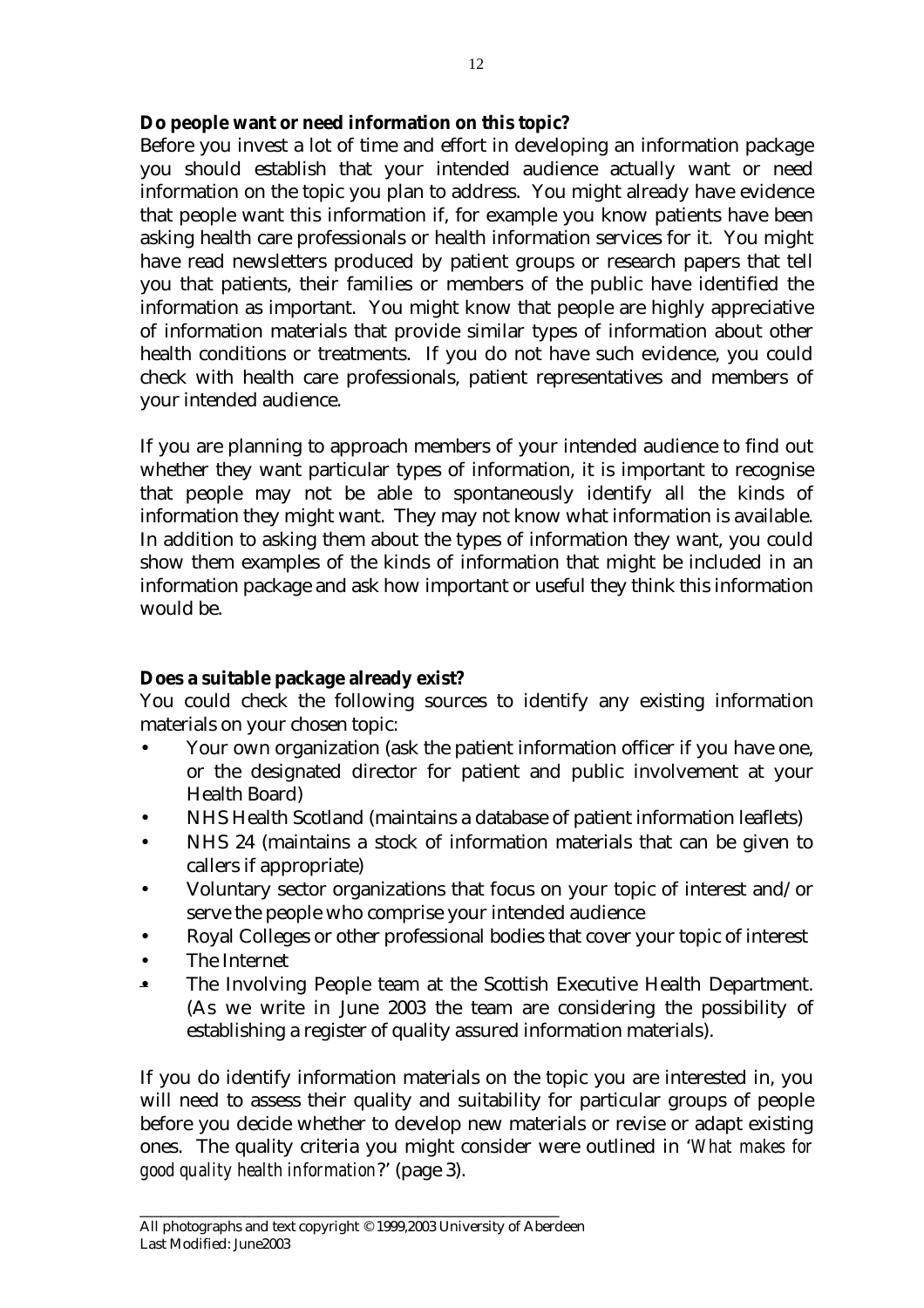## **Do you have the necessary skills and resources?**

A range of expertise and skills are needed to produce good quality information materials, so it should usually be a team effort. We suggest you check that you will have access to all the expertise, skills and resources you will need before you commit yourself to producing an information package.

Some of the things you will need to be able to do and budget for include:

- Clarify the information needs, current knowledge and beliefs of the intended audience
- Familiarise yourself with the context(s) in which the information will be used
- Locate appropriate information sources, including sources of researchbased information about the effects of health care interventions.
- Critically appraise the available information and extract relevant details
- Communicate the relevant information clearly using appropriate languages and images
- Work effectively with a variety of people including members of your intended audience, health care professionals and media production specialists.

When thinking about the composition of an information production team, you might consider:

- Whose perspectives, knowledge and skills will help ensure you develop a high quality package?
- Whose involvement might affect the credibility and future use of the package?

You do not need to have every type of expertise and skill among the core team, because you can 'buy in' certain types of advice and input on a consultancy-type basis. However, a core team that includes the following is probably a strong starting point:

- Relevant information searching, research and critical appraisal skills;
- Appropriate information handling, communication and basic media production skills
- Relevant clinical knowledge and experience
- Personal experience of the health condition and/or health care interventions of interest or of working as representatives of people with such experience.

## **If you decide to proceed…**

If you decide that you want either to develop an information package from scratch or to revise an existing information package, we suggest that you continue to read through this guide before you get started, then refer back to the relevant sections as you proceed.

\_\_\_\_\_\_\_\_\_\_\_\_\_\_\_\_\_\_\_\_\_\_\_\_\_\_\_\_\_\_\_\_\_\_\_\_\_\_\_\_\_\_\_\_\_\_\_\_\_\_\_\_\_\_\_\_\_\_\_\_ All photographs and text copyright © 1999,2003 University of Aberdeen Last Modified: June2003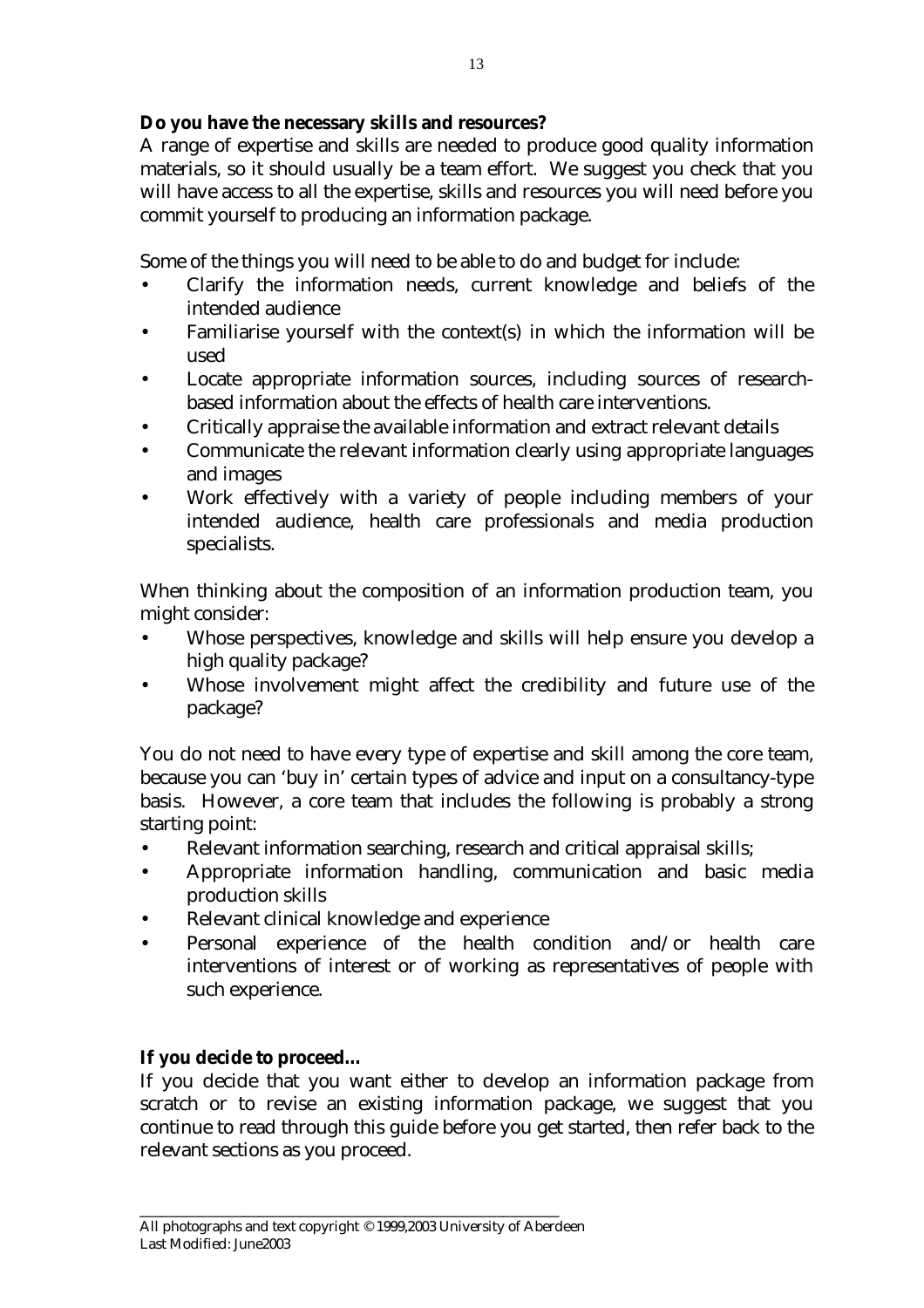#### **An overview of the production process**

The following figure outlines the main stages of our approach to the development of written information materials. It assumes you have already checked that there is not already a good quality information package that serves the purpose you envisage.



All photographs and text copyright © 1999,2003 University of Aberdeen Last Modified: June2003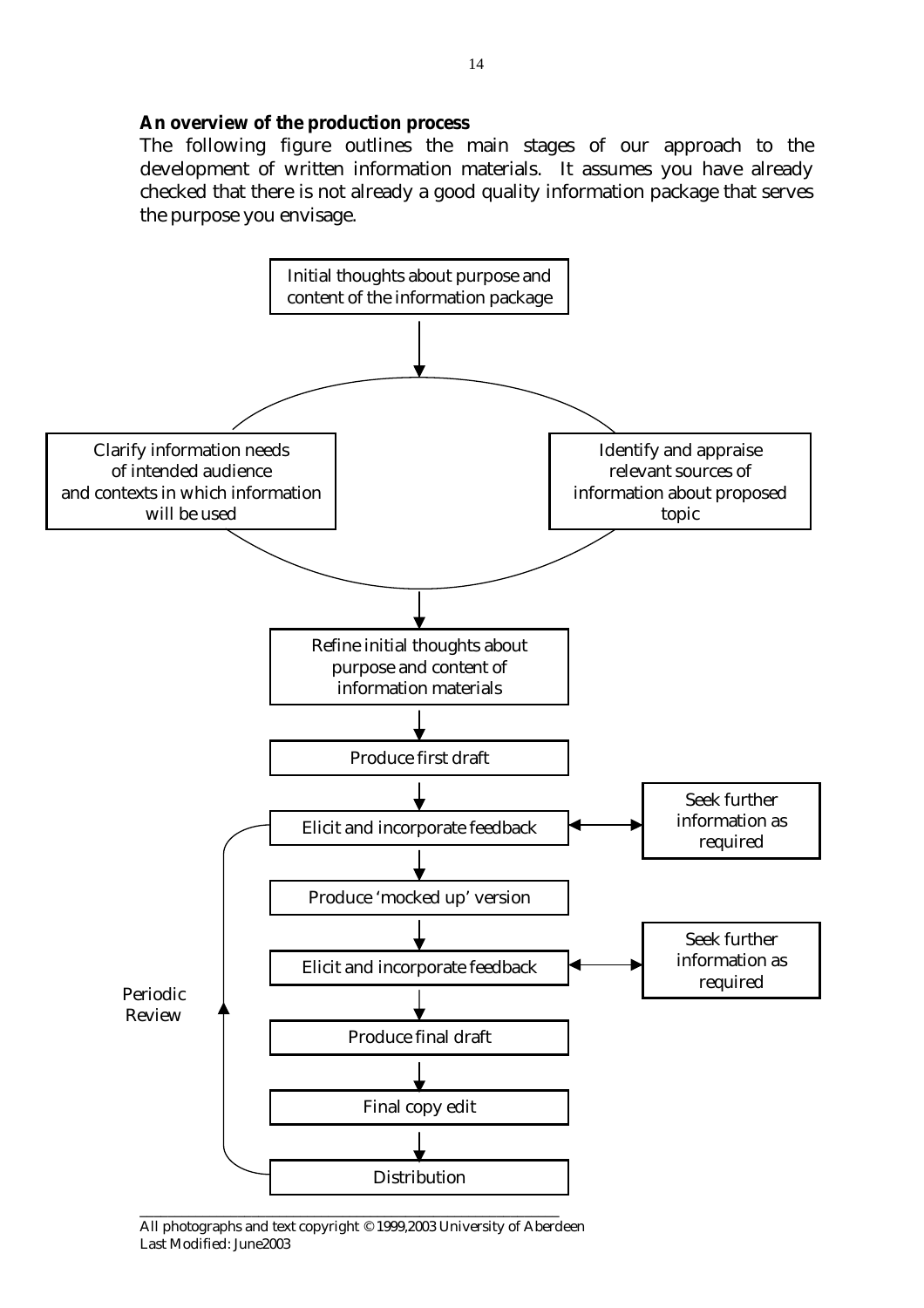## **Informing the content of information materials**

You will need to identify several different types of information before producing a first draft. In addition to the information about the health condition(s) and/or health care intervention(s) that will be included in your package, you will need background information to help inform the way you present this. In this section we consider some of the types of background information that you might need about your audience and the contexts in which your information package will be used.

## **Information about your audience**

## *What do people want to know?*

If your information package is going to be useful, it must provide the kinds of information that people need and want. It is important to check out how well your initial thoughts about what information will be included in your package correspond with the types of information that your audience wants. Even if you are trying to help people to adopt a particular behaviour (such as stopping smoking or accepting vaccination) you are most likely to succeed if you find out what issues matter to people in relation to these behaviours.

Some of the types of information that people might want are listed in the box below.

|                            | People might want information about:                                  |
|----------------------------|-----------------------------------------------------------------------|
| What causes a condition    |                                                                       |
| condition                  | The symptoms, signs and problems associated with a particular         |
| results might mean         | Why and how screening and diagnostic tests are done and what the      |
| condition                  | What forms of care are recommended for people with a particular       |
|                            | Which treatments might help them                                      |
|                            | What the treatments involve, how they are likely to help and what     |
| kinds of risks they entail |                                                                       |
|                            | What the effects of having no treatment would be                      |
| interventions              | What kinds of prognoses are associated with particular conditions and |
|                            | Which symptoms need urgent attention                                  |
|                            | How health care for people with their condition is usually organised  |
|                            | What they might experience during and after episodes of care          |
|                            | What other people have felt like and how they have coped with         |
|                            | particular conditions and treatments                                  |
|                            | How a condition or treatment might affect their daily life            |
|                            | How to help themselves and their families                             |
|                            | What kinds of help they might get when, from whom and how             |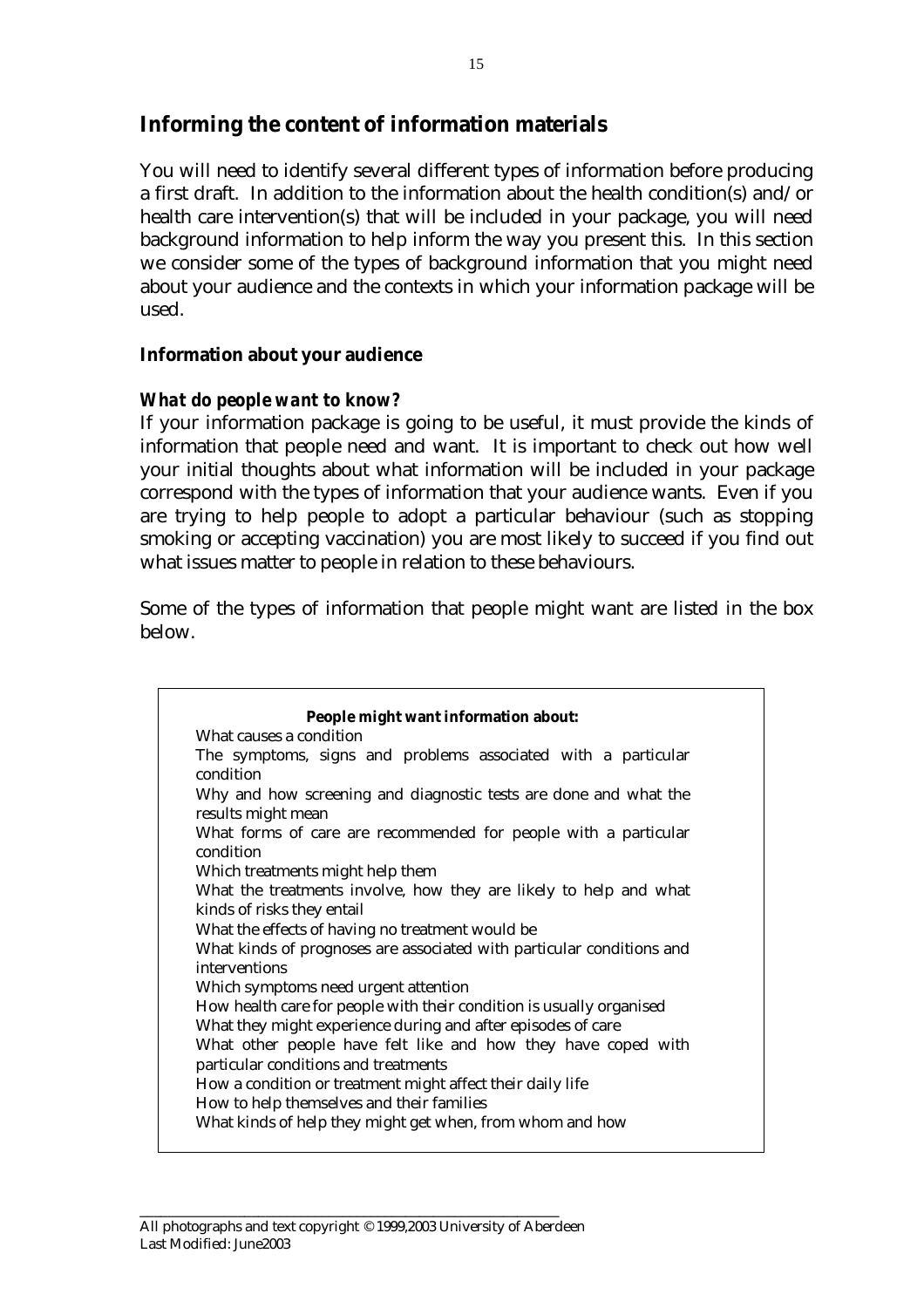### *What do people already know and believe?*

You will be better able to produce information that is relevant to your intended audience if you take the trouble to find out what they currently know or believe. It is quite likely that they hold a range of understandings and perceptions. If the information you provide is to be useful, they will need to be able to relate it to these understandings and perceptions. If you identify any commonly held misconceptions, you will be able to address these directly in the information that you provide, as the examples in the box illustrate.

#### Example 1

When developing an information leaflet about wisdom teeth removal we spoke to dental health care professionals and people who had consulted them about their wisdom teeth. From our discussions we learnt that most dental health care professionals had adopted recent guidelines and were no longer routinely removing impacted wisdom teeth. However many people still thought that most wisdom teeth would need to be removed. These discussions suggested that the leaflet should address the mismatch between what was happening in clinical practice and what people thought should be happening. In the leaflet we explained that not all wisdom teeth cause problems and not all wisdom teeth have to be removed.

#### Example 2

A team that was developing information leaflets for people with cataracts held focus group discussions with people who had cataracts. While talking about surgery, they found that many of these (mainly older) people remembered bad experiences with anaesthesia. Having identified this common worry, the team was able to include a statement in the leaflet that tried to reassure people that modern anaesthetics were safer and had fewer side effects than older ones. The focus group discussions also revealed beliefs such as 'a cataract has to be ripe before it can be removed'. These were addressed in a section in the leaflet called 'myths you may have heard'. (Source: Entwistle VA et al, 1998).

#### **Information about the context(s) in which the information will be used**

You are more likely to be able to develop relevant and useful information materials if you are aware of the context(s) in which the materials will be used. You may need to consider: what information people are currently given; relevant guidelines, standards and policies; and how care is organised and delivered.

## *What information is currently given to people?*

It can be helpful to know what kinds of information are currently given to members of your intended audience. This can help you decide what information you need to include and how your information package will 'fit in' to the overall pattern of information provision for these people.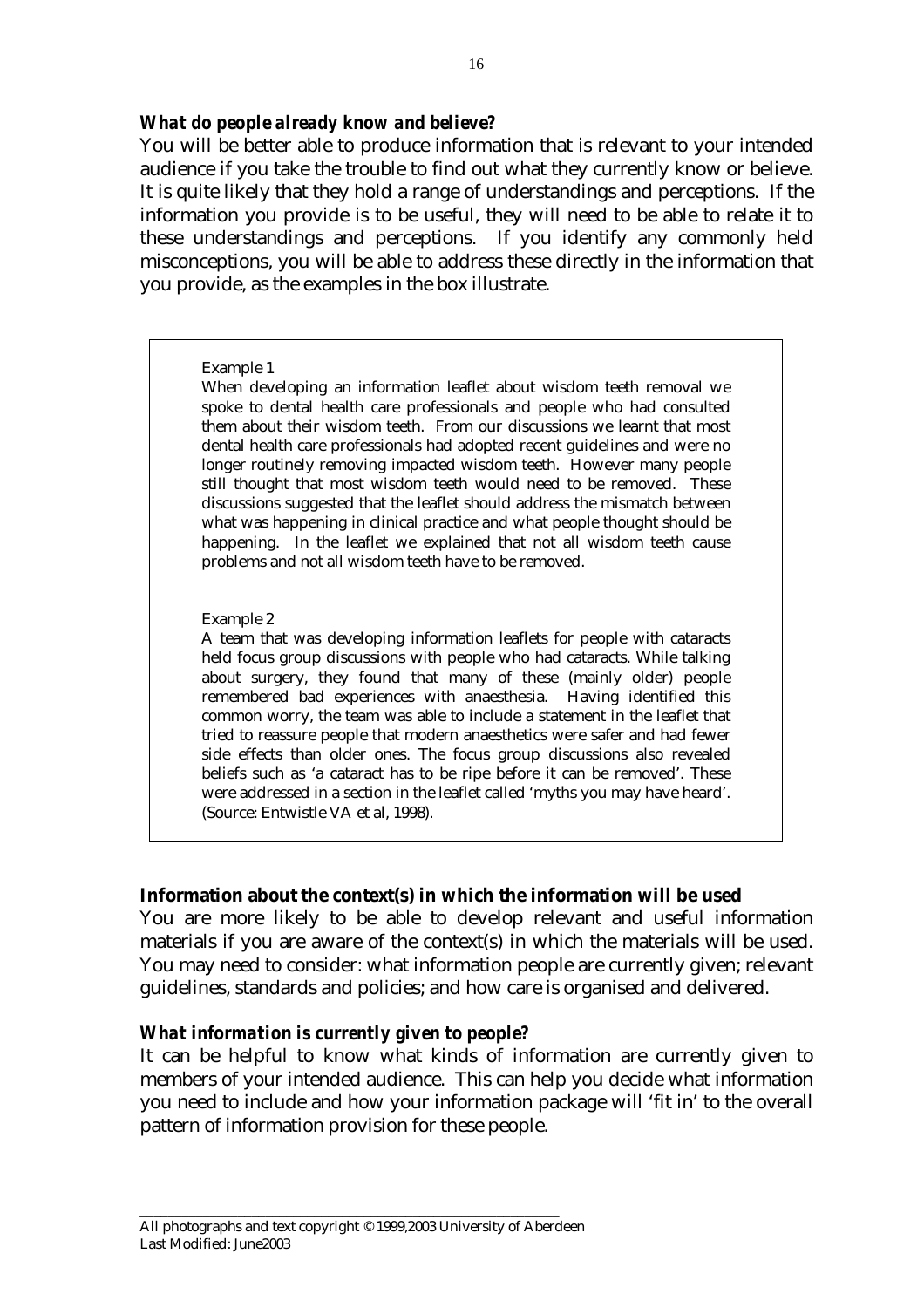Health care professionals are an important source of information for many people. You need to know what information health care professionals usually give to your intended audience (either during spoken conversations or via information materials), and whether the information you plan to provide is consistent with this. If you are thinking of advising people that they can ask their health care professionals about particular issues, you need to be reasonably confident that their health care professionals will be able to provide up-to-date and accurate information and good advice about those issues. If there are differences of opinion amongst health care professionals about the health condition or intervention that you are writing about, you need to consider whether and how to address these in the information you provide.

Voluntary organizations also provide a lot of information about health issues. It is worth checking what views they disseminate about the health conditions and health care interventions that you are planning to write about.

More generally, it will be useful as you develop your own materials to be aware of any views that are expressed about your topic in the public domain.

## *Relevant guidelines, standards and policies*

You need to be aware of the recommended norms for the management of the health conditions and the use of the health care interventions that you are interested in. If, for example, a policy decision has been taken that access to a particular intervention will only be available to people who meet particular criteria, you will need to consider how to address this in your information package.

If you are developing information materials for use in NHS Scotland, you should check whether either of the following organizations have addressed relevant topics:

- Scottish Intercollegiate Guidelines Network (SIGN) (issues clinical practice guidelines)
- NHS Quality Improvement Scotland (issues advice about the use of particular health technologies and sets and monitors standards of care for people with particular health conditions).

Sometimes it may be appropriate to describe and reference these` guidelines, standards and policies explicitly in the information you provide. At other times you will need to take them into account as you present related information.

## *Organization and delivery of health care*

Patterns of practice may vary across localities and health care settings. Awareness of these variations and of any reasons for them is particularly important if you are producing information materials that are to be widely used. For example, it may be inappropriate to use a phrase such as 'Your doctor will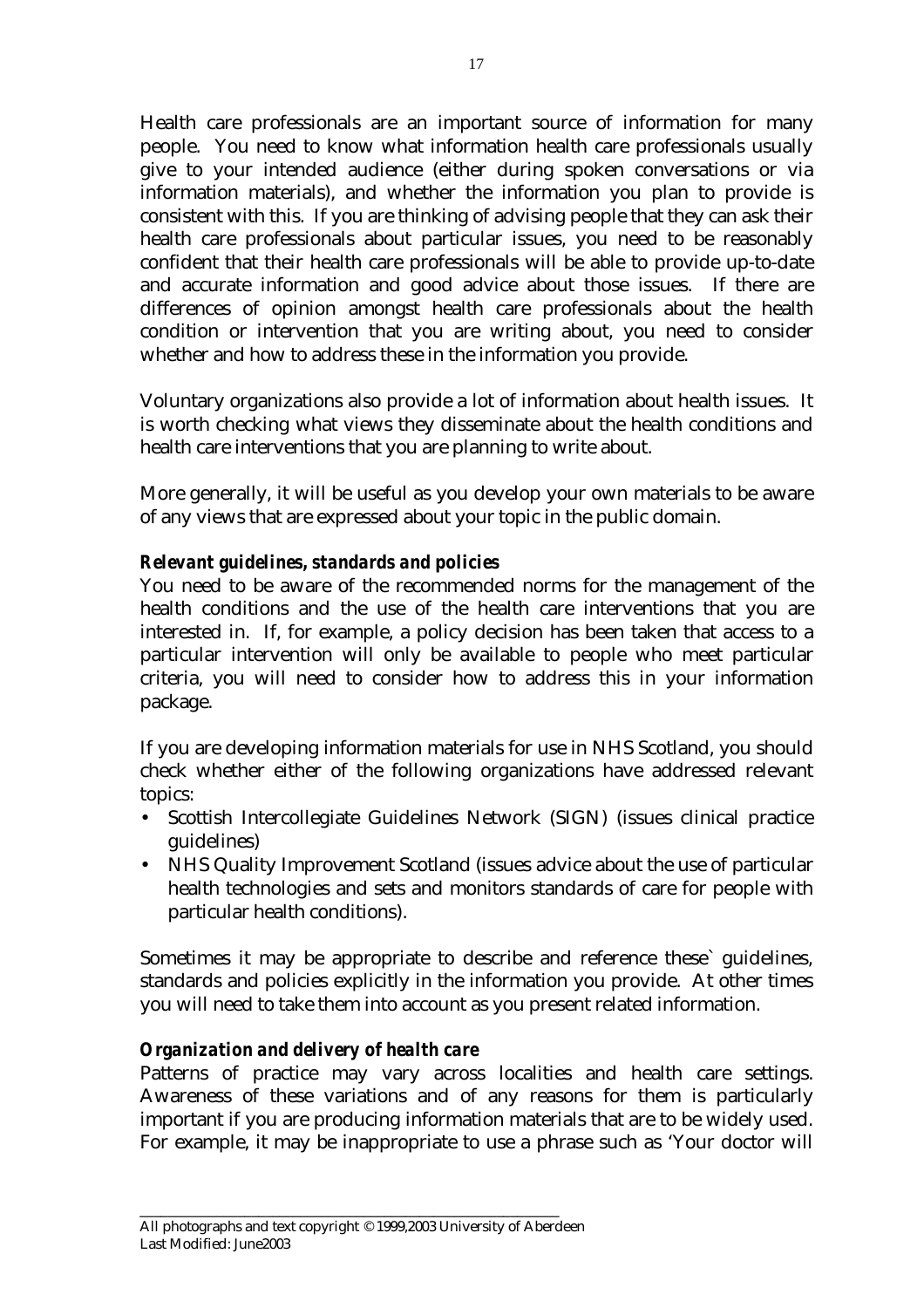carry out tests A, B and C' if there is a great deal of variability in terms of which tests doctors carry out.

If you are developing information materials for use throughout NHS Scotland, you need to give particular consideration to patterns of care for people living in remote or rural areas, including the Islands. If you are discussing treatments that are only available in specialist centres, it might be important to alert people to the possibility that they may not be available locally.

Awareness of the way health care is organized and delivered to members of your intended audience will also be important for your thinking about the distribution of your information materials.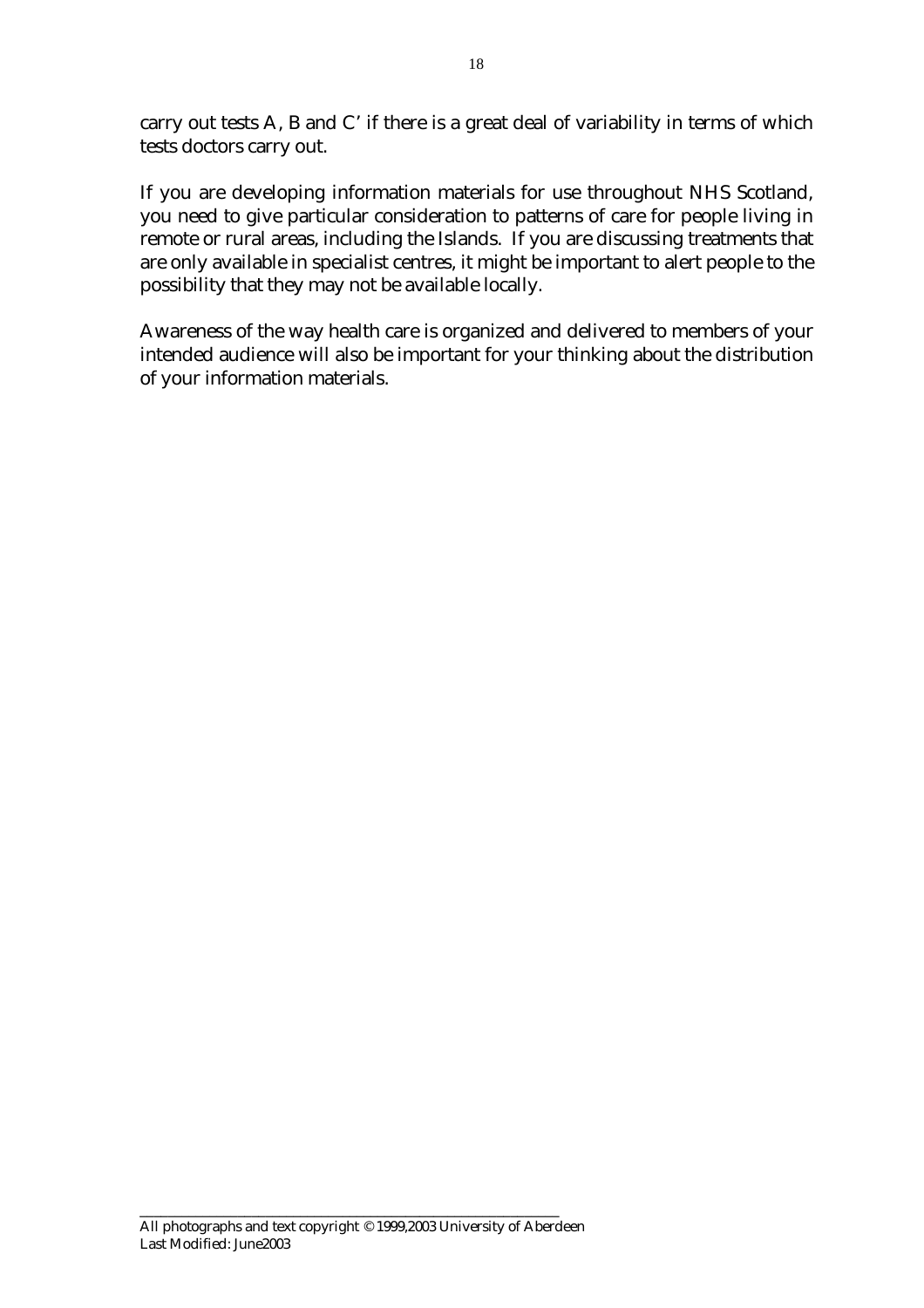## **Finding the different types of information you need**

Your project team may have a lot of knowledge and expertise relating to your topic of interest. However, you are still likely to need to use a variety of information sources during the development of your information materials. We highlight a few of these here. References and contact details are provided at the end of the guide.

## **Research evidence about people's experiences and views of health conditions and health care interventions**

Social and psychological studies of people's experiences and views of health conditions and health care interventions can help you get a feel for the kinds of issues that are likely to be important to your intended audience.

However you need to look carefully at the relevance of the research for your particular audience and for the contexts in which your information materials will be used. When considering research evidence about people's experiences and views, you might usefully ask:

- How similar are the people who were studied to your intended audience?
- Are the health care interventions experienced by the people who were studied similar to those covered by your information?
- Is the context in which the research was carried out similar to the context in which your information package will be used?
- How were people's views elicited and how might this have affected the responses obtained?

The Database of Individual Patient Experiences (DIPEx) is a particularly useful multimedia source of information about people's experiences of health conditions and treatments, although it currently only covers a limited range of topics. Its producers use rigorous interview techniques and are careful to include people with a range of experiences. DIPEx may be a useful source of information for you as you develop your information materials. It might also be a resource that you want to refer people to for further information.

## **Research evidence about health conditions and health care interventions**

Epidemiological studies can provide you with information about what causes particular health conditions and how many people with what kinds of characteristics have particular health conditions.

Systematic reviews of research evidence are usually very good starting points for information about the effects of health care interventions. Systematic reviews aim to provide clear and unbiased summaries of the best research evidence that is available to answer specific questions about the outcomes of particular interventions. They usually provide more robust information than single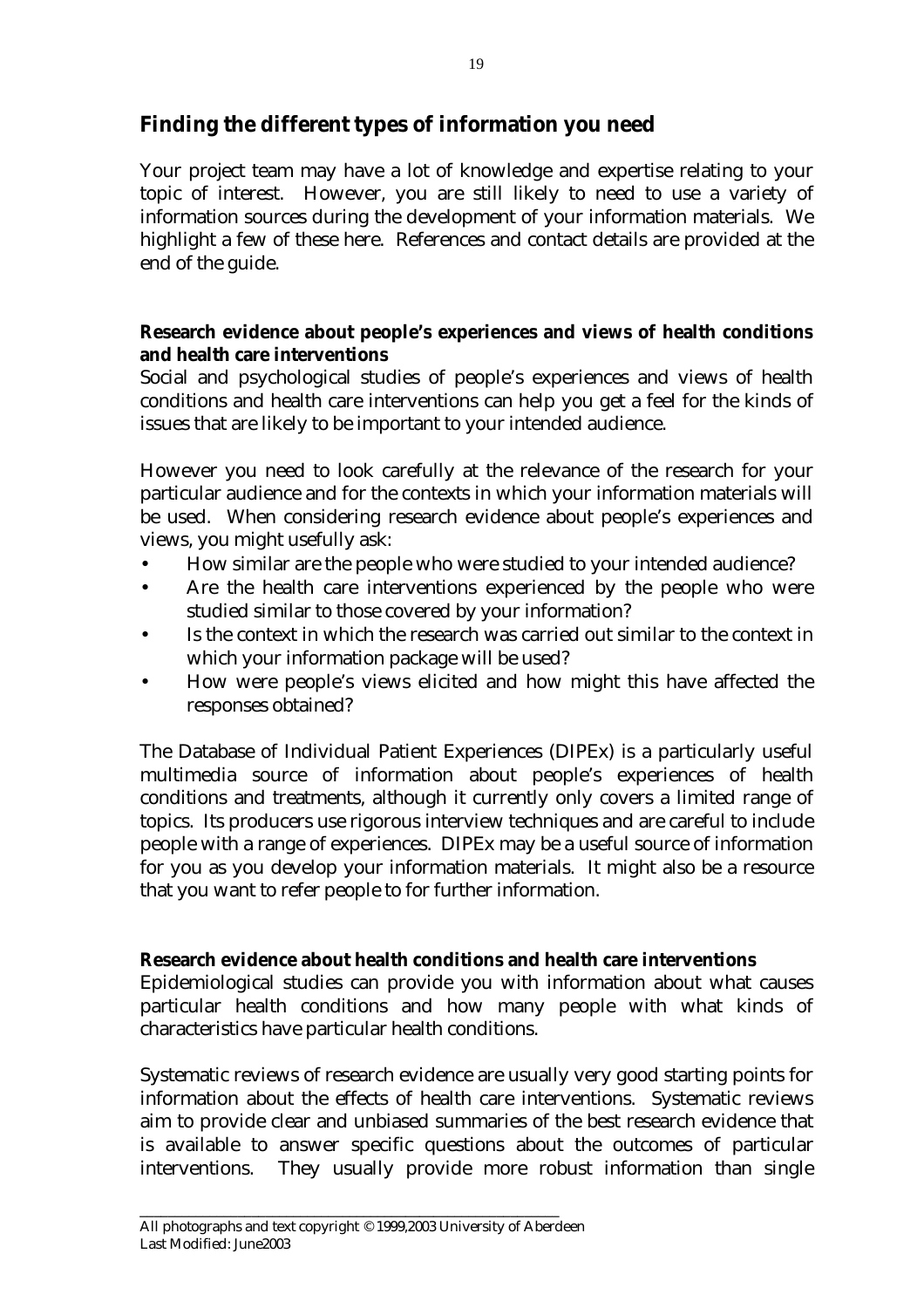research studies. However you still need to consider the quality of the evidence they provide and the extent to which the evidence applies to your particular audience.

We have included a list of the main sources of systematic reviews and journals that publish critical appraisals of good quality systematic reviews and randomized controlled trials in the reference list at the end of the guide.

## **Clinical practice guidelines and standards documents**

Research evidence about the effects of health care interventions is increasingly used in the development of clinical practice guidelines, treatment protocols, and service standards. Several key organizations now issue guidance about the treatment of particular conditions or the use of particular interventions.

Within Scotland, the Scottish Intercollegiate Guidelines Network (SIGN) produces guidelines for clinicians outlining recommended procedures for a range of conditions and situations. NHS Quality Improvement Scotland issues advice to Health Boards and health care professionals about specific health care interventions. It also issues good practice statements, defines standards for clinical services and assesses the performance of services throughout NHS Scotland against these standards.

#### **Information about patterns of practice**

Audits can provide you with information about patterns of health care practice and the extent to which standards of good practice are met.

Within Scotland, the Information and Statistics Division can give you up to date information about various aspects of health service activity, including the numbers of particular types of operation performed per year or of particular types of drug prescribed.

## **Health coverage in the popular media**

Media coverage of the health conditions and health care interventions that are to be the focus of your patient information materials can help you identify any complementary and/or conflicting messages about the topics of interest that have been aired in the public domain.

A quick check of the most accessible newspaper databases or press cutting services is likely to be particularly useful if the health conditions and/or health care interventions that you are interested in are controversial or topical. Searches of the media that identify few relevant items can still be useful in that they might indicate that public awareness of the topic is limited.

\_\_\_\_\_\_\_\_\_\_\_\_\_\_\_\_\_\_\_\_\_\_\_\_\_\_\_\_\_\_\_\_\_\_\_\_\_\_\_\_\_\_\_\_\_\_\_\_\_\_\_\_\_\_\_\_\_\_\_\_ All photographs and text copyright © 1999,2003 University of Aberdeen Last Modified: June2003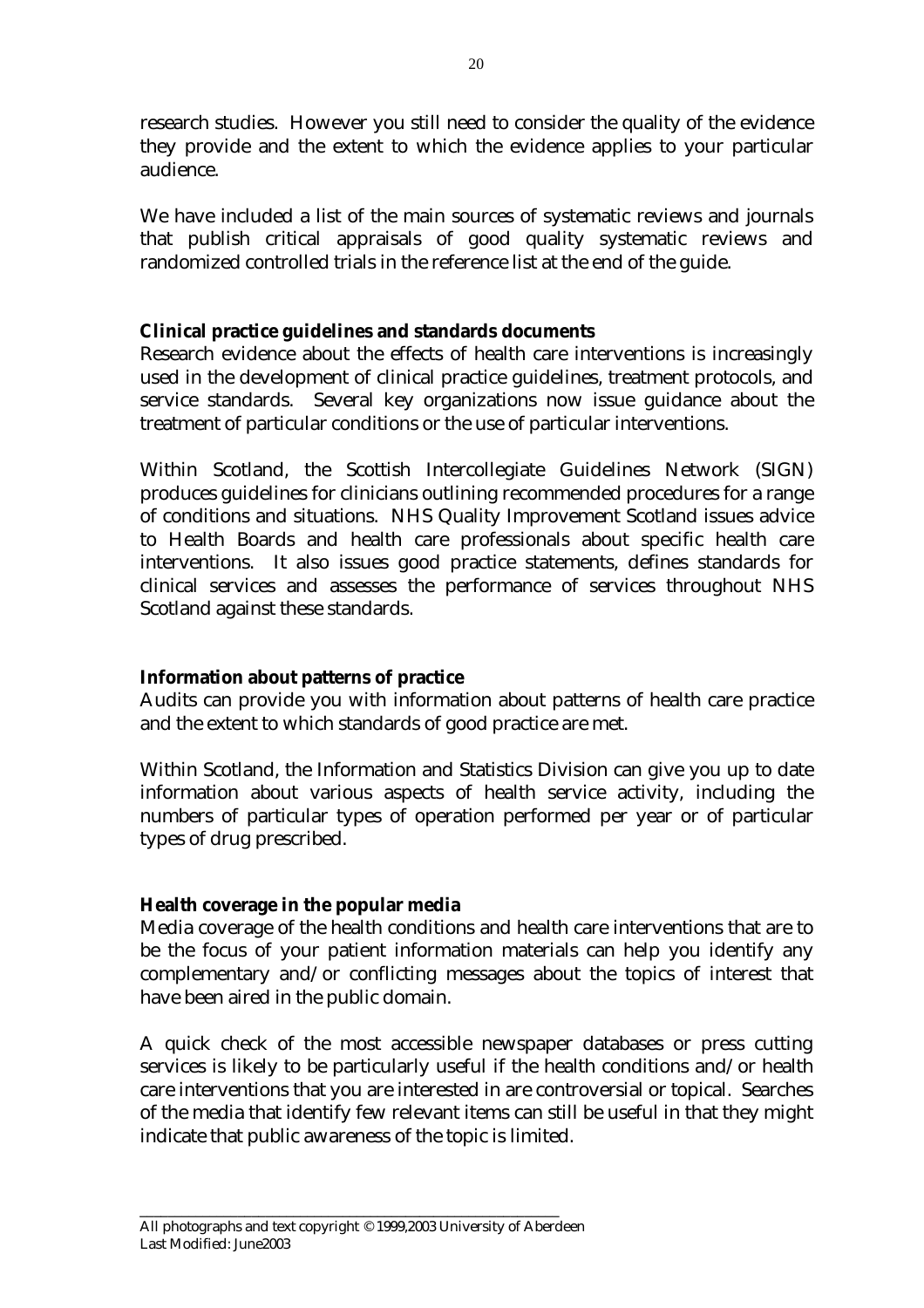Autobiographical accounts of illness and health care experiences are often available in book form, in magazine articles or on the World Wide Web. These may be useful, but you need to be aware that the experiences and views reported might be highly 'atypical' and thus potentially misleading if they are not set in the context of the more usual range of experiences and views.

## **Voluntary organizations**

Voluntary organizations can be very useful to information producers. Their officers, meetings and publications can usually offer very good insights into the kinds of issues that are important to people with a particular health condition, and they may be a useful source of personal accounts of what it is like to live with a condition. However, they may represent only a sub-sample of an overall group of people with a particular health condition.

NHS 24, NHS Health Scotland and Voluntary Health Scotland can help you to identify national and local voluntary organizations and groups with interests in particular conditions or issues.

## **Members of your intended audience**

Even if you have patient representatives on your project team, well planned discussions with individuals or groups of people who would be among your intended audience can provide you with useful information (and confirmation or disconfirmation of your previous thoughts) about, for example:

- the range of experiences people may have of a health condition, intervention or health service
- the knowledge, beliefs and attitudes people hold
- the types of things people are concerned about
- the types of information people would like
- the kinds of responses people might have to the information you are planning to present.

Discussions with members of your intended audience could take place at various stages during the development of your information materials and might take various forms. You need to think carefully about how you will identify and approach people, and about how you organise your discussions and phrase your questions.

## *Identifying and approaching people*

Data protection legislation and guidelines about confidentiality place restrictions on the methods you may use to identify and contact people who have a particular health condition, have received a particular intervention or used a particular service. The Confidentiality and Security Advisory Group for Scotland (CSAGS) issues guidance about this.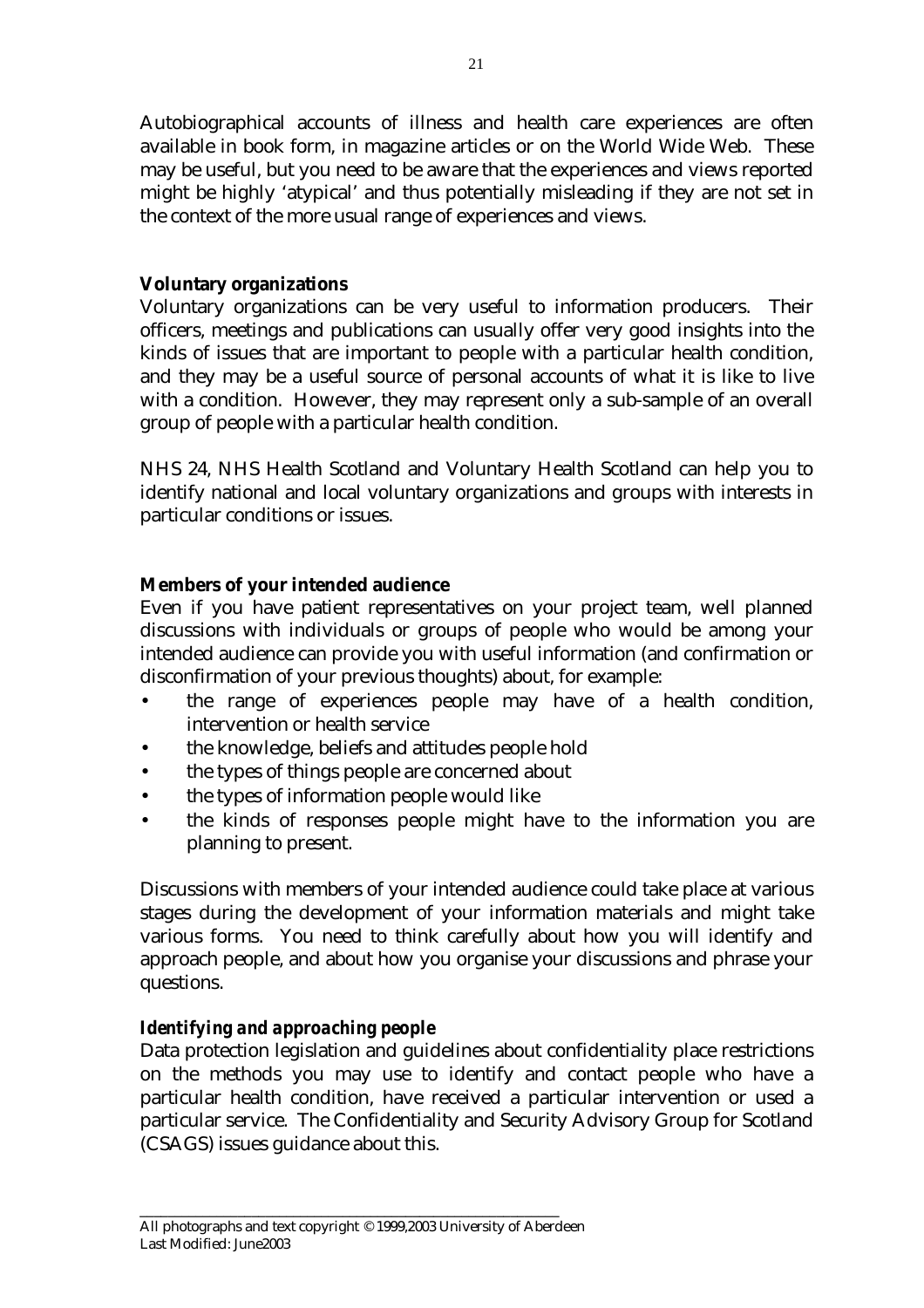You might consider advertising for volunteers or asking relevant health care professionals to ask people if they would be willing to help with the development of an information package. Voluntary organizations might also be willing to identify and approach relevant people from among their members.

Depending on the nature of your project and the methods you plan to use to approach and involve people, you might need to obtain approval from an appropriate ethics committee before you proceed.

## *Discussion techniques*

Discussions with members of the intended audience may be on an individual basis or in a group and may be more or less formal, structured and detailed. A variety of techniques are described in the *Building Strong Foundations* toolkit that offers practical guidance on various approaches to involving people in the NHS.

You need to think how your respondents are likely to perceive you (or the designated interviewer) and the purpose of the discussion. Their perceptions can affect the kinds of information they give you, so the way you introduce yourself and the project, and the way you ask questions, needs careful consideration.

In discussions with members of your intended audience it is important to recognise that people might not know what kinds of information it would be possible to have. In addition to asking what they would like to know, you could show them examples of the types of information that might be included in an information package and ask how important or useful they think these would be. You might also want to explore what they understand by the information provided and how it makes them feel.

## **Health care professionals**

Even if you have one or two health care professionals on your project team, discussions with others can be extremely useful, for example to give you a better understanding of:

- the kinds of information that health care professionals with different backgrounds and levels of experience think is important to communicate to people with particular health conditions who are considering or facing particular health care interventions,
- the ways in which health care professionals describe and discuss health conditions with patients in practice
- the ways in which health care professionals offer and deliver health care interventions
- the processes that people might go through during episodes of care for a particular health condition

It may be important to talk with several different types of health care professionals because they may focus on different aspects of health conditions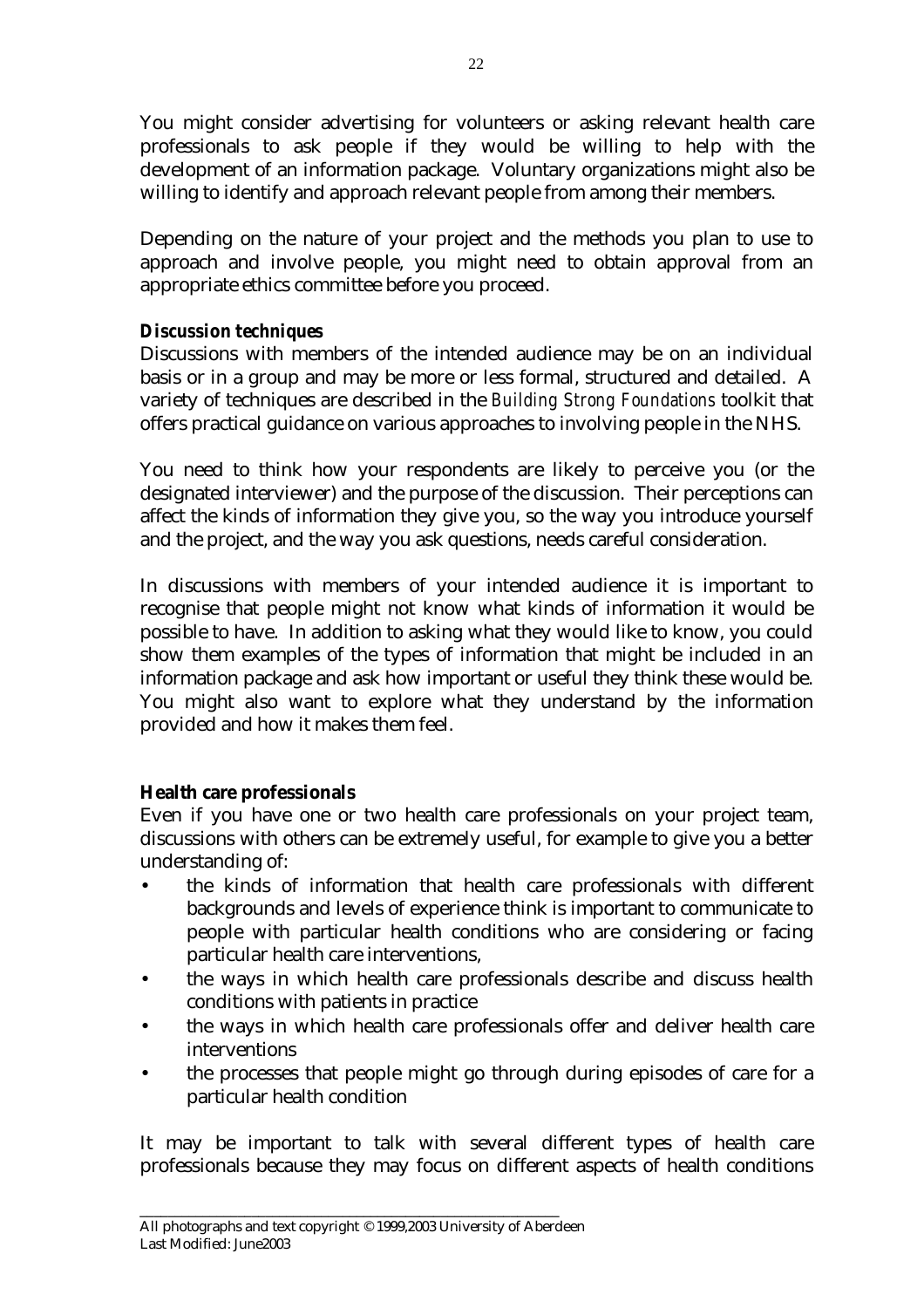and interventions, and may have different perspectives on these. For example, if you are planning to provide information about a surgical procedure, you might want to ask clinic and ward administrators to describe how referral procedures work and how 'the system' communicates with patients, anaesthetists how they discuss and deliver anaesthesia and pain relief, surgeons about what particular operations involve, and nurses and therapists about post-operative care.

Health care professionals' willingness to contribute to discussions about the content of a new information package may depend to a large extent on their working situation. Some health care professionals may prefer to take part in individual discussions at their place of work, while others may enjoy opportunities to meet with their peers for group discussions. Some professional groups might be willing to discuss issues relating to the production of information materials for patients during team or special interest meetings.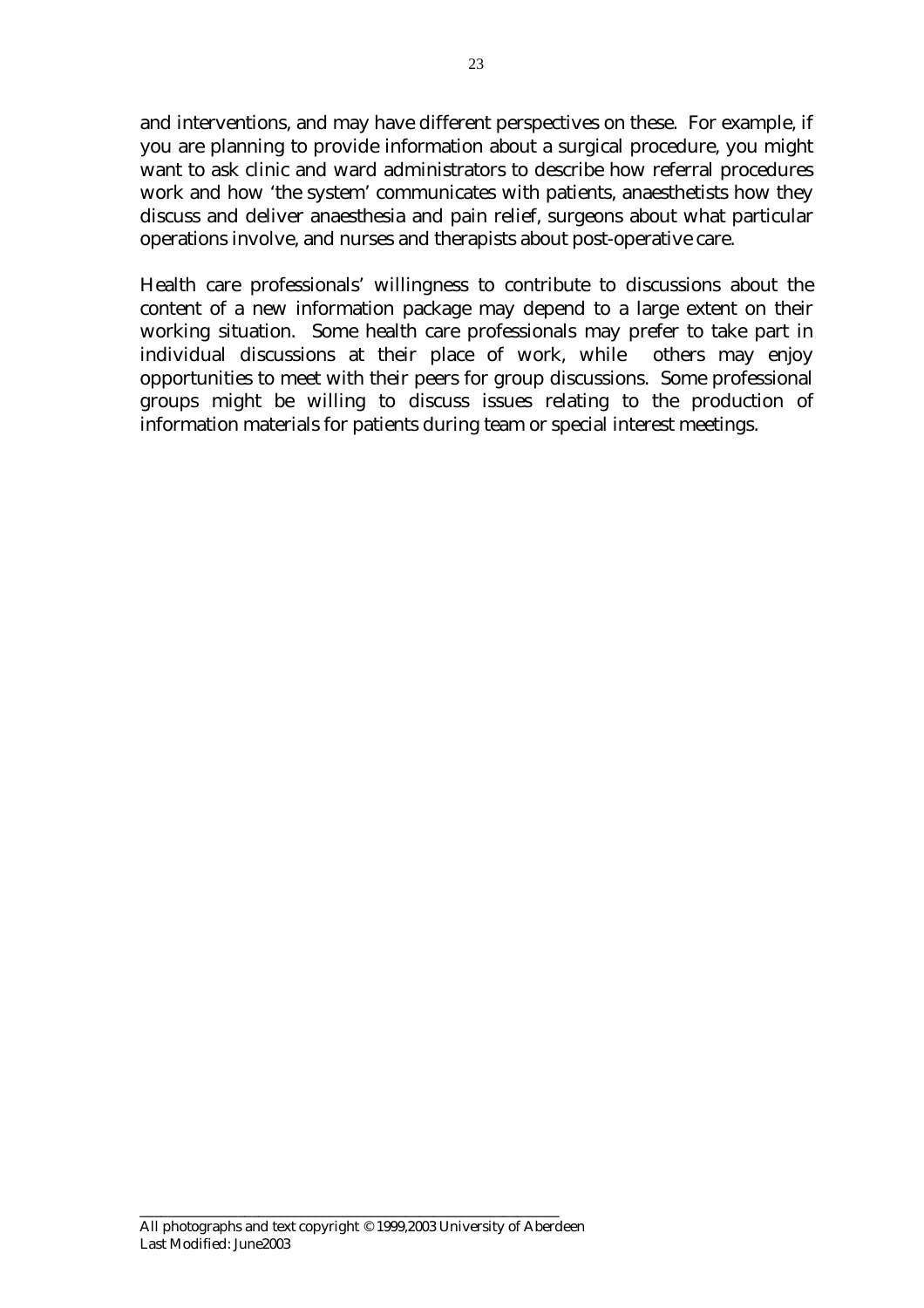## **Producing a first draft**

By the time you get to the stage of producing a first draft, you will have clarified the aims, intended audience, main content areas and media format for your information package. You will be familiar with the context(s) in which your information package will be used, and will have obtained most of the source information that you need.

The next step is to think how you want to organise the information and what kind of 'tone' you want to set. Then you can start writing!

The person who produces the first draft will ideally have excellent writing skills and experience of writing for 'lay' audiences. Although the draft is likely to be revised several times, you should aim from the outset to write clearly to an agreed initial structure. Your written English will be easier for people to read and understand if you use:

- A logical order to present the information
- Section headings;
- Short words where possible,
- Explanations for important medical terms
- 'Active' rather than passive verbs (e.g. 'the nurse will give you…' rather than 'you will be given…'),
- Short, simple sentences
- Bullet points or numbered lists when you need to make several points under one heading.

A number of organizations and resources offer useful advice about writing clearly in English for lay audiences. We have listed some of the main ones at the end of the guide.

In this section we focus on ways you can make your information materials more useful and acceptable to your intended audience. We also discuss some of the key issues relating to the presentation of research evidence about the effects of health care interventions.

## **Ways of making your information materials more useful and acceptable**

## *A clear statement of aims*

People will be better able to judge whether an information package is likely to meet their needs if it includes a clear statement of what it aims to achieve, what it does and does not cover, whom it is intended for, and (if necessary) to whom it does not apply. An example is given in the box.

If you are preparing information about sensitive topics, it might be more appropriate to state the aims of the information package in an introductory section rather than on the front cover.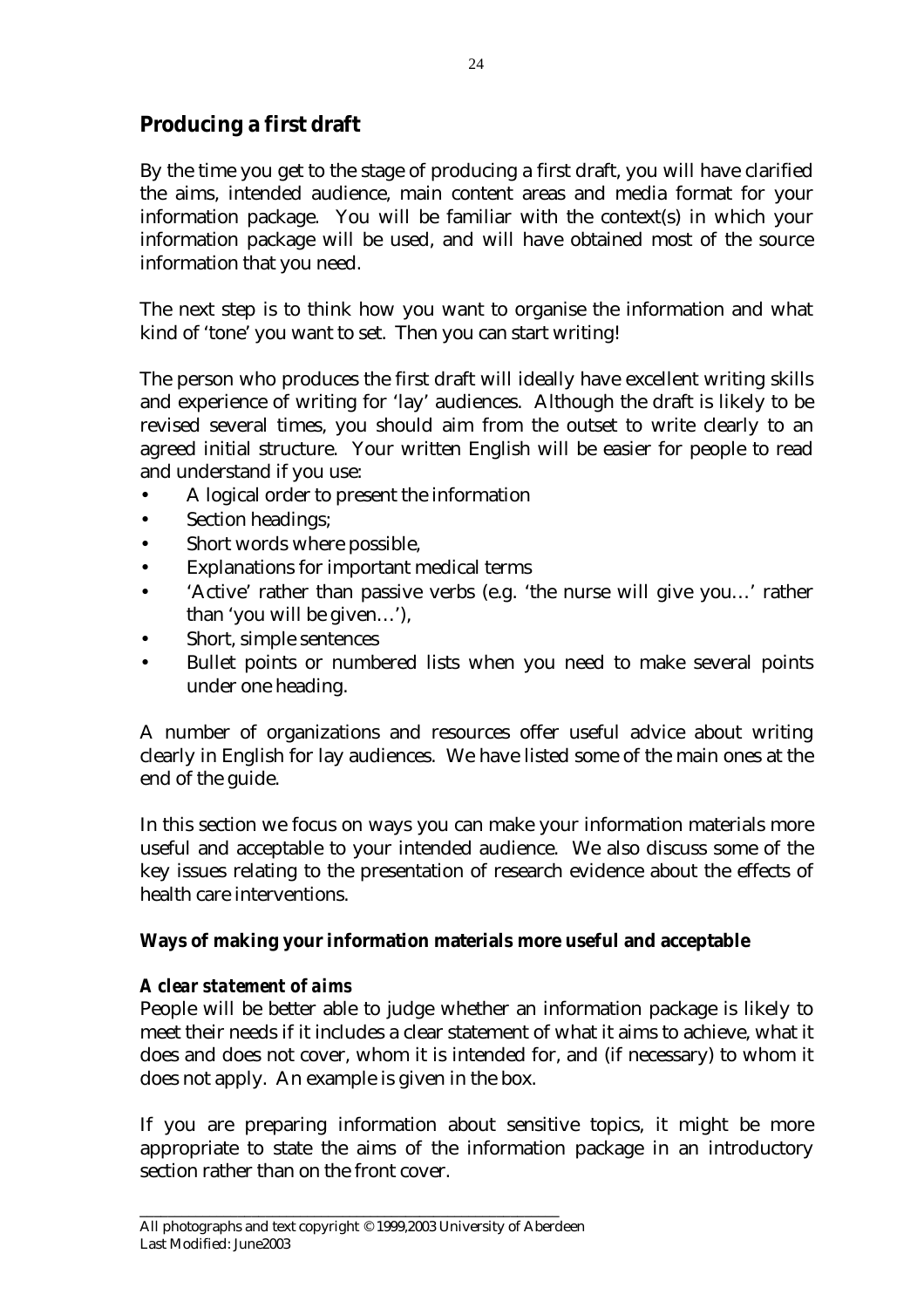**Communicating the aims of an information leaflet about anti-epileptic medication** 

An NHS Scotland leaflet for people with well-controlled epilepsy about the possibility of withdrawing from anti-epileptic medication was developed for distribution via GPs, hospitals, pharmacies and epilepsy organizations.

The title on the front cover was: 'Anti-epileptic drugs – are they for life?' A section at the beginning of the leaflet, titled 'Who is this leaflet for?' explained more fully who the leaflet was for, who it didn't apply to and what it didn't cover:

'This leaflet is for adults with epilepsy who are taking anti-epileptic drugs and have not had a seizure for two or more years. It describes what current research says about staying on, or coming off, anti-epileptic drugs. People with epilepsy have different opinions about their anti-epileptic drugs. This leaflet gives you information to help you make the choices that are right for you.

If you have juvenile myoclonic epilepsy, most of the information in this leaflet will not apply to you. People with juvenile myoclonic epilepsy should usually keep taking their anti-epileptic drugs because they are very likely to have more seizures if they stop.

Women who are, or who might become, pregnant and are considering coming off their anti-epileptic drugs, will need to consider other issues that we do not cover in this leaflet. (You can discuss what is best for you and your baby with a doctor or nurse who specialises in epilepsy care.)'

## *Information about further sources of support and help*

A single information package is unlikely to answer all the questions that anybody will ever have on a particular topic. You can help people to fill any 'gaps' in the information you provide by letting them know where they can look for further information, support or help. You might consider providing brief details of:

- The sources you used to prepare your information package; (If you can't include a full reference list of sources you can let people know where they can obtain this information from if they require it.)
- Good sources of more detailed information;
- Good sources of information on related topics; and
- Organizations that provide information, opportunities to contact other people in similar situations, practical help with day-to-day matters and other forms of support.

You might want to check what kinds of help organizations can offer and to whom before you mention them. You should let people know if some self-help groups and voluntary organizations have strong preferences for particular treatments.

It is also advisable to let organizations know that they will be mentioned in information materials so they can prepare to respond to any enquiries.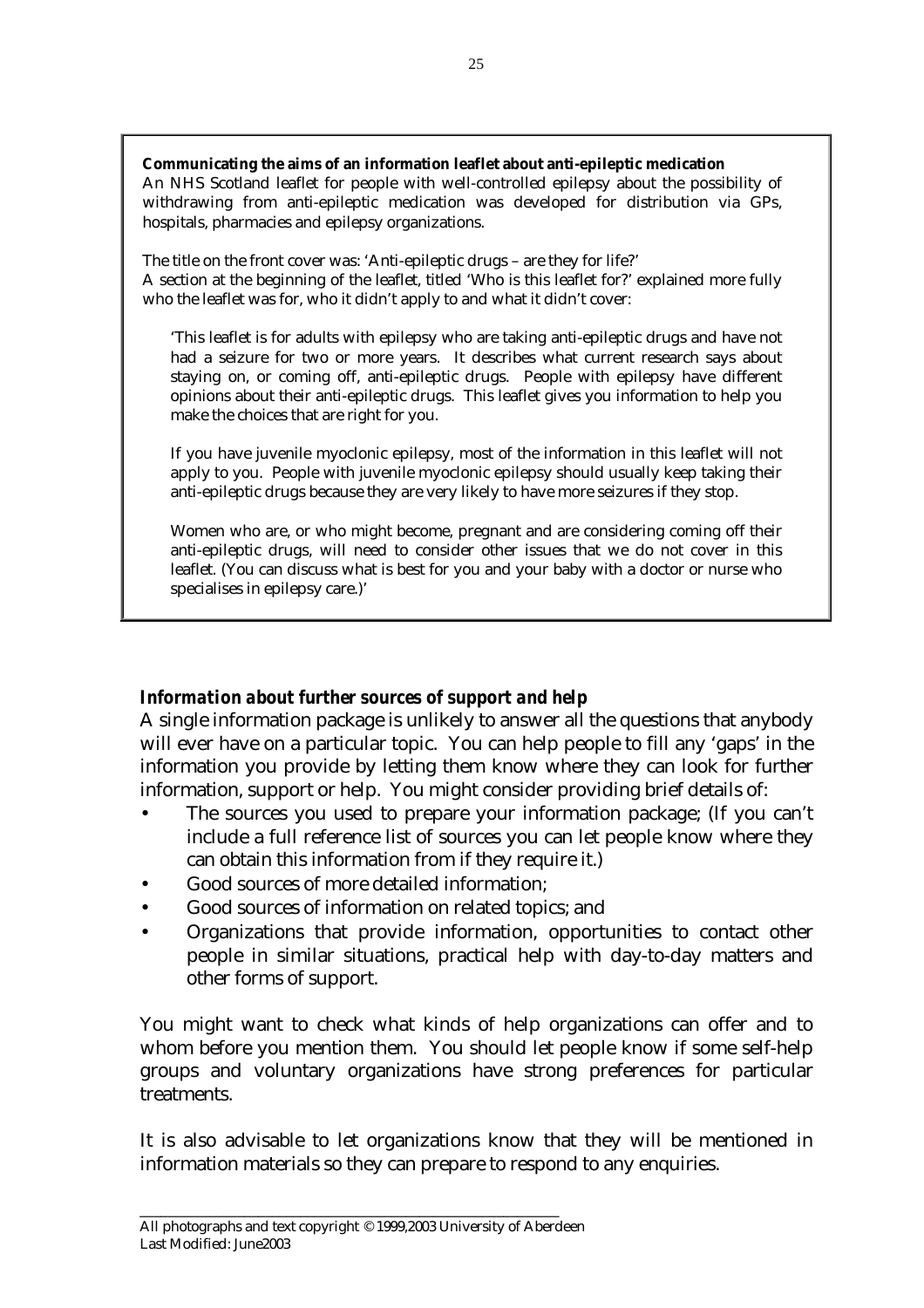## *Issues relating to language*

It is obviously important to avoid using unnecessary jargon. However, people will often hear the health care professionals who care for them use technical medical terms, and they may find it helpful to have these terms presented, spelt out phonetically and explained in health information materials.

The 'tone' of information materials can make a big contribution to how people respond to them and how useful they find them. Your information package is more likely to be helpful and acceptable if you talk to people in a way that is honest but constructive, respects their capabilities and encourages them to help themselves without overburdening them with implied responsibilities. The table below summarises the kinds of terms that people with a range of health conditions used to describe what they liked and disliked about the language used in information materials about those conditions and their treatments.

|                                    | <b>Liked</b>                                                                                                                                     | <b>Disliked</b>                                                                                                                                                                                                                                               |
|------------------------------------|--------------------------------------------------------------------------------------------------------------------------------------------------|---------------------------------------------------------------------------------------------------------------------------------------------------------------------------------------------------------------------------------------------------------------|
| <b>Tone/Mood</b>                   | Positive, hopeful,<br>encouraging, cheerful,<br>optimistic, reassuring,<br>constructive, non-alarmist                                            | Negative, off-putting, stresses all the things<br>which could go wrong, alarmist                                                                                                                                                                              |
| <b>Tone/Stance</b>                 | Honest, practical, down to<br>earth, sympathetic,<br>understanding, not<br>condescending, doesn't talk<br>down to you                            | Unrealistic, glosses over real problems, glosses<br>over possible after effects, over-optimistic,<br>misleading, disinterested, written by someone<br>doing a job, patronising, talking down to me,<br>childish, dismissive in tone, flippant,<br>judgemental |
| <b>Relating to</b><br>the audience | Talks to you, relates to you<br>personally, treats you as an<br>individual, uses 'you' a lot,<br>chatty, friendly, warm,<br>womanly, human touch | Talks about patients not people, clinical,<br>impersonal, cold, distant, too formal, sterile,<br>remote, dry, like a tax form                                                                                                                                 |

Source: Coulter A, Entwistle V, Gilbert D. *Informing patients: an assessment of the quality of patient information materials.* London: King's Fund, 1998

You need to think carefully about how 'prescriptive' your language should be in relation to different types of information, and what kinds of roles it implies patients should play. Phrases such as 'you might prefer', 'you might choose' implicitly permit people to have their own opinions and make their own decisions in ways that phrases such as 'you should' do not. Phrases such as 'your doctor will decide' may give the impression that patients have no say in decisions.

You also need to think about how to strike an appropriate 'balance' in the language that you use to provide information about prognoses with or without treatment. You need to avoid being either overly optimistic or overly pessimistic.

 $26$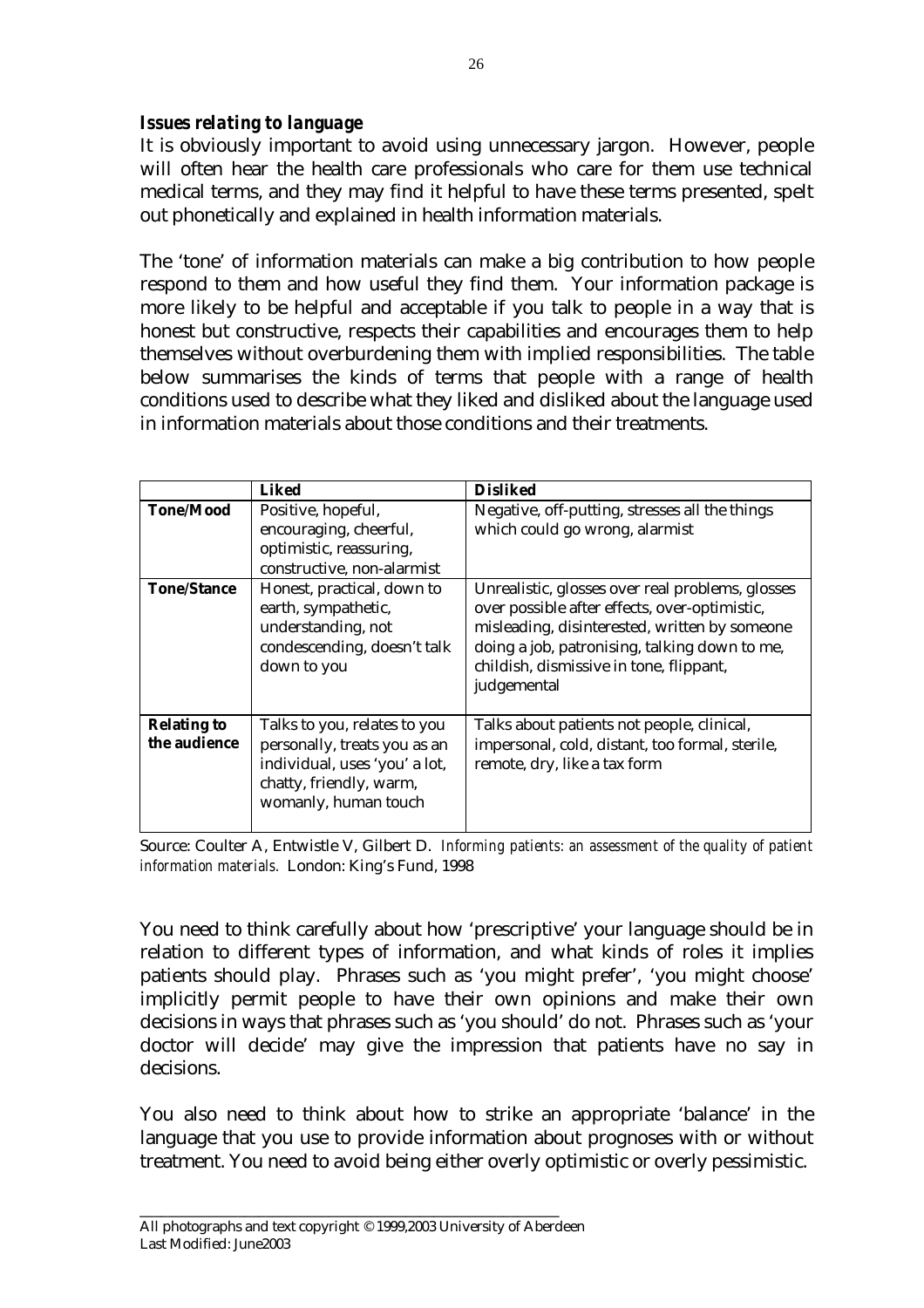## *Communicating probabilities*

Information about the effects of health care interventions usually involves probabilities. Information about probabilities is often difficult to understand, and different ways of presenting it can affect the way people interpret and use it. There is no clear consensus about the best ways to present probabilities. Our top tips are:

- Don't rely on verbal descriptions such as 'few', 'some' or 'many'. People imagine very different quantities or proportions when presented with such terms!
- Remember that many people find it difficult to understand decimal fractions (such as 0.05) and percentages (such as 5%). It is probably preferable to talk in terms of '5 out of every hundred people' (or '1 out of every twenty people') or to use diagrams (for example you could colour 1 out of twenty stick people a different colour).
- Be aware that the way you 'frame' a message can influence people's perceptions. For example, the decisions that people make about accepting chemotherapy for cancer can be influenced by whether they are given information about the outcomes of the treatment in a positive frame (information about the chances of surviving) or a negative frame (information about the chances of dying).
- If you are giving information about the effects of more than one health care intervention, try to present information about the different interventions in the same way so that people can easily compare them.

## *Making information accessible to people with special communication needs*

People who do not understand or read English and people with sight or hearing impairments often find it particularly difficult to access the information they need. If you present information only in written English, some of the people who could benefit from it will find it difficult to access it. We encourage you to consider:

- Do you have the budget and the ability to produce several versions for people with different communication requirements?
- If not, which groups would benefit most from the development of an information package suitable to their needs?
- Could other organizations or groups work with your information and make it accessible to people who would otherwise struggle to use it?
- Are there other arrangements you can make to minimise the disadvantage to which people with special communication needs are put? For example, could the information be given to people while they have access to interpreters or advocates during outpatient visits or inpatient stays?

The production of information materials for people who do not read or speak English usually requires more than a simple translation of materials written in English. A broader cultural sensitivity is needed to ensure that the information will be relevant, useful and acceptable. Examples and illustrations might need to be revised as well as words.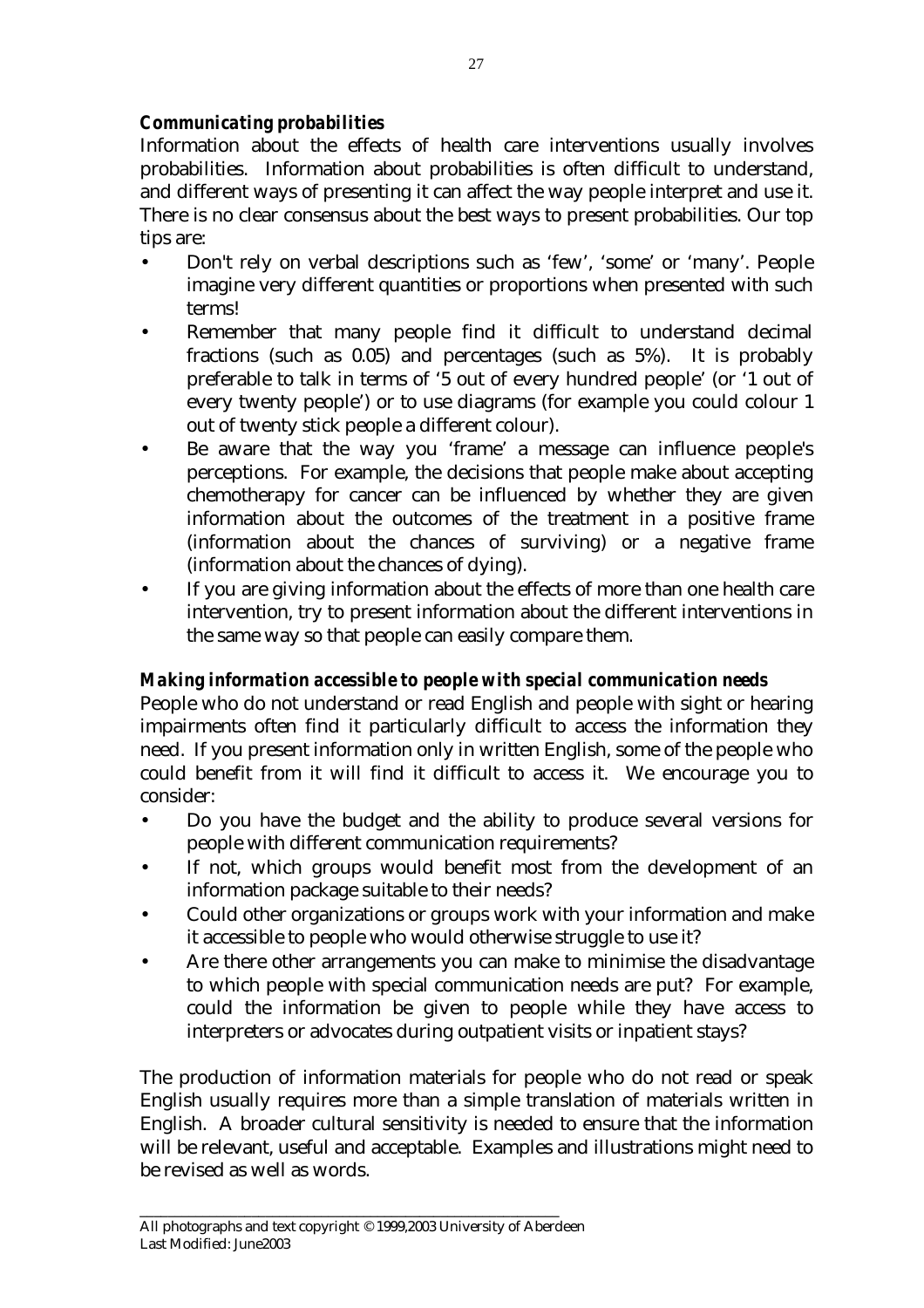## **Communicating research evidence about the effects of health care interventions**

It is important that any information you provide about the effects (positive or negative) of health care interventions is based on and consistent with robust and relevant research evidence. However, research evidence can be presented in different ways and with a variety of effects. The inclusion of research evidence in health information materials, like the inclusion of any kind of information, will require judgements to be made about exactly what information should be presented, how, and in what kind of context. Your judgements should take into account the aims of your information package and what you know about your intended audience and the contexts in which the information will be used.

You may encounter a number of issues and problems as you strive to ensure that the information you provide about the effects of health care interventions addresses patients' questions and is consistent with the best available research evidence. We consider some common ones here:

## *A lack of research evidence or lack of clear answers from research evidence*

Some of the questions that patients want answers to have not been addressed by research or cannot be answered clearly by the available evidence. In these circumstances there is growing consensus that it is best to be honest about gaps in research evidence.

Imagine, for example, that you are providing information to help people choose between different treatment options for a particular health condition. Two of the treatment options have been quite thoroughly studied, but there is very little research evidence about the effects of the third option, which is relatively new. If you decide to present information about the first two options only, people who have heard of the third option may be frustrated to find that it is not covered. They may assume either that your information is out of date or that the new treatment is better. If they assume that the new treatment is better, they may think that you (the information producer) are trying to 'fob them off' with the other (older, cheaper and what they might assume to be less effective) treatments. If you mention the third treatment and explain that nobody knows for sure how effective it is or what risks it may have because it has not yet been thoroughly researched, people may be less likely to jump to premature conclusions about its superiority.

Often, the available research evidence does not warrant a confident conclusion about the effects of a treatment. For example a systematic review might conclude that there is not enough evidence to allow us to be sure that there is any difference between the effects of two treatments, or that we can be 95% confident that the cure rate of an intervention lies somewhere between 20% and 80%.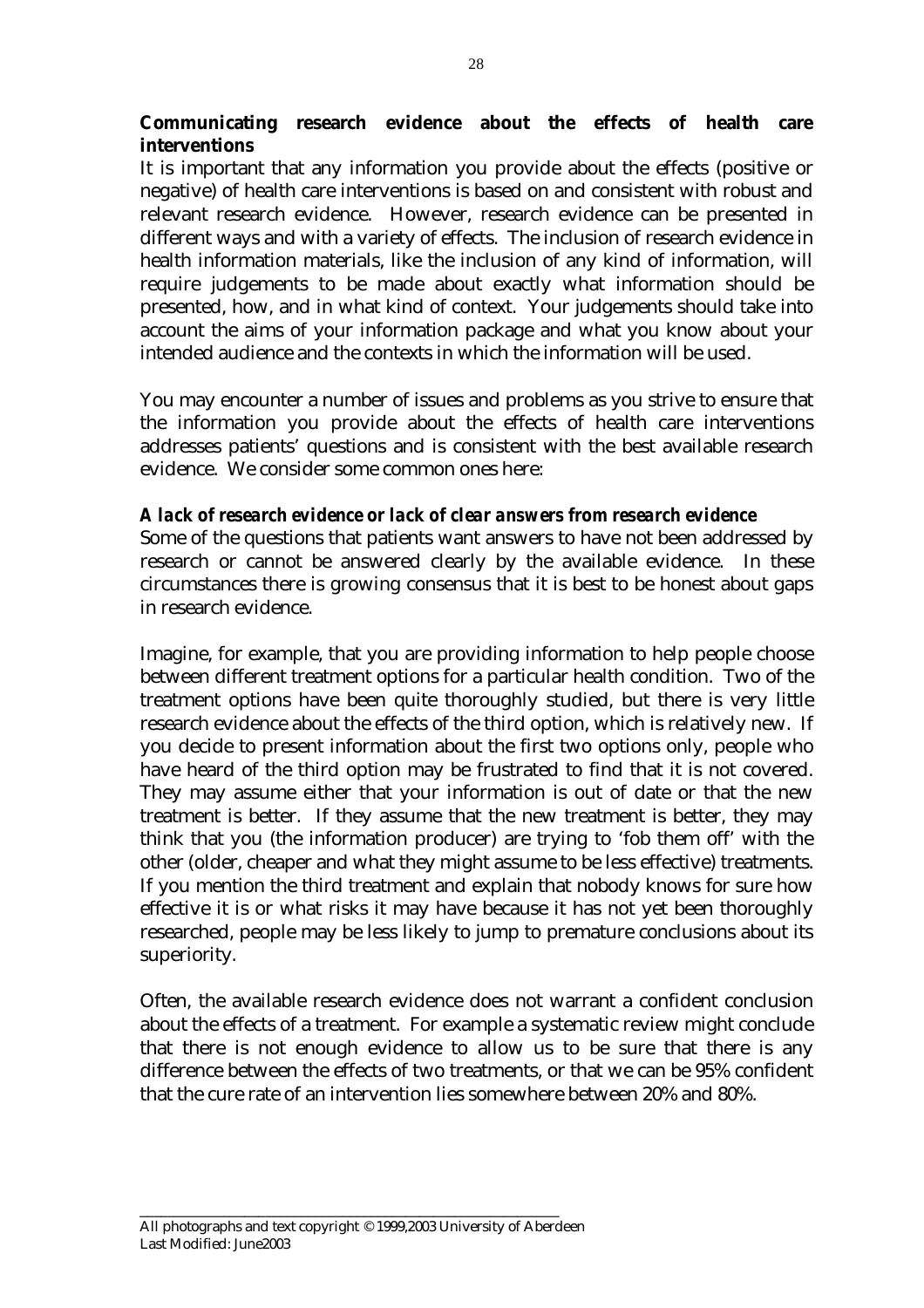Glossing over or ignoring uncertainty can be deceptive. There are ways of communicating uncertainty without confusing people. For example, you might consider:

- Qualifying statistics with words such as 'about', 'roughly', 'approximately' or 'on average'
- Presenting a range, such as 'between 2 and 8 out of every ten people who are treated…'
- Giving an upper or a lower bound, such as 'up to 8 out of every ten'

If there is no good research evidence about the effects of particular treatments, you need to look for the best available evidence and reasonable estimates and opinions. If you do need to use estimates and opinions, you should make it clear that this is what you are doing. For example, you might say that:

*'Some doctors think that the treatment will cure 8 out of every ten people who receive it. Other doctors think that it will only cure 2 out of every ten. No research has yet been done that can tell us reliably which doctors are right.'* 

## *Uncertainty about who will benefit*

Sometimes, research evidence consistently shows that a certain proportion (say 90%) of people who are given a certain treatment have a particular outcome (for example, resolution of their symptoms). However, no one can tell whether a particular person will be one of the 90% or one of the 10%. You can indicate this type of uncertainty with statements such as

'*Nine out of every ten people will find that their symptoms clear up with this treatment. However, it is difficult to tell exactly who will benefit from the treatment*.'

## *The contested importance or usefulness of the research evidence*

In some situations the importance of research evidence is contested. For example people might disagree about which likely benefits and possible harms should be mentioned in connection with any treatment option and how much detail should be given. Some of these disagreements may reflect considerations other than the usefulness of the information to patients. For example, pharmaceutical companies might secure some legal safeguards by giving patients long lists of all the possible side effects of their drugs, and the content of the Patient Information Leaflets that are included within pharmacy packs of medicines is highly regulated.

Health care professionals also need to warn people of the possible risks of health care interventions in order to satisfy insurance and risk management requirements. Long lists of possible adverse effects are not very useful to patients (and indeed may be extremely off-putting) unless they are accompanied by some indication of the likelihood of the side-effects occurring, persisting, being severe, and being reversible. Ideally, you are looking to find ways of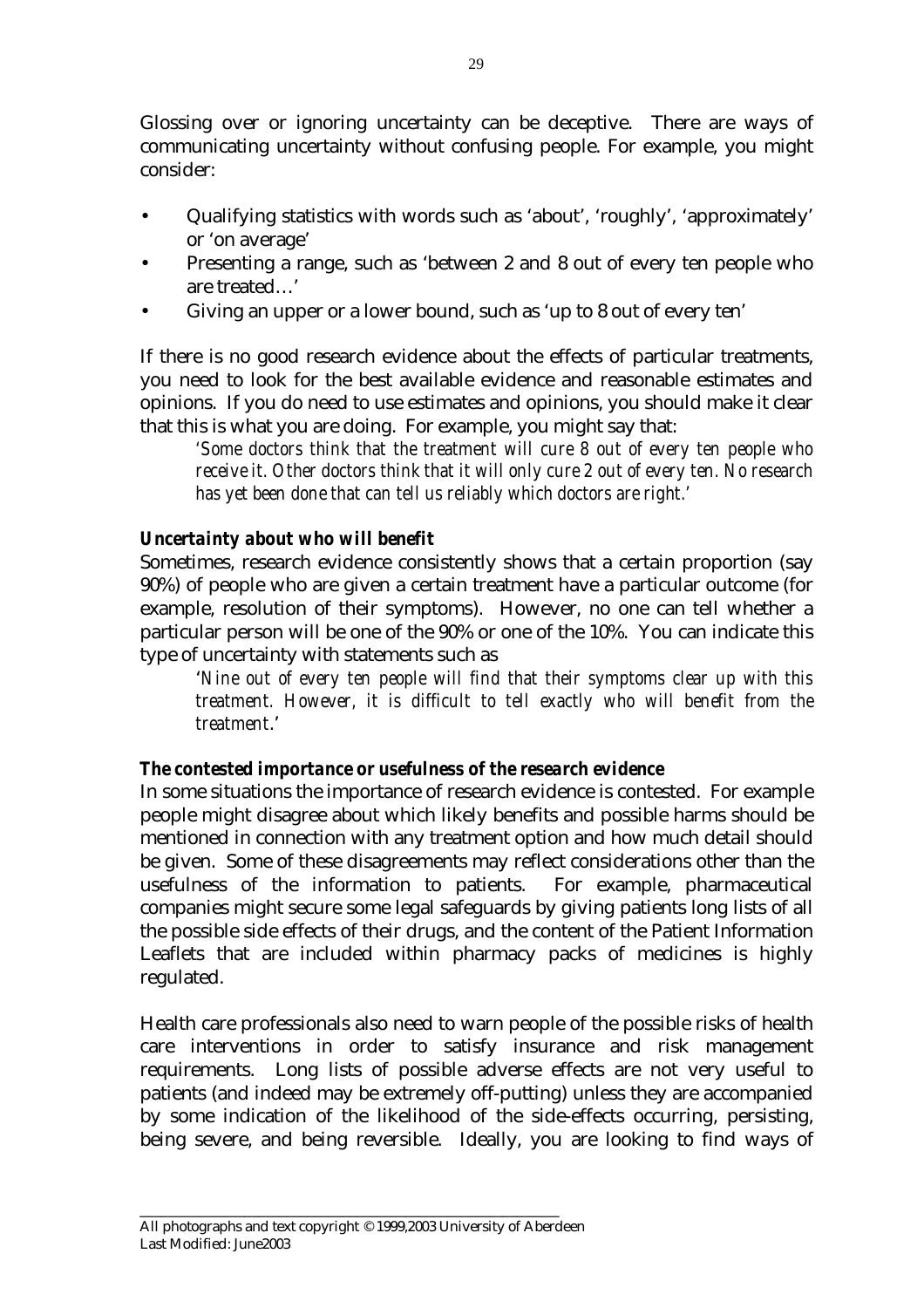fulfilling legal requirements and at the same time providing information that is relevant and not unduly alarming to patients.

If you are not sure whether to include information about particular benefits and harms, we suggest that you should try to find out what members of your intended audience think, and give fair weight to their views. If you decide not to include details of all possible adverse effects in your information package, you could usefully let people know that further information is available and suggest how they might obtain it if they want it.

## *The disputed applicability of the research evidence*

The applicability of research evidence to particular groups of people may be unclear and is often disputed. Even if the applicability of research evidence is relatively clear, it may not correspond precisely with the range of people and situations for whom your information is intended.

We suggest that you should try to indicate as clearly as possible to whom your information package and particular items of information within it do and do not apply. You might identify factors that are thought to affect the applicability of information about the effectiveness of interventions (for example, is a drug likely to be less effective among people with a co-morbid condition or who have responded poorly to another drug). You might also indicate if there are uncertainties or differences of professional opinion about the effectiveness of a treatment for people with particular characteristics.

## *What about interventions that might not be available?*

Some health care interventions are not offered by NHS Scotland. This raises the question of whether information packages should mention all possible health care interventions or only those that are widely available.

Again, honesty is the best policy. We recommend that you cover all the relevant health care interventions in your information package but explain clearly why some might not always be available. It is particularly important to give clear explanations if research evidence has shown some interventions to be less effective than others. Documents such as the advice issued by NHS Quality Improvement Scotland are likely to be particularly useful in such circumstances.

People may experience and express dissatisfaction if they feel they are being denied access to health care interventions that they think they would benefit from. However, there is more chance of an open debate if people have access to the relevant information. Also, in some situations, the pressure of public demand might be seen as 'a good thing'.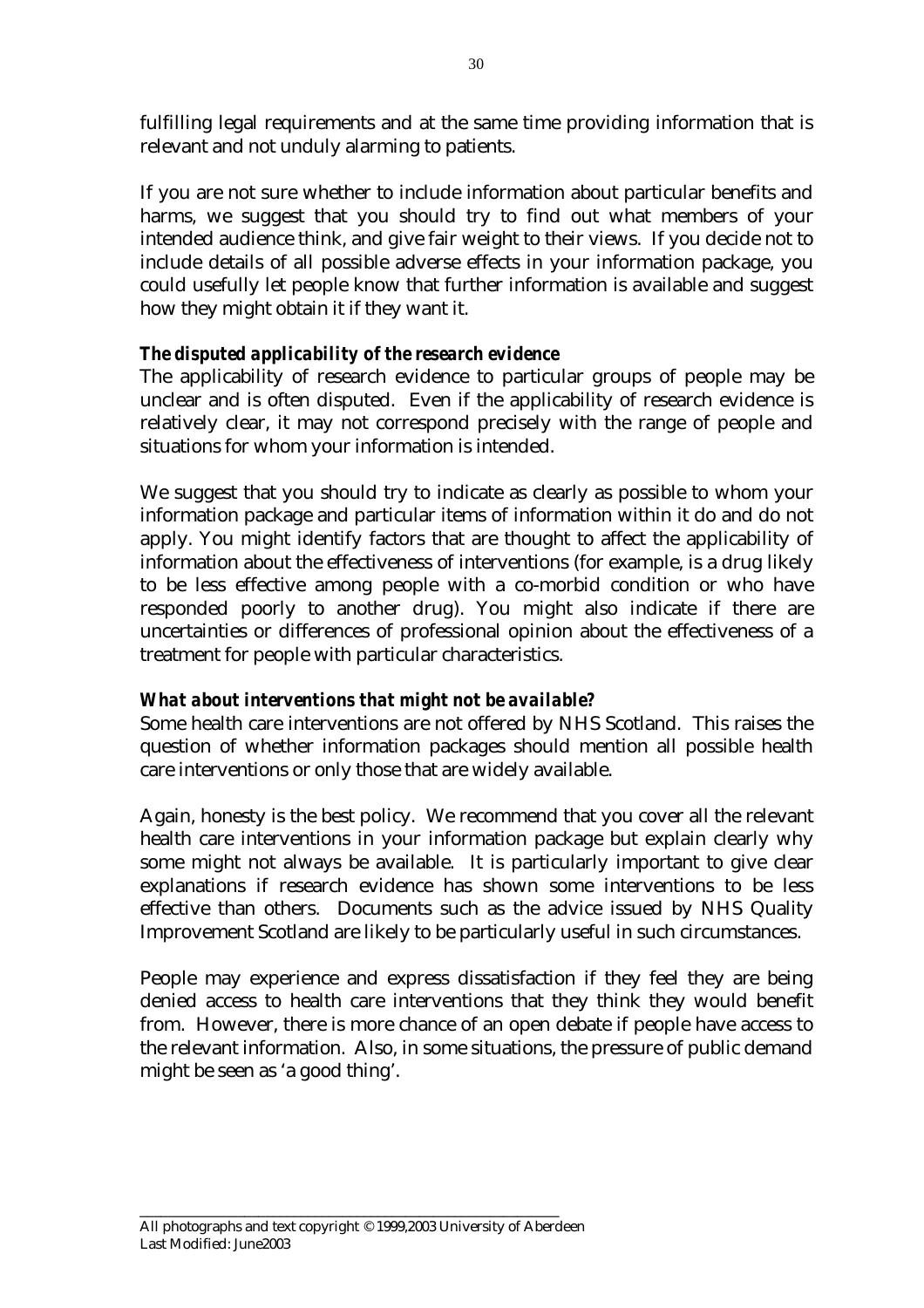## **Eliciting and incorporating feedback on drafts**

Once you have prepared your first draft, you need to work on improving it. The usual way to do this is to ask other people to comment on your first and subsequent drafts.

## **Whose opinions should be sought?**

As a first step, we suggest that members of your project team review the first draft to check that all the main content areas that were agreed have been covered, that the text seems relatively easy to read and that the 'tone' seems appropriate.

Once you have addressed any initial concerns of your project team, you can ask other people with relevant expertise to comment on the draft and make suggestions about how it might be improved. It is important to do this because it is often harder to see the shortcomings in your own work than in someone else's, and if you only seek comments from members of your own team your information package will only benefit from a limited range of perspectives and skills.

There is no real substitute for asking members of your intended audience to look at your draft and tell you whether they understand it, whether they think it covers all the important (relevant) issues, whether the tone and style is acceptable, and how they think it could be improved. As with all health service developments, input from health service users is extremely important for the development of information materials.

Other people you should consider asking include:

• Clinicians, academics or researchers who have particular research-based expertise

 These people are likely to be particularly well placed to comment on whether the information presented reflects the best available research evidence about the effects of interventions.

- Patients' representatives or staff from relevant voluntary organizations These people are likely to be particularly well placed to comment on whether the information reflects the range of experiences of people who live with particular conditions and/or have received the interventions of interest. They might also have useful suggestions about how the information might be made more acceptable and useful to its intended audience.
- Relevant health care professionals
- People who work with members of the intended audience and deliver the types of interventions covered in the information are likely to be particularly well placed to comment on the extent to which the information is relevant to the context(s) in which it will be used and how well it reflects current practice.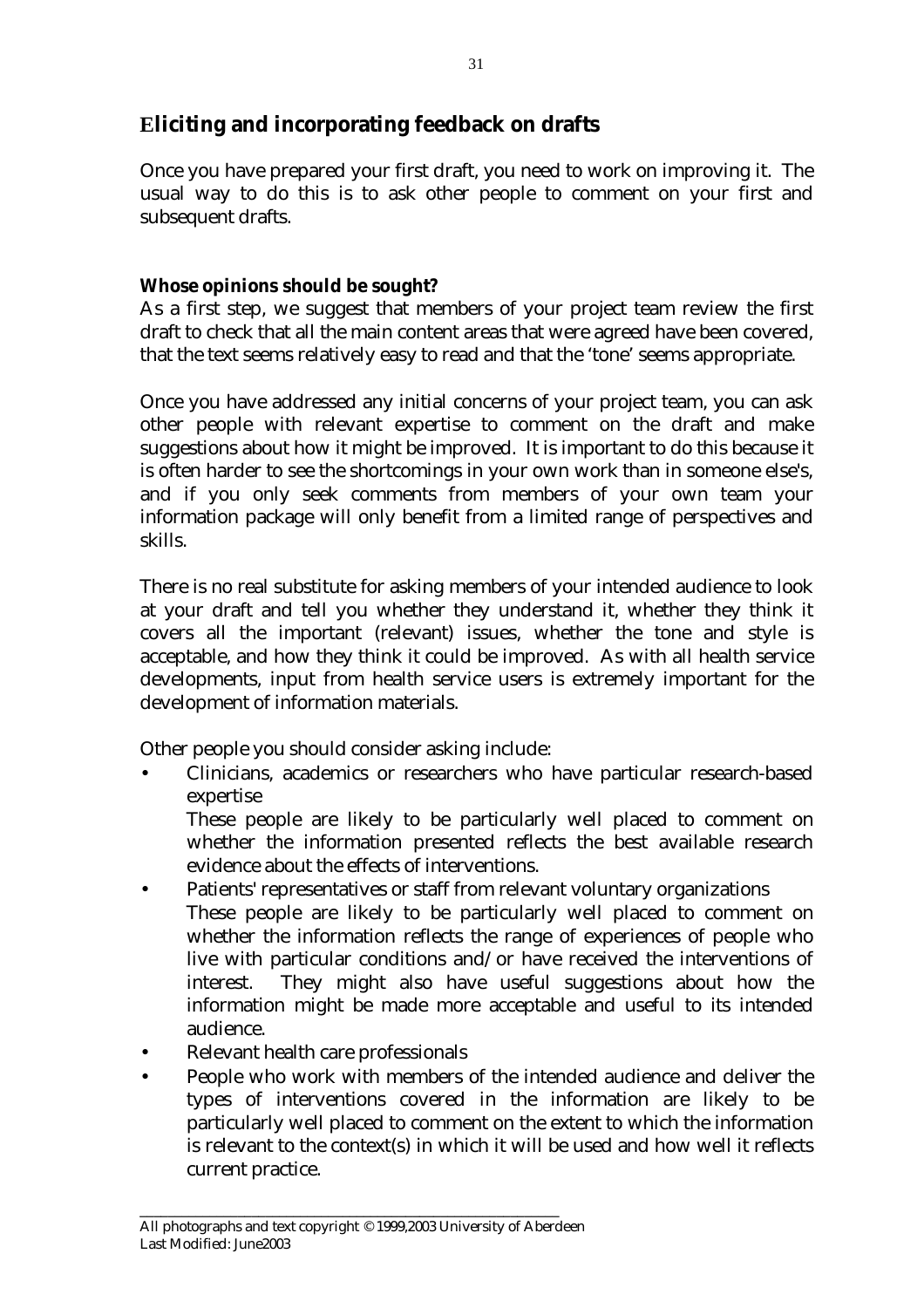• People with expertise in information presentation or communication Journalists, the Plain English Campaign and graphic designers are among the people who should be able to help you to communicate your message more clearly and effectively to your intended audience. If you are using minority languages, communication symbols, or special formats, consult people who are experienced users of these.

It is probably worth asking for comments from several people within each category. In terms of members of the intended audience, try to include people from different social backgrounds and with varying experiences of the health condition and/or health care interventions of interest.

If you know that some of the people you are thinking about consulting have strongly held views about particular topics, you might consider trying to identify people with opposing views so that you can see the range of ways in which your information might be received. If you know that several different types of health care professional work with members of your intended audience, try to ensure you get some feedback from members of each.

## **How should opinions be sought?**

There are various ways in which you can ask people to comment on drafts. You need to think carefully about which approaches are most likely to enable them to draw on their particular types of expertise and insight, and feedback honestly and constructively to you at minimum inconvenience to them. It might be appropriate to use different approaches to elicit the opinions of different groups of people. For some approaches you might need to obtain approval from an ethics committee.

When seeking the views of members of your intended audience, you might consider the following points:

- Many people are not used to writing down their comments and opinions. Some have literacy problems.
- Group discussions may be more productive than postal requests for comments as they allow people to compare and contrast views, to develop critical ideas and to work together to identify areas of improvement.
- People may be reluctant to criticise an information package to someone who has been responsible for developing it. You may get more honest feedback if you invite people to talk to someone outside the team and clearly state that you would welcome comments to help you improve the package.
- 'Open' comments from a few people who have a variety of backgrounds and experiences might be of more use to you as you seek to improve your draft than 'closed' responses to structured questions from hundreds of respondents.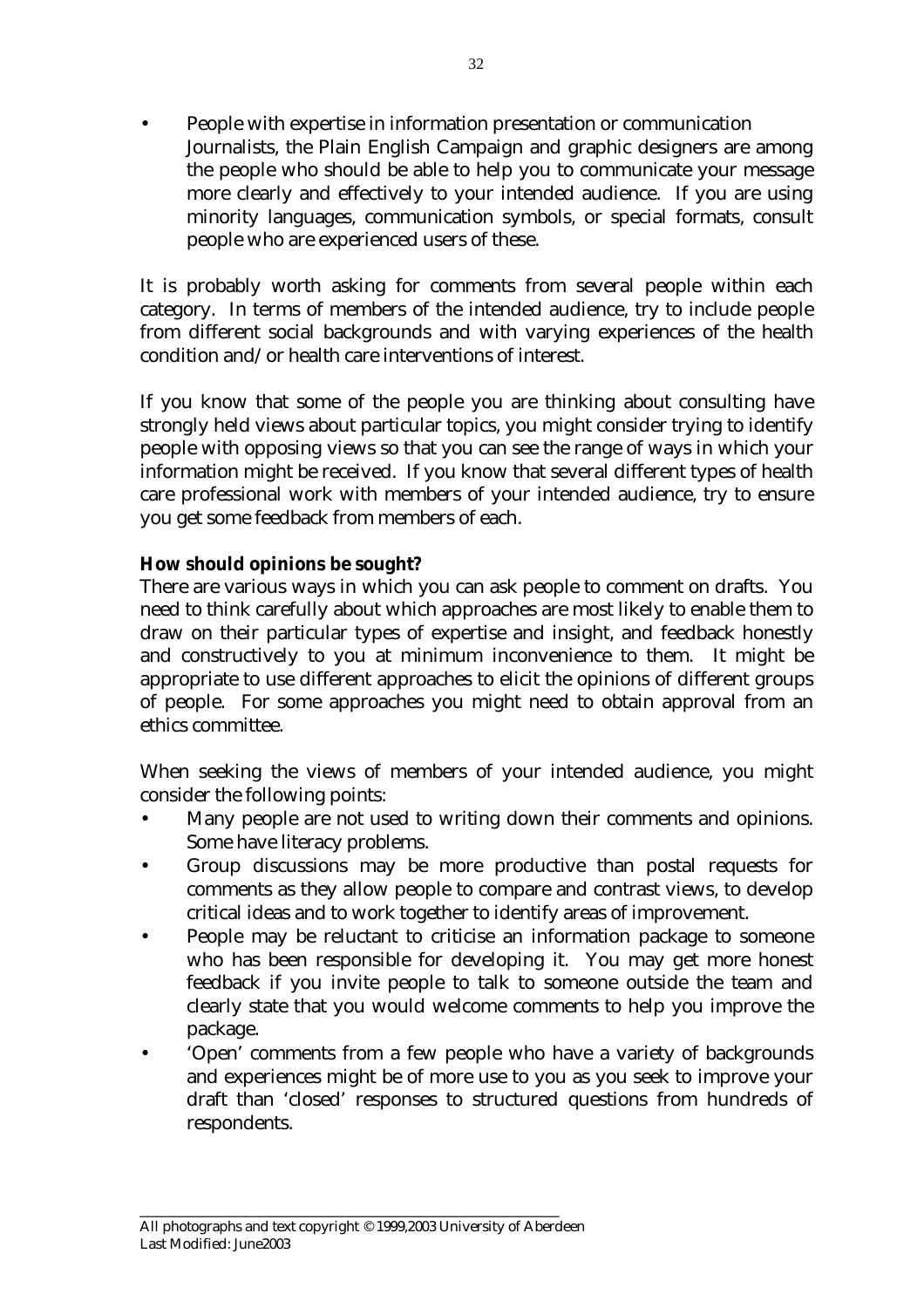One way of asking for feedback is to send people a copy of your draft and ask them for written comments and suggestions about how it might be improved. Alternatively you could give people a copy and ask them to discuss it either individually or in a focus group.

You might ask specific questions about how to improve particular aspects or parts of your information package. For example:

- Were there any sections or bits of information that you had to read twice because they were hard to understand? If yes, please list them.
- Which sections or bits of information did you find useful? Can you explain why?
- Which sections or bits of information did you think were not very useful? Can you explain why?
- Can you think of any other topics that you would like the leaflet to cover? If yes, please describe them.

Other types of issues you might ask people to comment on include:

- The clarity of the aims of the information package
- How well the information package achieves its aims
- Whether the information provided was likely to be relevant, and to address the questions that the intended audience want answers to
- Whether there are any inaccuracies in the information provided
- Whether important areas of uncertainty were appropriately identified and honestly dealt with
- Whether the information about different interventions is presented 'fairly' in a 'balanced' and unbiased way
- Whether the style and the tone of the leaflet were appropriate, and if not how they could be improved

You might want to ask the people who comment on your draft to apply a specific quality checklist. These can be especially useful if they have been designed specifically for the type of information package you are producing. However, not all checklists will be suitable for the type of information package you have developed and not all are designed to elicit suggestions about how to improve a package.

It is important to ask people who comment on your draft to explain their criticisms and suggestions as fully as possible. You need to know why they think something is incorrect or inappropriate, or why they think their suggested alteration represents an improvement. If they think that your information is inaccurate, ask them to provide research evidence or references so that you can follow up their concerns.

The number of times feedback on drafts should be sought will vary depending on the nature of the topic and the kinds of response that you get. We advise you

33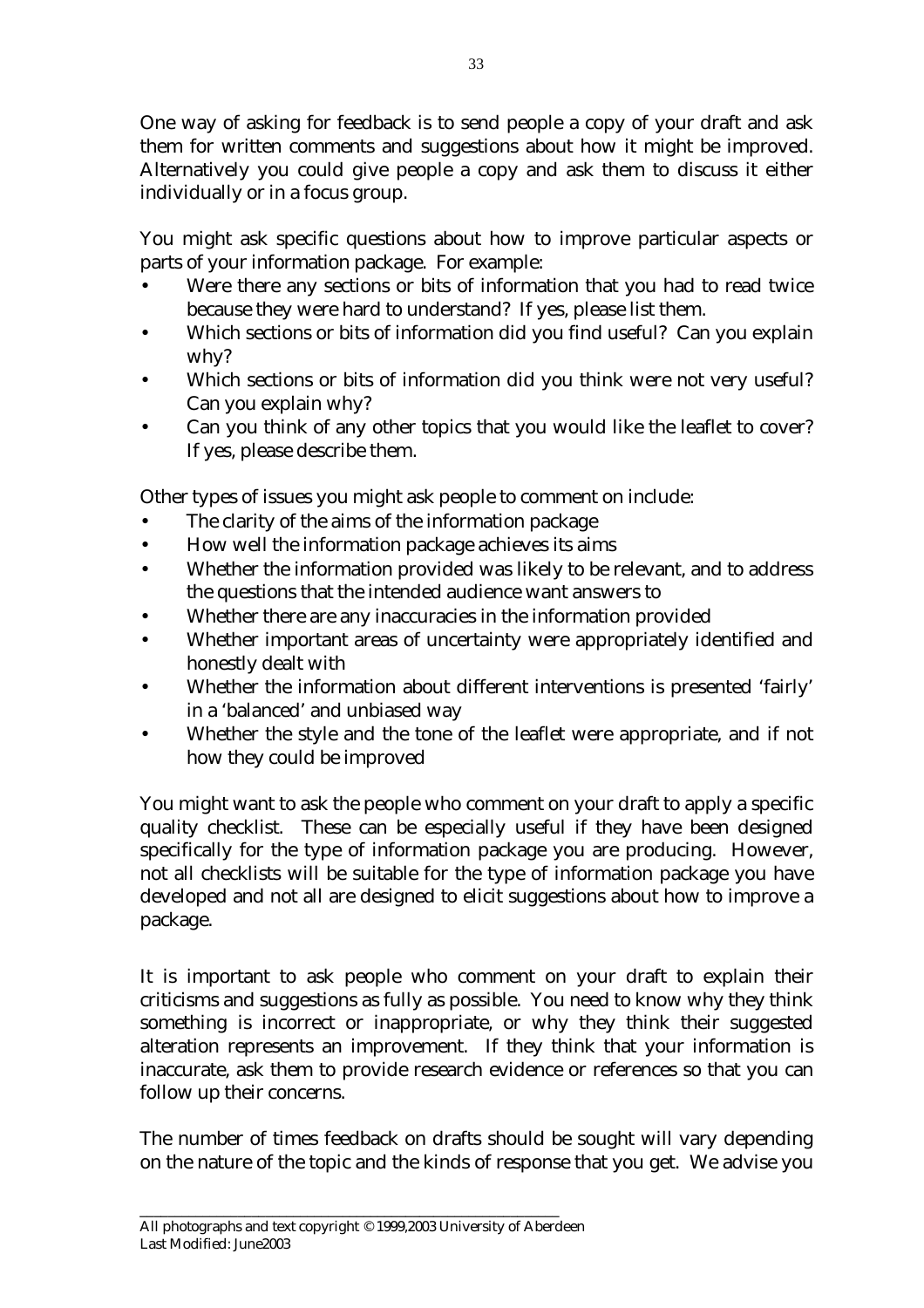to seek feedback on at least two drafts because suggestions made on an initial draft are likely to require the addition of or changes to information, and it is important that all of the information provided is carefully checked.

Once you have a near-final draft, you might also try distributing it in a limited way and seeking feedback from the people who use it in a real life setting.

## **How should feedback be handled and used?**

If you take the trouble to seek comments to help you improve your draft, it obviously makes sense to consider any feedback you get seriously. However, it is not always possible to incorporate all the changes that people suggest - not least because you may find that different people suggest incompatible changes! It is important to distinguish between factual inaccuracies, concerns that important information has been omitted (or unnecessary information included) and matters of taste in terms of the ways things are expressed. Try to be aware of any particular biases among your reviewers and consider their suggestions carefully in terms of whether they will improve the information package.

If you are seeking information from a number of people, it is probably advisable to consider all their comments together before you start making changes to the text. You might find it helpful to discuss the comments at a project team meeting to agree how you will respond to them.

If possible, you might try to explain to reviewers why you have not made all of their suggested changes. This could be done in the context of a standard thank you letter sent to all reviewers.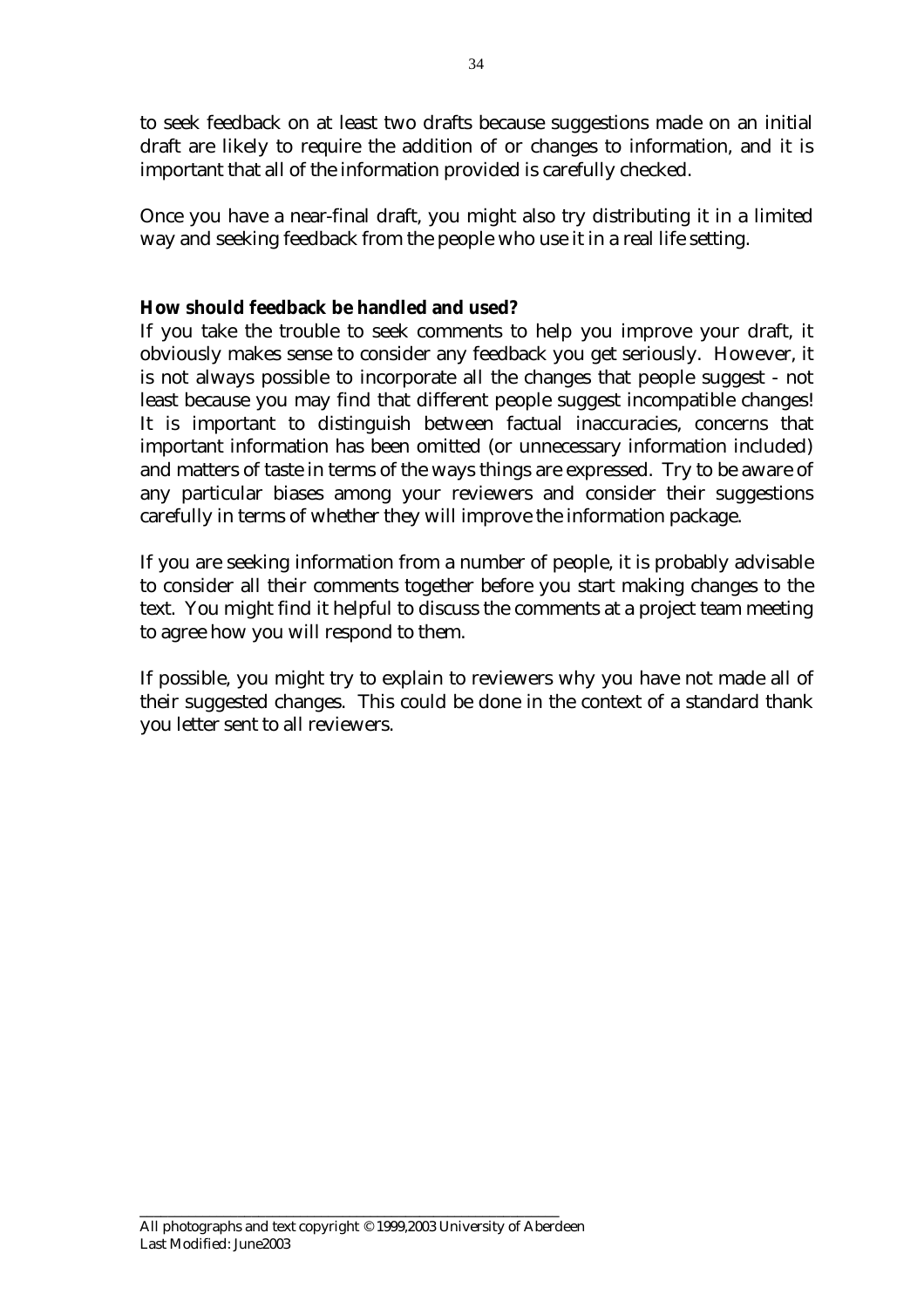## **Post-distribution reviewing and updating of information materials**

Knowledge about health and health care is not static, and even the best health information materials will not remain accurate and relevant forever. As time goes on, our understanding of the causes and mechanisms of diseases improves, new treatments are developed, more research is conducted to investigate their effects, judgements about the appropriateness of particular recommendations change, and there are shifts in health policy and clinical practice.

The information materials that are given to health services users need to be reviewed and either updated or withdrawn if they become out-dated. There are no hard and fast rules about how regularly information materials should be reviewed. Those that cover topic areas in which treatments are developing rapidly or in which research into treatment effects is ongoing will need to be reviewed more often than those which are less active in research and development terms.

If you are responsible for health information materials on particular topics, you may want to devise a strategy to ensure that you find about any important developments or new research evidence. Your strategy might include regular searches of relevant sources of research-based information. You might also try at periodic intervals (perhaps annually) to check with relevant subject experts that they still think the information is up-to-date, and to check with health care professionals and members of the intended audience that they still think the information package is useful. You might consider providing contact details on the information package and encouraging people to contact you if they think that any of the information provided is inaccurate or out of date.

Sometimes, new information or changes in policy and practice will make the information and advice in your materials less than ideal, but not likely to be harmful. If this is the case, you might decide to amend your package at the next reprinting or production run (and you might consider bringing forward the reprinting or reproduction date). At other times, however, new information or changes in policy and practice might make the information and advice in your materials seriously misleading or possibly harmful. If this is the case, the materials should be withdrawn (and if possible revised). You may need to contact the people/organizations who distribute it, and the organizations that maintain databases of information materials to ensure that it is removed from circulation as soon as possible.

If your information materials are clearly marked with production and revision dates or issue numbers, it will be easier for distributors to tell whether they are using the most current versions.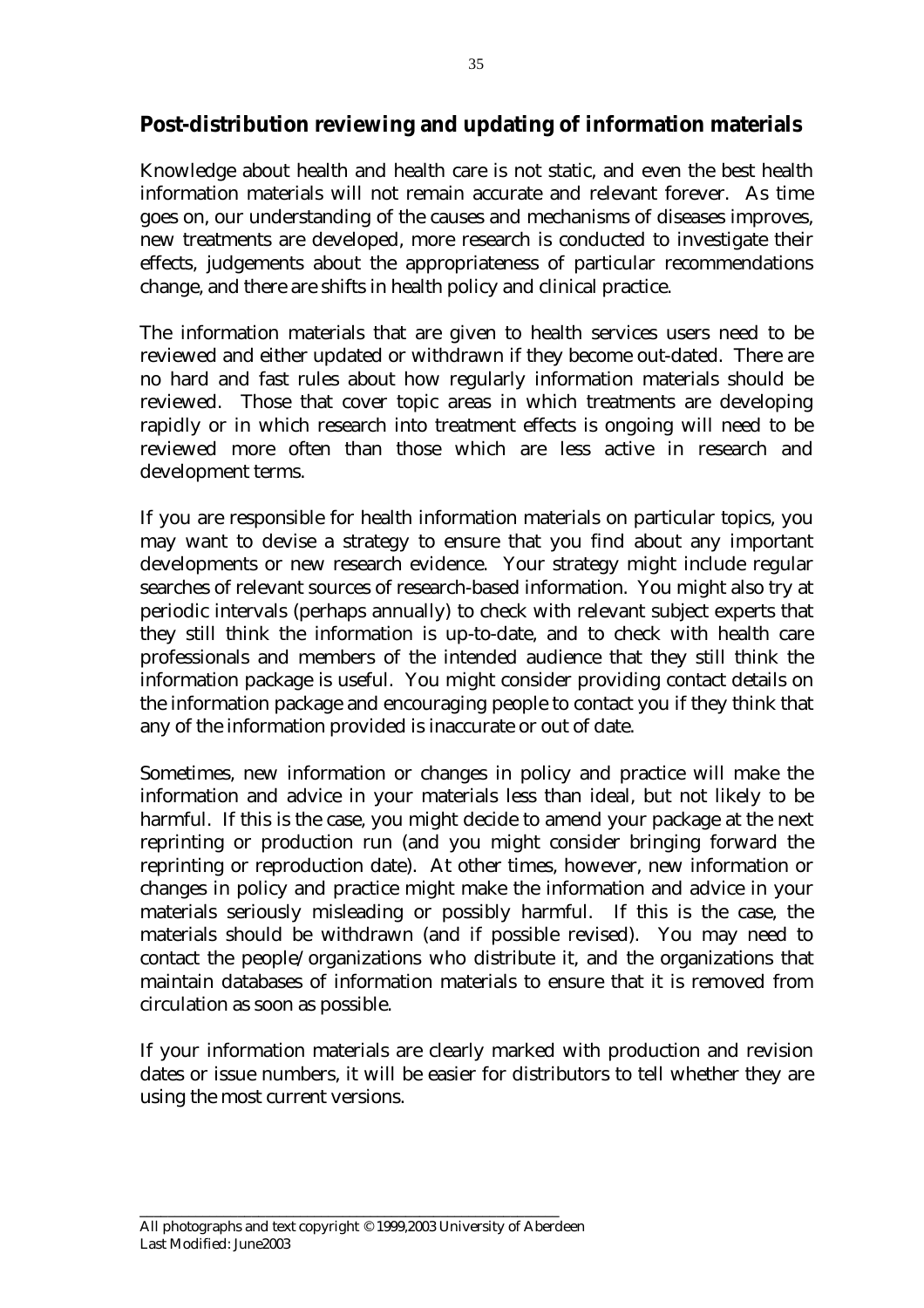**Useful References and Organizations**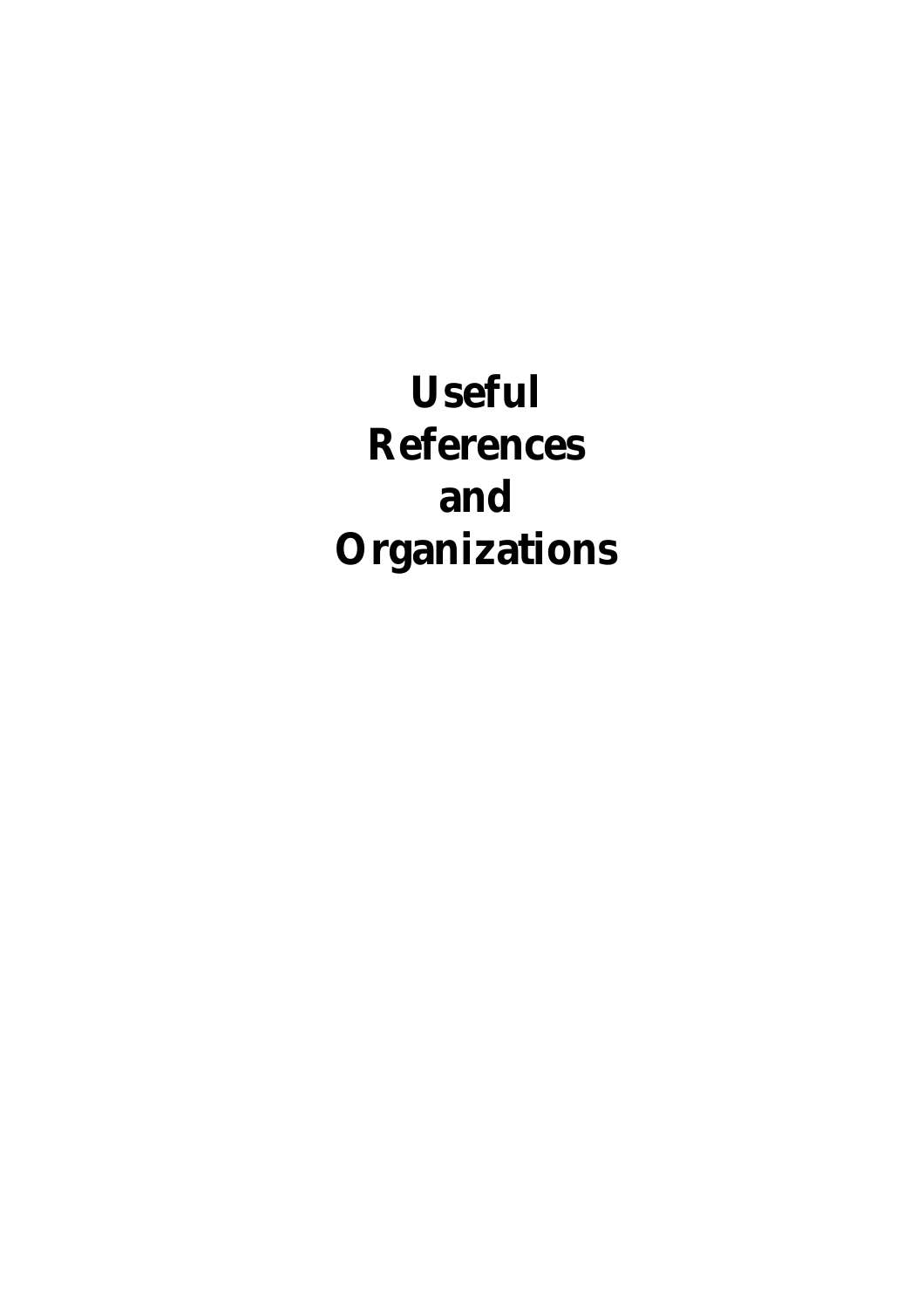## **Useful references and organizations**

These are divided into the following sections:

- Articles and books about the quality of health information
- Checklists for assessing the quality of health-related information
- Guides to producing health information and/or involving people in health care
- Accounts of the production of information materials
- Sources of information to inform the content of your materials
- Organizations providing advice on information production and involving people in health care
- Sources of advice on provision of information to people with special communication needs
- Other useful sources of information for information producers in Scotland
- Scottish policy documents

## **Articles and books about the quality of health information**

Coulter A, Entwistle V, Gilbert D. Informing patients: an assessment of the quality of patient information materials. London: King's Fund, 1998. [You can order a copy of this book via the website [http://www.kingsfund.org.uk](http://www.kingsfund.org.uk/)

Entwistle VA, Sheldon TA, Sowden AJ, Watt IS. Supporting consumer involvement in decision making: what constitutes quality in consumer health information? International Journal for Quality in Health Care, 1996; 8: 425-437.

European Commission. eEurope 2002: quality criteria for health-related websites. Available via the website: <http://www.jmir.org/2002/3/e15/index.htm>

Entwistle V. Patients' information environments: deserts, jungles and less hostile alternatives (Editorial). Health Expectations, 2003; 6: 93-96.

Garlick W. Patient information: what's the prognosis? Consumers' Association Policy Report. London: Consumers' Association, 2003.

Olszewski D, Jones L. Putting people in the picture: information for patients and the public about illness and treatment. Edinburgh: Scottish Association of Health Councils, 1998.

#### **Checklists for assessing the quality of health information**

Centre for Health Information Quality. Guidelines for reviewing health information. Available via the website: [http://www.hfht.org/chiq/reviewers\\_guidelines.htm](http://www.hfht.org/chiq/reviewers_guidelines.htm)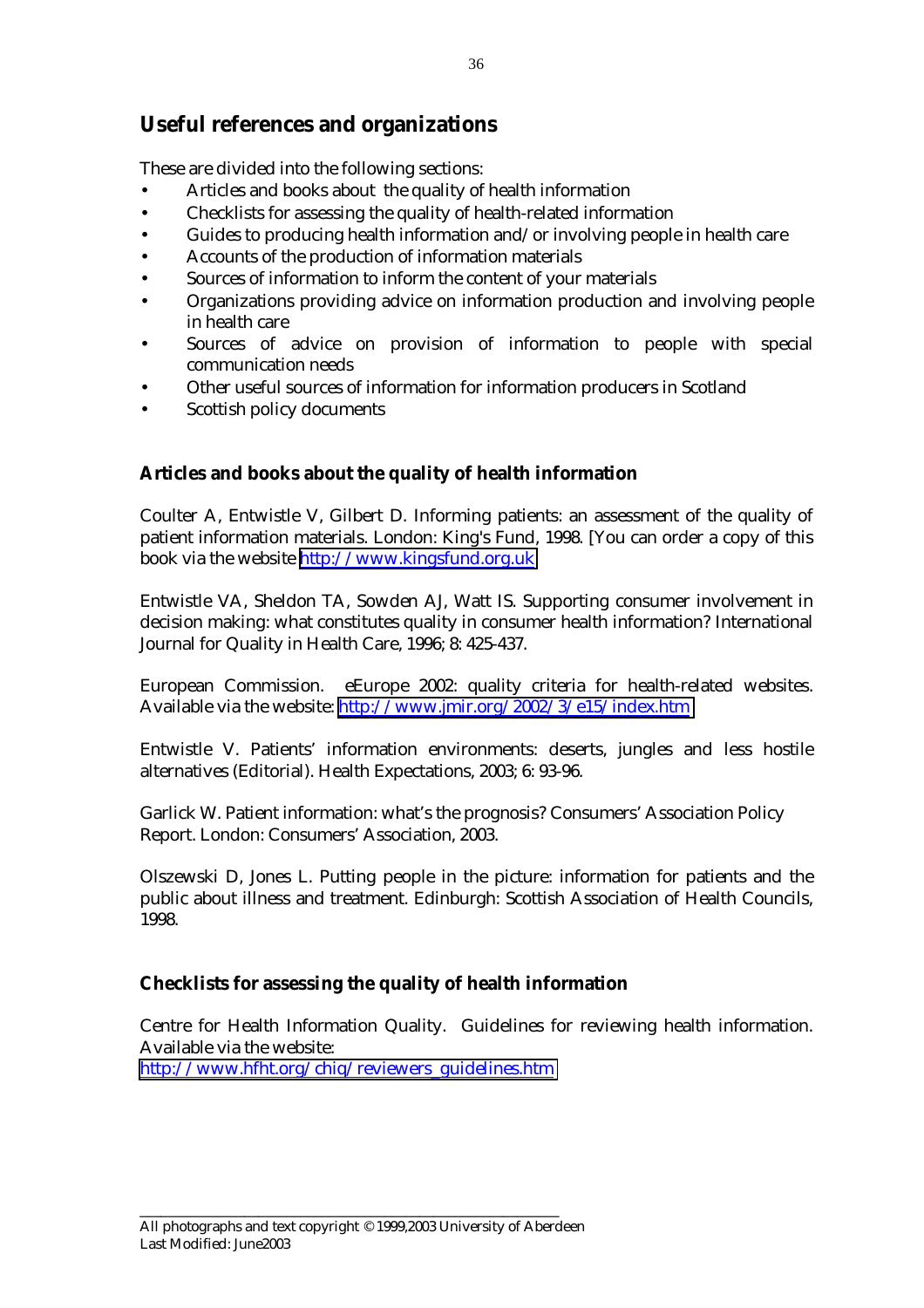Coulter A, Entwistle V, Gilbert D. Informing patients: an assessment of the quality of patient information materials. London: King's Fund, 1998. (The checklists given to academic specialists who were asked to review the information materials are provided in the appendix). [You can order a copy of this book via the website [http://www.kingsfund.org.uk\]](http://www.kingsfund.org.uk/)

Charnock D. The DISCERN handbook: quality criteria for consumer health information on treatment choices. Oxford: Radcliffe Medical Press, 1998. Available via the website [http://www.discern.org.uk/discern\\_\\_instrument.htm](http://www.discern.org.uk/discern__instrument.htm)

Charnock D, Shepperd S, Needham G, Gann R. DISCERN: an instrument for judging the quality of written consumer health information on treatment choices. Journal of Epidemiology and Community Health, 1999; 53: 105-111.

Shepperd S, Charnock D, Cook A. A 5 star system for rating the quality of information based on DISCERN. Health Information and Libraries Journal, 2002; 19: 201-205.

## **Guides to producing health information and/or involving people in health care**

CERES (1994). Spreading the word on research. On writing patient information leaflets. Available via the website: <http://www.ceres.org.uk/>

Department of Health. Good Practice in Consent Implementation Guide. Available via the website: <http://www.doh.gov.uk/consent/>

Department of Health. Toolkit for Producing Patient Information. Available on the NHS Identity wesite at [www.doh.gov.uk/nhsidentity.](http://www.doh.gov.uk/nhsidentity) 

Duman M. Producing patient information: how to research, develop and produce effective information resources. London: King's Fund, 2003.

Parroy S, Thoms G, Williamson C. The practicalities of developing patient information. In: Lack JA, Rollin AM, Thoms G, White L, Williamson C. Raising the standard: information for patients. London, Royal College of Anaesthetists, 2003. pp15-23)

Scottish Executive Involving People Team. Building Strong Foundations. Involving people in the NHS: some practical guidance on approaches. Edinburgh: Scottish Executive, 2002.

Secker J, Pollard R. Writing leaflets for patients: guidelines for producing written information. Edinburgh: Health Education Board for Scotland, 1995.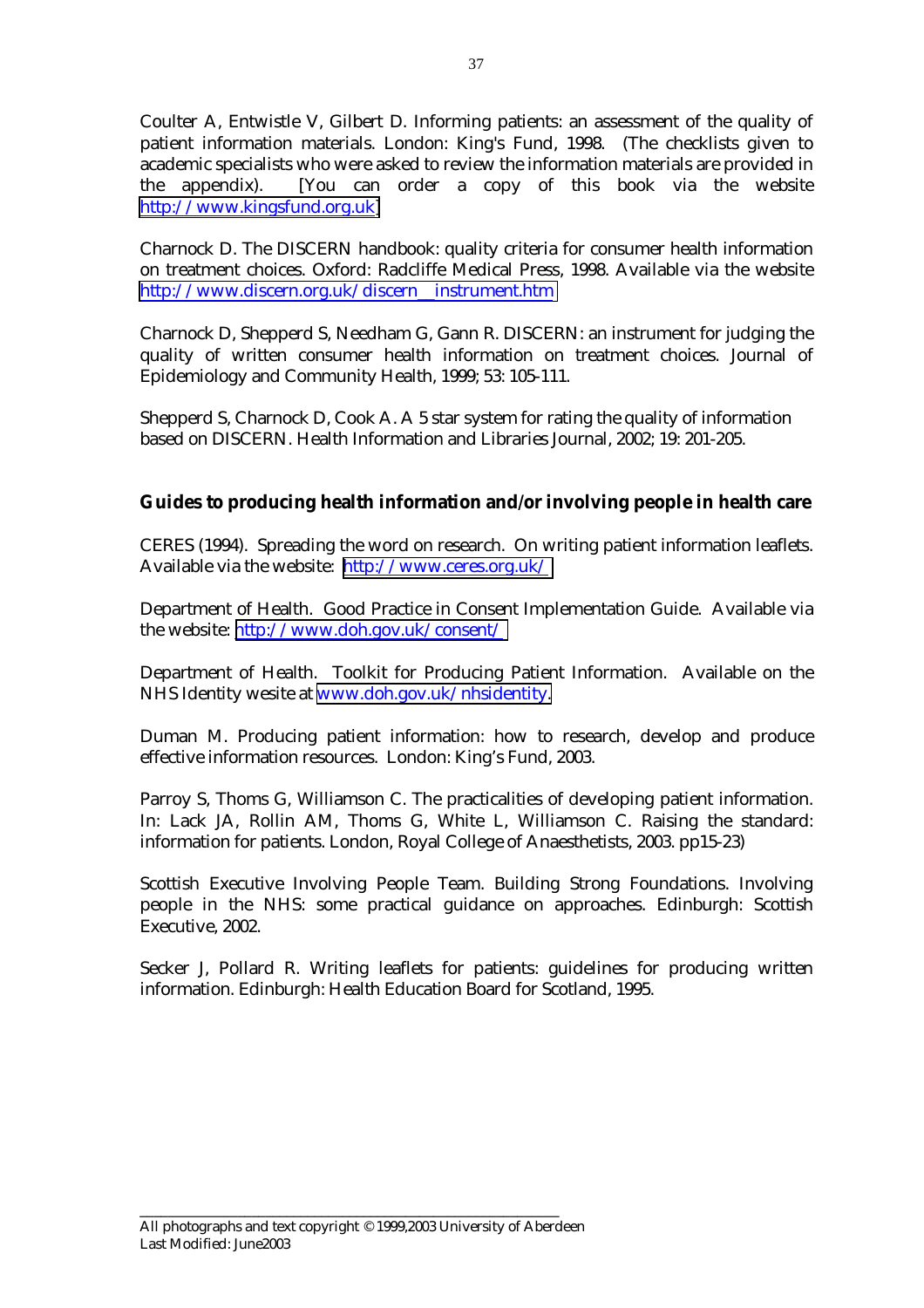## **Accounts of the production of information materials**

Entwistle VA, Watt IS, Davis H, Dickson R, Pickard D, Rosser J. Developing information materials to present the findings of technology assessments to consumers: the experience of the NHS Centre for Reviews and Dissemination. International Journal of Technology Assessment in Health Care, 1998; 14: 47-70.

Glenton C, Polit C. Developing patient-centred information for back pain sufferers. Health Expectations, 2002; 5, 319-329.

Herxheimer A, McPherson A, Miller R, Shepperd S, Yaphe J, Ziebland S. Database of patients' experiences (DIPEx): a multi-media approach to sharing experiences and information. Lancet, 2000; 355: 1540-43

Moumjid N, Morelle M, Carrere MO, Bachelot T, Mignotte H, Bremond A. Elaborating patient information with patients themselves: lessons from a cancer treatment focus group. Health Expectations, 2003; 6: 128-139.

Rollin AM. The development of specialist booklets. In: Lack JA, Rollin AM, Thoms G, White L, Williamson C. Raising the standard: information for patients. London, Royal College of Anaesthetists, 2003. (pp24-29)

#### **Sources of information to inform the content of your materials**

#### **Resources**

**Bandolier.** Monthly news sheet and web site giving up-to-date information about clinical evidence. Available via the website <http://www.jr2.ox.ac.uk/Bandolier/>

**Clinical Evidence.** BMJ Publishing. Summarises the current state of knowledge and uncertainty about the prevention and treatment of clinical conditions, based on thorough searches and appraisal of the best available research evidence. It is updated every six months in print and monthly on line. Available via the website: [http://www.evidence.org](http://www.evidence.org/)

#### **Cochrane Database of Systematic Reviews**

This includes the full texts of systematic reviews of the effects of health care prepared by the Cochrane Collaboration. It also includes the NHS Centre for Reviews and Dissemination Database of Abstracts of Reviews of Effectiveness (DARE), which contains summaries of systematic reviews which have passed a minimum quality threshold and the Health Technology Assessment Database which contains information on health care technology assessments.

Available on CD-ROM and via the website: <http://www.cochrane.org/>

#### **DIPEx**

The Database of Individual Patient Experiences (DIPEx) is a particularly useful multimedia source of information about people's experiences of health conditions and treatments, although it currently only covers a limited range of topics. Available via the website: [http://www.dipex.org](http://www.dipex.org/)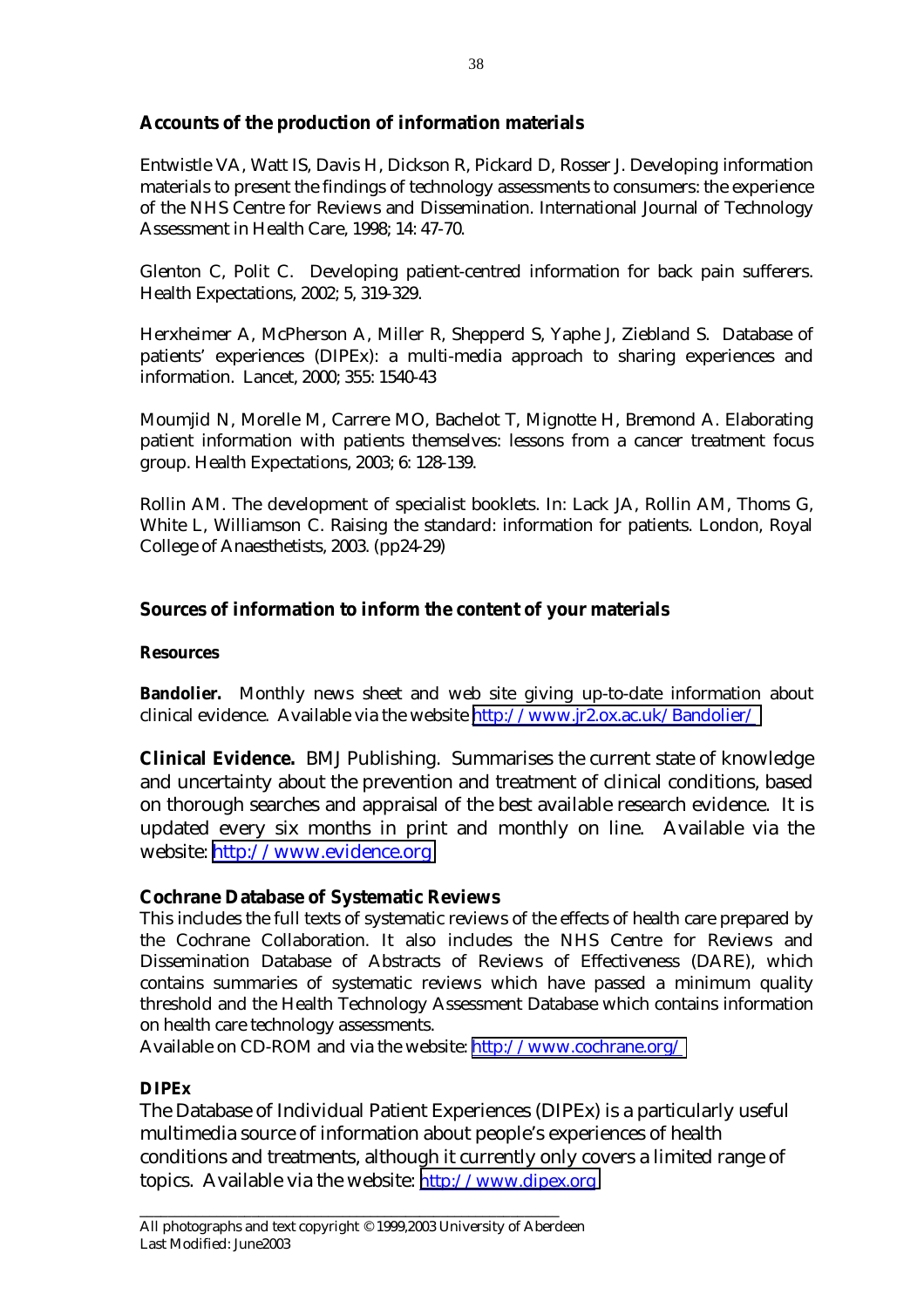#### **TRIP database**

This database searches over 75 internet sites of high-quality medical information and gives direct, hyperlinked access to the largest collection of 'evidence-based' materials on the web as well as articles from premier on-line journals.

Available via the website [http://www.tripdatabase.com/.](http://www.tripdatabase.com/)

#### **Organizations**

#### **National Coordinating Centre for Health Technology Assessment. (NCCHTA)**

This centre coordinates the Health Technology Programme under contract from the Department of Health's R & D Division. NCCHTA is a member of the International Network of Agencies for Health Technology Assessment (INAHTA) that promotes and facilitates information exchange and collaboration among HTA agencies. Summaries and full text versions of HTA monographs can be downloaded via the website: <http://www.hta.nhsweb.nhs.uk/>

#### **National Institute for Clinical Excellence (NICE)**

Its role is to provide patients, health professionals and the public with robust and reliable guidance on current 'best practice'. The guidance covers both individual health technologies (including medicines, medical devices, diagnostic techniques and procedures) and the clinical management of specific conditions.

Contact details: MidCity Place 71 High Holborn London WC1V 6NA Telephone: 020 7067 5800 Fax: 020 7067 5801 Email: nice@nice.nhs.uk Website: <http://www.nice.org.uk/>

#### **NHS Centre for Reviews and Dissemination**

The NHS Centre for Reviews and Dissemination (CRD) offers an enquiry service for information about systematic reviews and economic evaluations of health care interventions.

Contact details: University of York York YO10 5DD Tel: 01904 433634 Fax: +01904 433661 Email: [revdis@york.ac.uk](mailto:revdis@york.ac.uk) Website: <http://www.york.ac.uk/inst/crd/>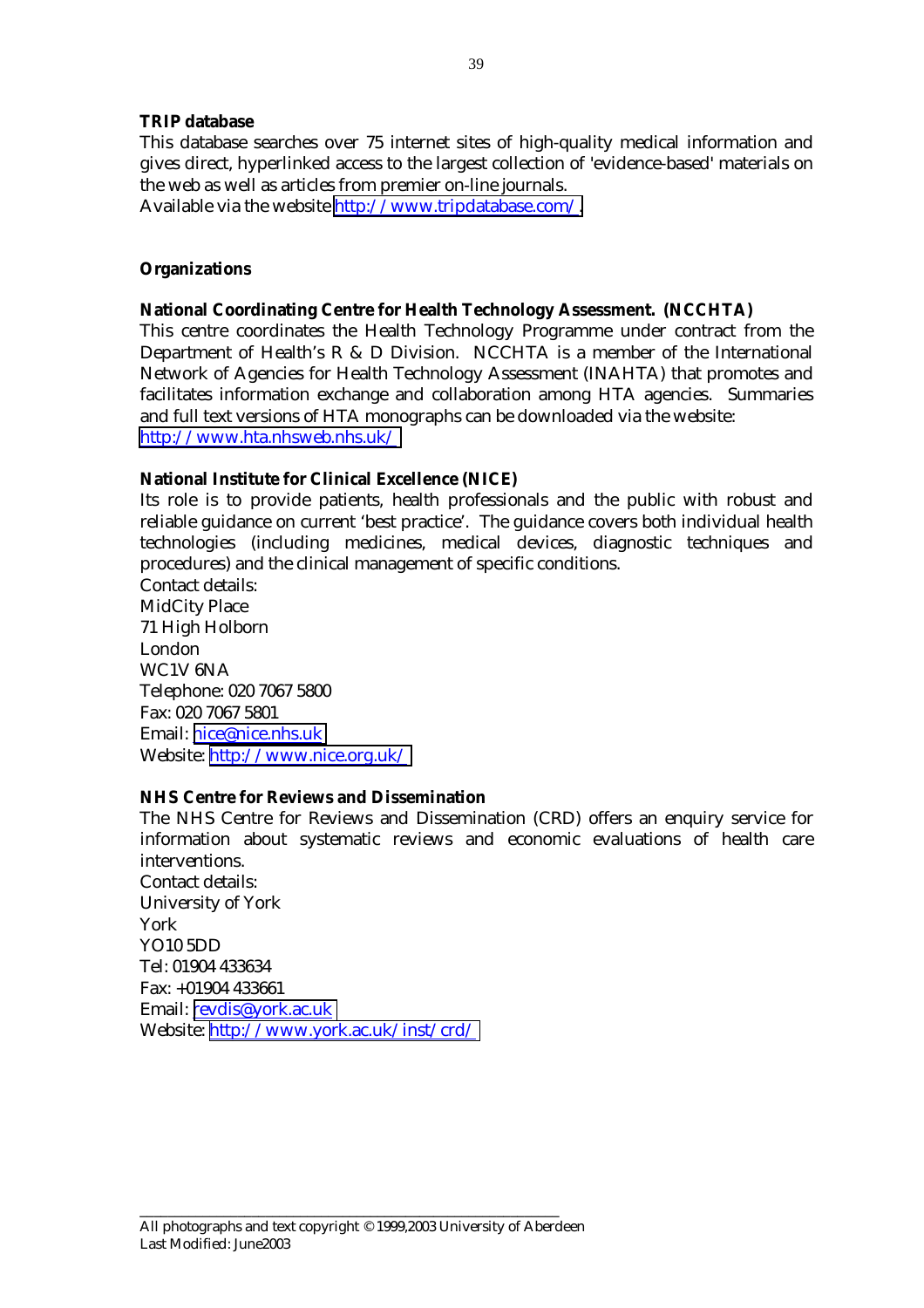#### **NHS Quality Improvement Scotland**

Its role is to improve the quality of health care in Scotland by setting standards and monitoring performance, and by providing advice, guidance and support to NHSScotland on effective clinical practice and service improvements. Contact details: Elliott House 8-10 Hillside Crescent Edinburgh EH7 5EA Website: <http://www.nhshealthquality.org/>

#### **Scottish Intercollegiate Guidelines Network (SIGN)**

Develops and publishes evidence-based clinical practice guidelines for use by the health service in Scotland. Contact details: Scottish Intercollegiate Guidelines Network Royal College of Physicians 9 Queen Street Edinburgh EH12 1JQ Tel: 0131 225 7324 Website: <http://www.sign.ac.uk/>

#### **Organizations providing advice on information production and involving people in health care**

#### **Centre for Health Information Quality (CHIQ)**

The Centre for Health Information Quality works directly with the NHS and patient representative groups to raise awareness of key issues in the development of consumer health information. Highcroft Romsey Road

Winchester S022 5DH Tel: 01962 872264 Email: [admin@chiq.org](mailto:admin@chiq.org) Website: <http://www.hfht.org/chiq/>

#### **Consumer Health Information Consortium (CHIC)**

CHIC is a support organisation which provides study days, encourages good practice and promotes the principle of free, open access to health information for all.

Contact details: CHIC Treasurer C/o Lambeth, Southwark and Lewisham Health Authority 1 Lower March London SE1 7NT Tel: 020 7928 9292 Web: <http://omni.ac.uk/CHIC>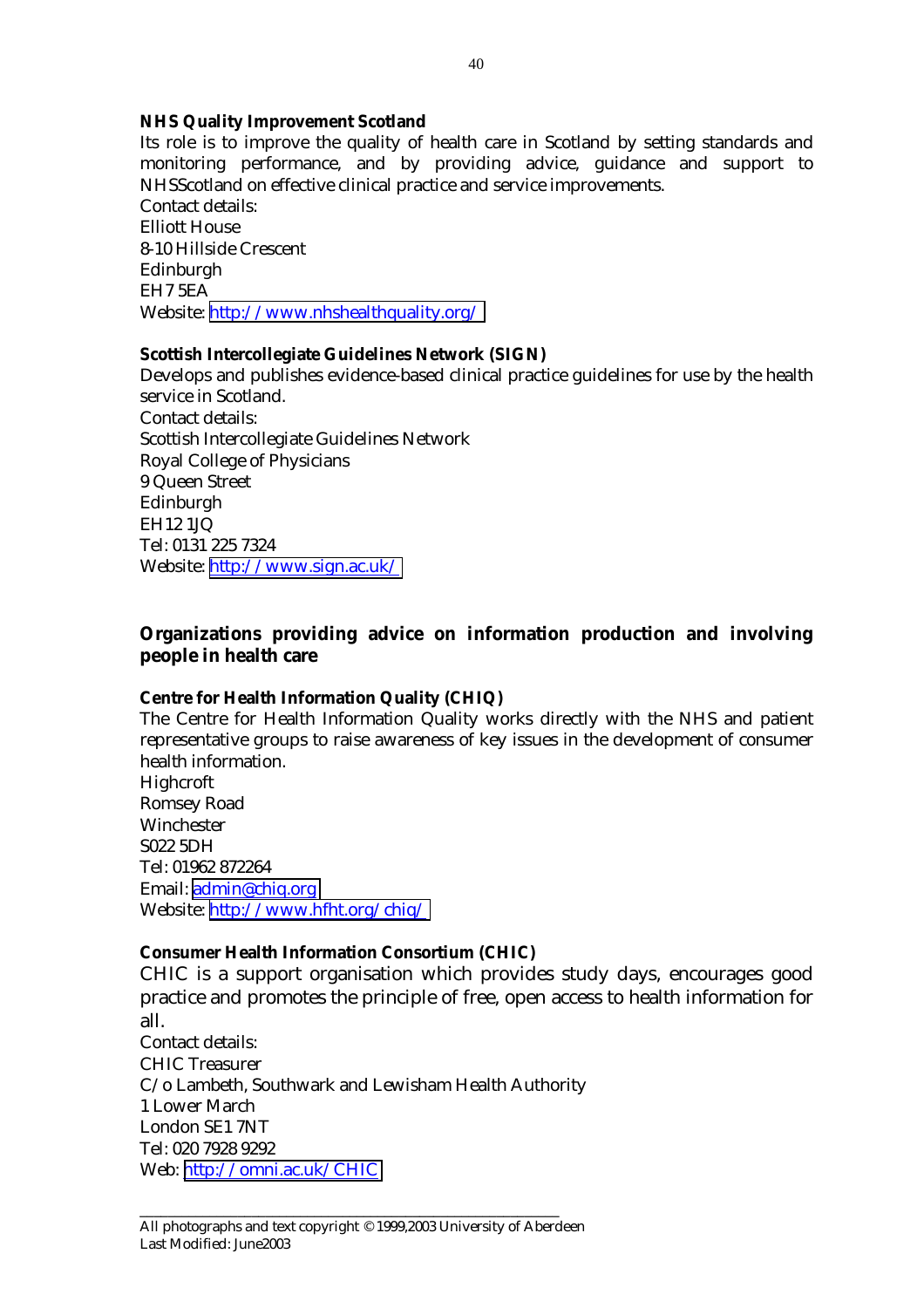#### **Consumers for Ethics in Research** (CERES)

CERES promotes the idea that consumers have a contribution to make to the design and conduct of medical research. The group also has a particular interest in the provision of good quality information to people who are invited to participate in health-related research.

Contact details: Consumers for Ethics in Research PO Box 1365 London N16 0BW Email: info@ceres.org.uk Website: <http://www.ceres.org.uk/>

#### **Patient Information Forum (PIF)**

The members of PIF produce information for patients and carers, mainly within the NHS, but also in the independent and voluntary sectors. Contact details: Co-ordinator 28 Queensbury Street London N1 3AD Tel: 020 7688 9208 Fax: 020 7704 9697 Website: <http://www.soi.city.ac.uk/~mjl/pif.htm>

#### **Plain English Campaign**

The Plain English Campaign encourages organizations to communicate clearly with the public. They run training courses on writing in plain English including a course on making medical jargon more simple. They offer advice on clear communication and can provide comments on draft materials. They award a Plain English Crystal Mark for materials that present information clearly.

PO Box 3, New Mills High Peak SK22 4QP Tel: + 44 (0) 1663 744409 Fax: +44 (0) 1663 747038 Email: [info@plainenglish.co.uk](mailto:info@plainenglish.co.uk) Website: [http://www.plainenglishcampaign.com](http://www.plainenglishcampaign.com/)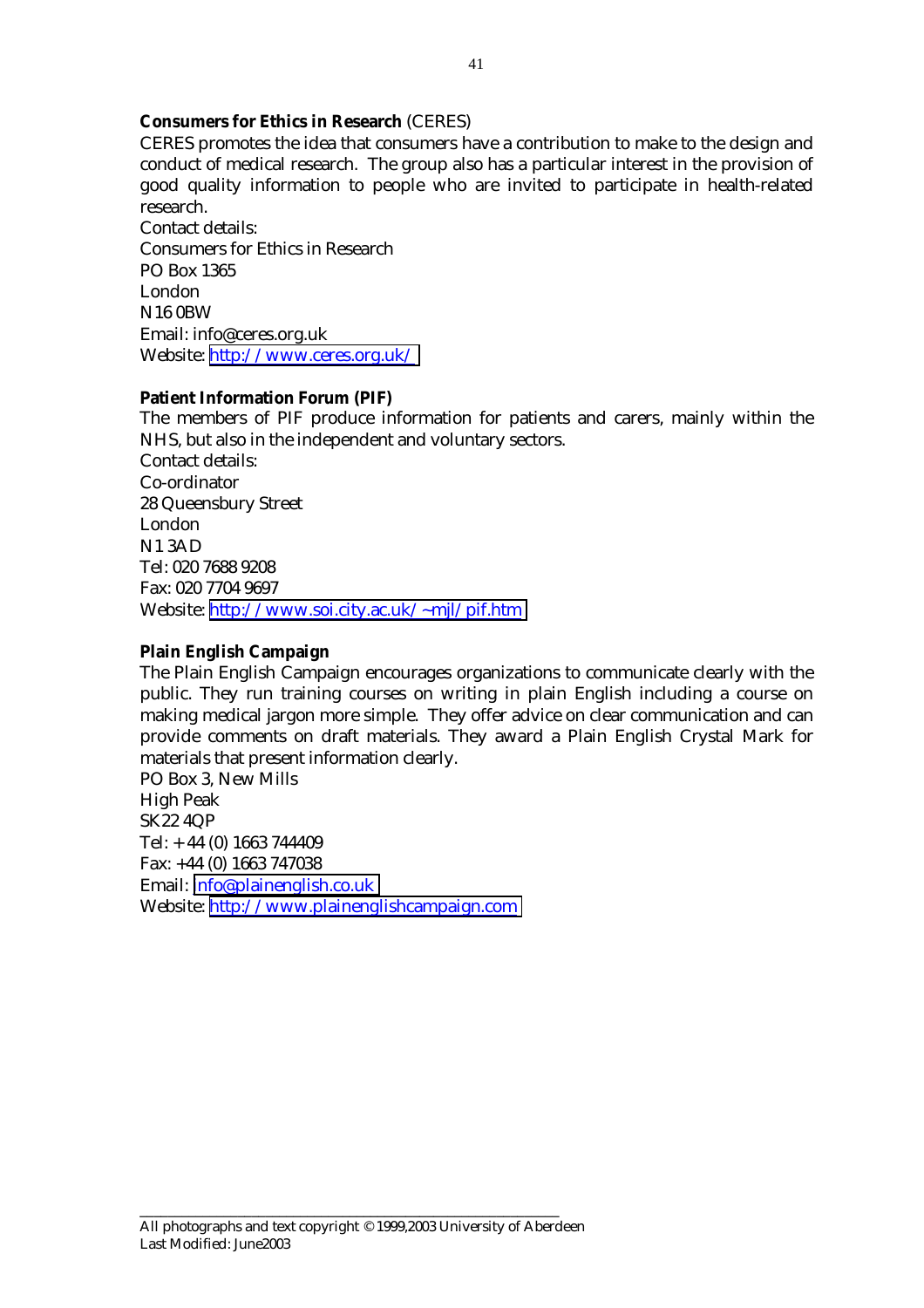### **Sources of advice on involvement of and provision of information to people with special communication needs**

#### **AGE Concern Scotland**

Provides information and publications to meet the needs of older people living in the community and to disseminate best practice for those working with older people. Leonard Small House 113 Rose Street Edinburgh EH2 3DT Tel: 0131 220 334 e-mail: [enquiries@acscot.org.uk](mailto:enquiries@acscot.org.uk) Website: <http://www.ageconcernscotland.org.uk/>

#### **Commission for Racial Equality (CRE) Scotland**

Source of advice on identifying local minority groups within your area. The Tun 12 Jackson's Entry off Holyrood Road Edinburgh EH8 8PJ Tel: 0131 524 2000 Email: [scotland@cre.gov.uk](mailto:scotland@cre.gov.uk) Website: <http://www.cre.gov.uk/scotland/index.html>

#### **Disability Discrimination Act (1995),** HMSO, London.

Available via the website: [http://www.disability.gov.uk](http://www.disability.gov.uk/)

#### **MENCAP**

Provides documents about making information more accessible to people with learning difficulties. MENCAP 123 Golden Lane London EC1Y 0RT Tel: 020 7454 0454 Email: [information@mencap.org.uk](mailto:information@mencap.org.uk) Website: <http://www.mencap.org.uk/>

#### **National Information Forum**

A voluntary organization committed to encouraging the provision of accessible information, by every means possible, for disabled people, asylum seekers, refugees and anyone else disadvantaged in gaining access to information. Contact details:

Post Point 905 BT Burne House Bell Street London NW1 5BZ Tel: 020 7402 6681 Website: <http://www.thedrawingoffice.demon.co.uk/nif>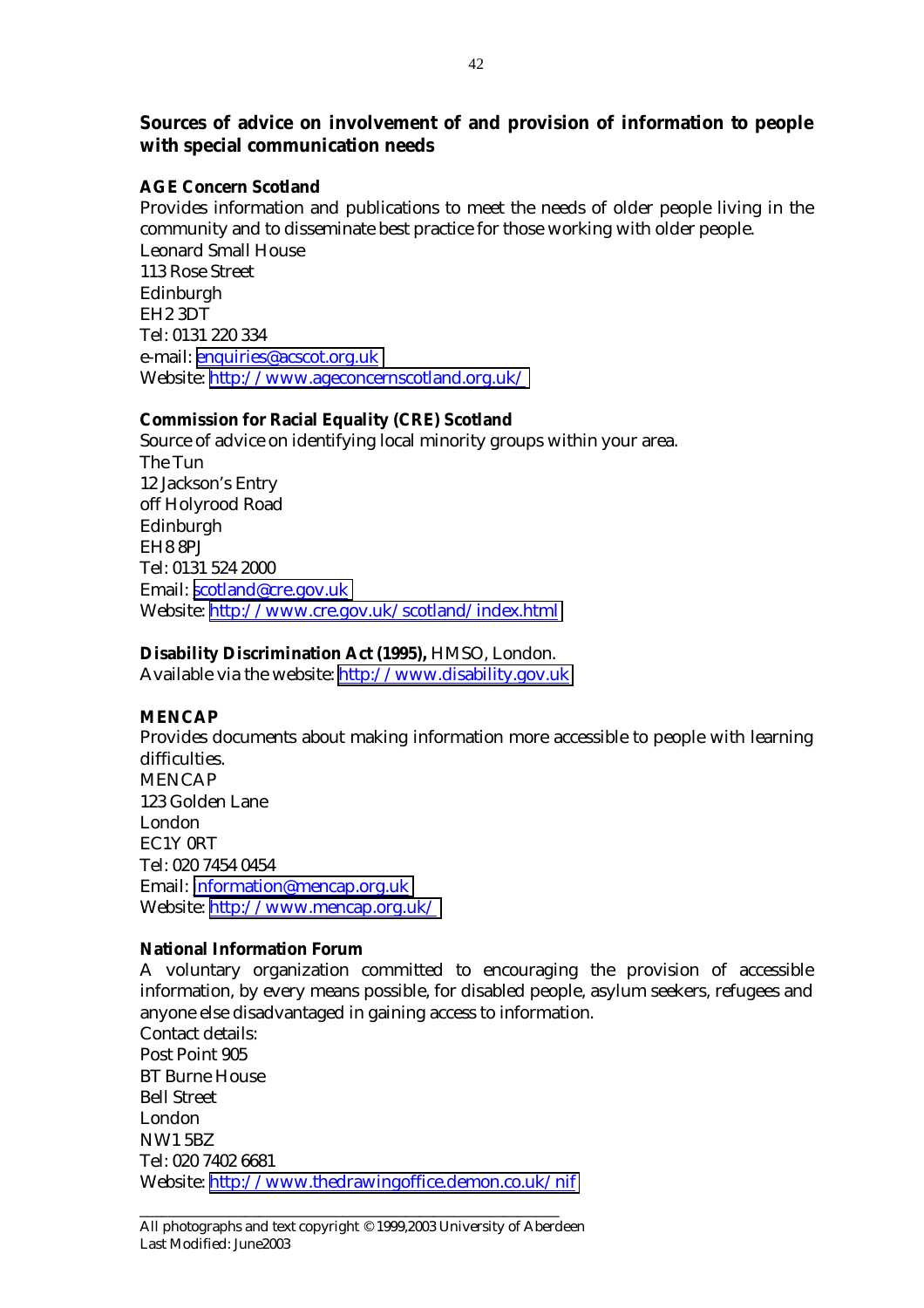#### **Royal National Institute for the Blind (RNIB) Scotland**

The RNIB produces factsheets about various ways of making information accessible to visually impaired people. Dunedin House 25 Ravelston Terrace Edinburgh EH4 3TP Tel: 0131-311 8500 Fax: 0131-311 8529 Email: [Cservices@rnib.org.uk](mailto:Cservices@rnib.org.uk) Website: [http://www.rnib.org.uk](http://www.rnib.org.uk/)

#### **Royal National Institute for the Deaf (RNID)**

Can book a sign language interpreter, lipspeaker or any other communication service through one of RNID's Communication Service Units which are situated throughout the UK. RNID also run a range of training courses for people to learn communication skills. Contact details: Floor 3 Crowngate Business Centre Brook Street Glasgow G40 3AP Tel: 0141 554 0053 Website: http://www.rnid.org.uk/

#### **Scottish Accessible Information Forum (SAIF)**

SAIF aims to make information more accessible to everyone who needs it. It supports the rights of disabled people and carers in having access to timely and accurate information about a wide range of services. Royal Exchange House 100 Queen Street Glasgow G1 3DN Tel: 0141 226 5261 Website: <http://www.saifscotland.org.uk/>

#### **Other Useful Sources of Information for Information Producers in Scotland**

#### **Clinical Negligence and Other Risk Indemnity Scheme (CNORIS)**

CNORIS is a risk management scheme for the NHS in Scotland. It provides cost – effective claims management and financial risk pooling arrangements for all of Scotland's NHS Trusts and Health Boards and encourages a rigorous and logical approach to risk management in both the clinical and non-clinical sectors of the NHS in Scotland.

Available via the website: <http://www.cnoris.com/>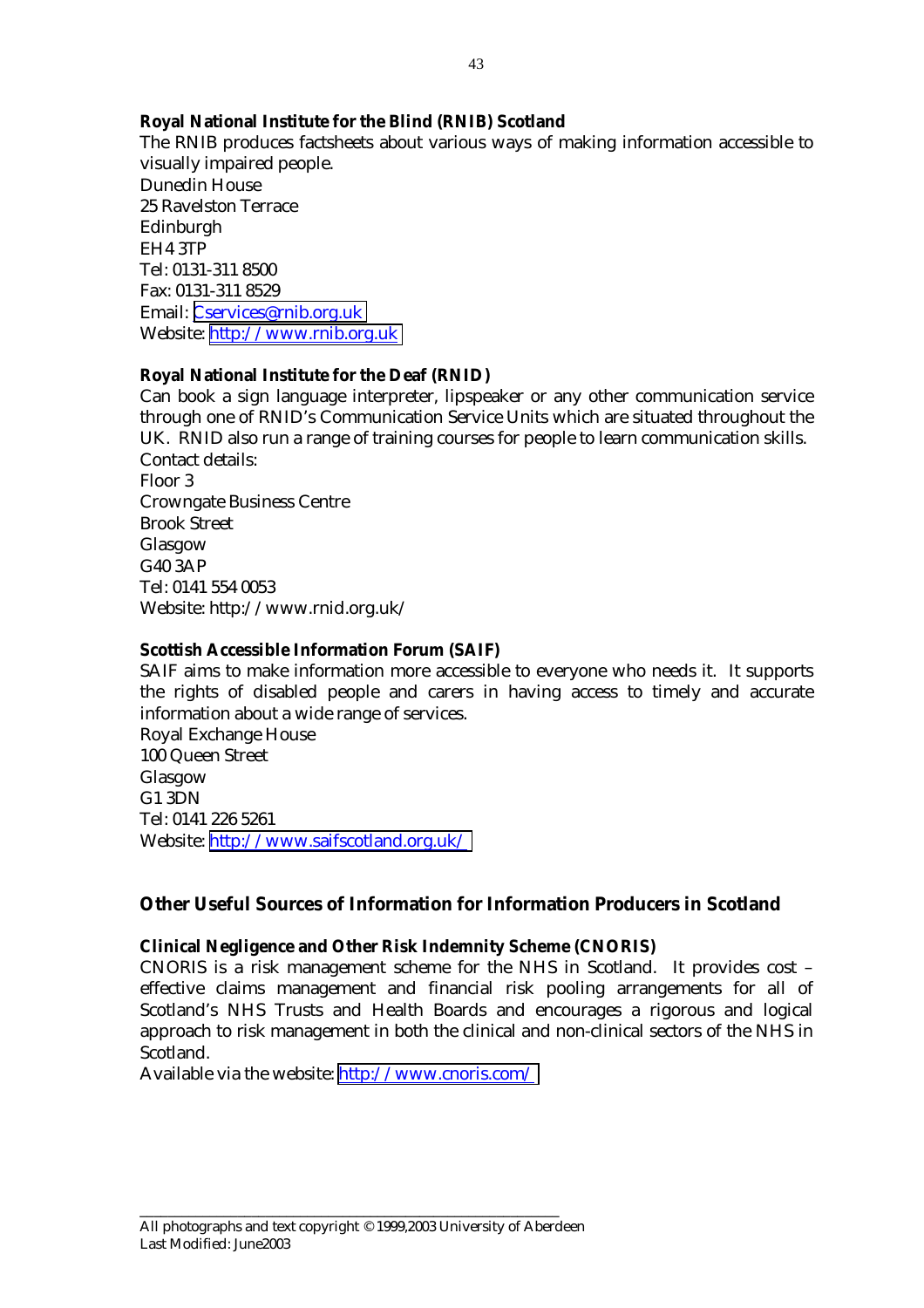#### **Confidentiality and Security Advisory Group for Scotland (CSAGS).**

The Confidentiality and Security Advisory Group for Scotland (CSAGS) is responsible for providing advice on the 'confidentiality and security of personal health related information to the Scottish Executive, the Public and to Health Care Professionals. Website: <http://www.show.scot.nhs.uk/csags/>

#### **Focal Institute of Scottish Health Informatics (FISHI)**

E-mail discussion list for all researchers, developers, implementers, trainers, and users or health informatics in Scotland available via the following website: <http://www.jiscmail.ac.uk/lists/FISHI.html>

#### **Information and Statistics Division**

The Information and Statistics Division collects, validates, interprets and disseminates data regarding health service activity, manpower and finance. This data is received from Unified Boards, NHS Trusts and General Practices. Contact details: Trinity Park House South Trinity Road Edinburgh

EH5 3SQ Tel: 0131 551 8899 Website: <http://www.show.scot.nhs.uk/isd/>

#### **NHS Health Scotland**

On 1st April 2003, the Health Education Board for Scotland (HEBS) and the Public Health Institute of Scotland (PHIS) merged to become NHS Health Scotland. Contact details: Woodburn House Canaan Lane Edinbrugh EH10 4SG Tel: 0131 536 5500

#### **NHS 24**

Telephone health advice and information services that is being introduced across Scotland. The service is currently available in Grampian, Highland, Greater Glasgow and Ayrshire and Arran and will be available to the whole of Scotland by the end of 2004.

Tel: 0845 4 24 24 24 Website: <http://www.nhs24.com/>

#### **Scottish Health on the Web**

Scottish Health on the Web (SHOW) is provided by the National Health Service in Scotland and funded by the Scottish Executive Health Department. Its purpose is to provide a focal point for National Health Service in Scotland websites. Website: [www.show.scot.nhs.uk](http://www.show.scot.nhs.uk/)